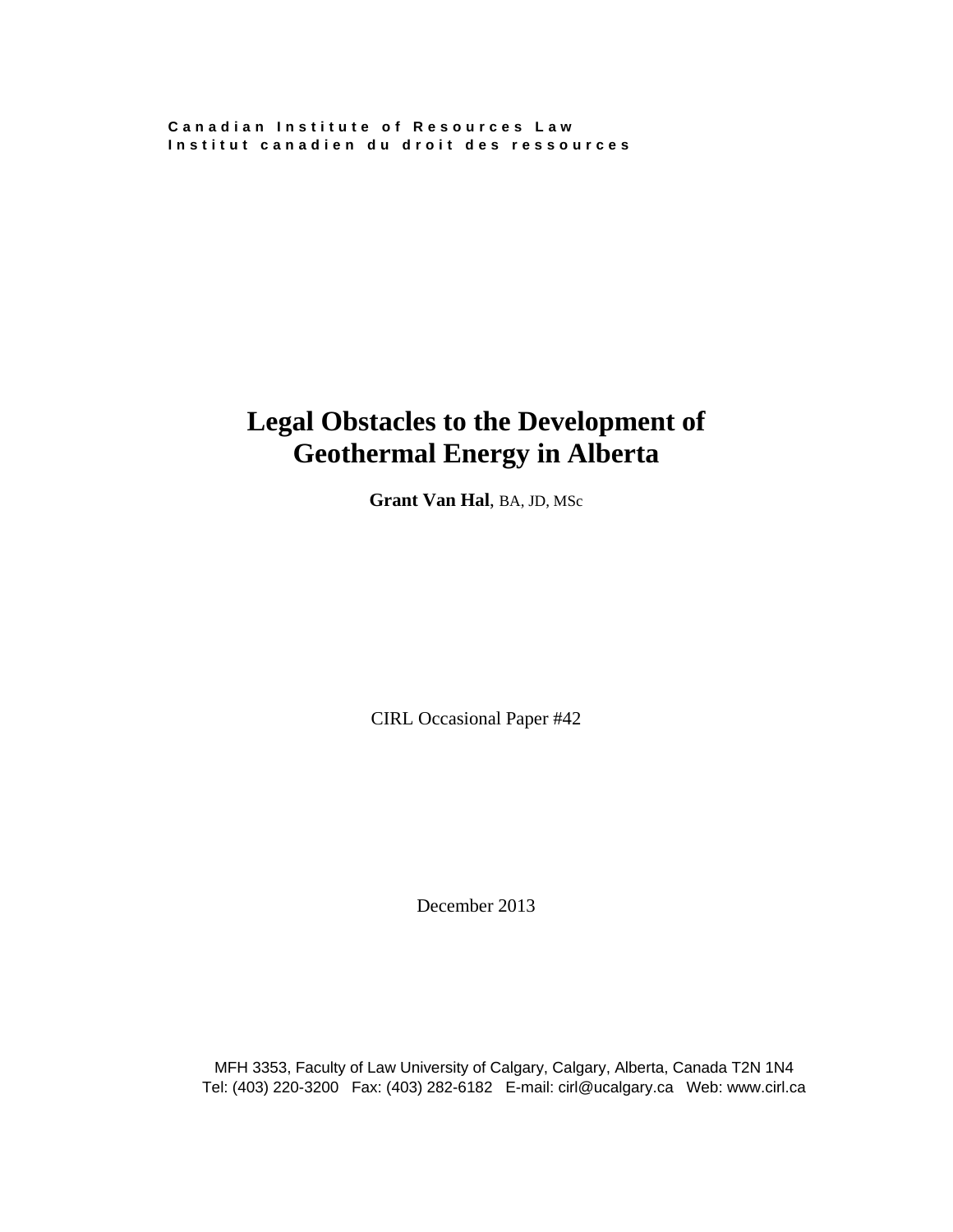The Canadian Institute of Resources Law encourages the availability, dissemination and exchange of public information. You may copy, distribute, display, download and otherwise freely deal with this work on the following conditions:

- (1) You must acknowledge the source of this work,
- (2) You may not modify this work, and
- (3) You must not make commercial use of this work without the prior written permission of the Institute.

Copyright © 2013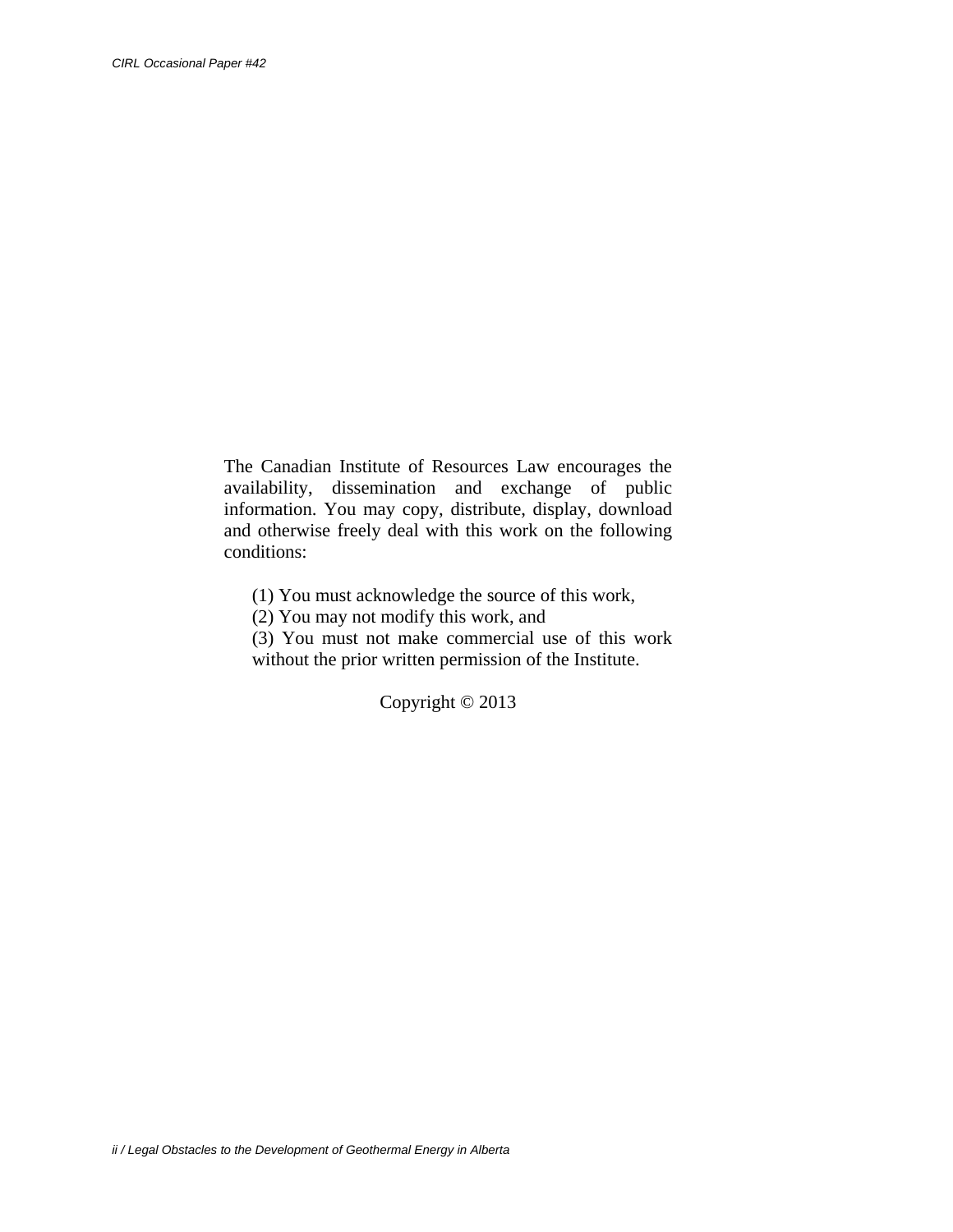# **Canadian Institute of Resources Law**

The Canadian Institute of Resources Law was incorporated in 1979 with a mandate to examine the legal aspects of both renewable and non-renewable resources. Its work falls into three interrelated areas: research, education, and publication.

The Institute has engaged in a wide variety of research projects, including studies on oil and gas, mining, forestry, water, electricity, the environment, aboriginal rights, surface rights, and the trade of Canada's natural resources.

The education function of the Institute is pursued by sponsoring conferences and short courses on particular topical aspects of resources law, and through teaching in the Faculty of Law at the University of Calgary.

The major publication of the Institute is its ongoing looseleaf service, the Canada Energy Law Service, published in association with Carswell. The results of other Institute research are published as discussion papers.

The Institute is supported by the Alberta Law Foundation, the Government of Canada, and the private sector. The members of the Board of Directors are appointed by the Faculty of Law at the University of Calgary and the President of the University of Calgary.

All enquiries should be addressed to:

 The Executive Director Canadian Institute of Resources Law Murray Fraser Hall, Room 3353 (MFH 3353) Faculty of Law University of Calgary Calgary, Alberta, Canada T2N 1N4

 Telephone: (403) 220-3200 Facsimile: (403) 282-6182 E-mail: cirl@ucalgary.ca Website: www.cirl.ca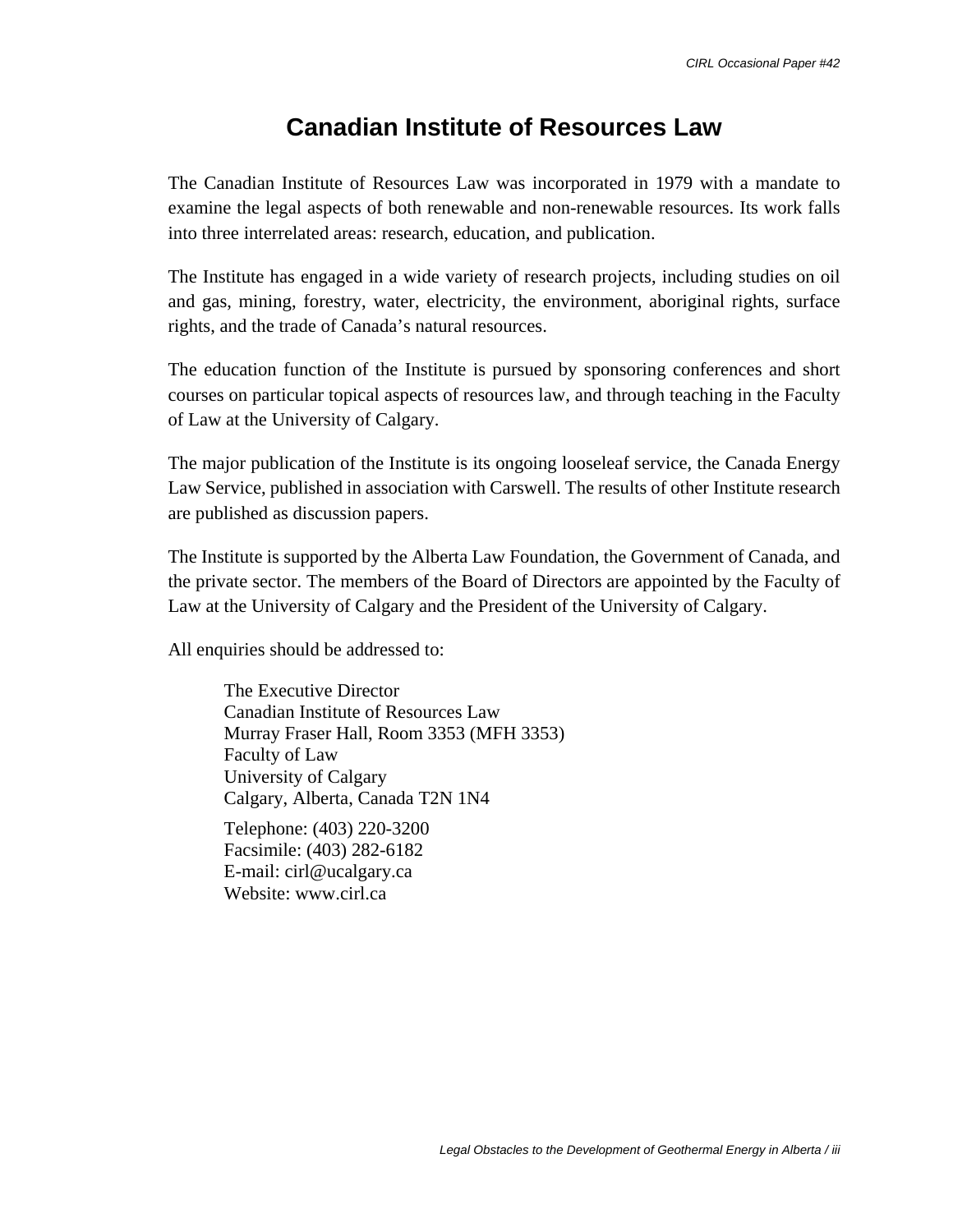# **Institut canadien du droit des ressources**

L'institut canadien du droit des ressources a été constitué en 1979 et a reçu pour mission d'étudier les aspects juridiques des ressources renouvelables et non renouvelables. Son travail porte sur trois domaines étroitement reliés entre eux, soit la recherche, l'enseignement et les publications.

L'institut a entrepris une vaste gamme de projets de recherche, notamment des études portant sur le pétrole et le gaz, l'exploitation des mines, l'exploitation forestière, les eaux, l'électricité, l'environnement, les droits des autochtones, les droits de surface et le commerce des ressources naturelles du Canada.

L'institut remplit ses fonctions éducatives en commanditant des conférences et des cours de courte durée sur des sujets d'actualité particuliers en droit des ressources et par le truchement de l'enseignement à la Faculté de droit de l'Université de Calgary.

La plus importante publication de l'institut est son service de publication continue à feuilles mobiles intitulé le Canada Energy Law Service, publié conjointement avec Carswell. L'institut publie les résultats d'autres recherches sous forme et de documents d'étude.

L'institut reçoit des subventions de l'Alberta Law Foundation, du gouvernement du Canada et du secteur privé. Les membres du conseil d'administration sont nommés par la Faculté de droit de l'Université de Calgary et le recteur de l'Université de Calgary.

Toute demande de renseignement doit être adressée au:

Directeur exécutif Institut canadien du droit des ressources Murray Fraser Hall, pièce 3353 Faculté de droit L'Université de Calgary Calgary, Alberta, Canada T2N 1N4

Téléphone: (403) 220-3200 Télécopieur: (403) 282-6182 Courriel: cirl@ucalgary.ca Site Web: www.cirl.ca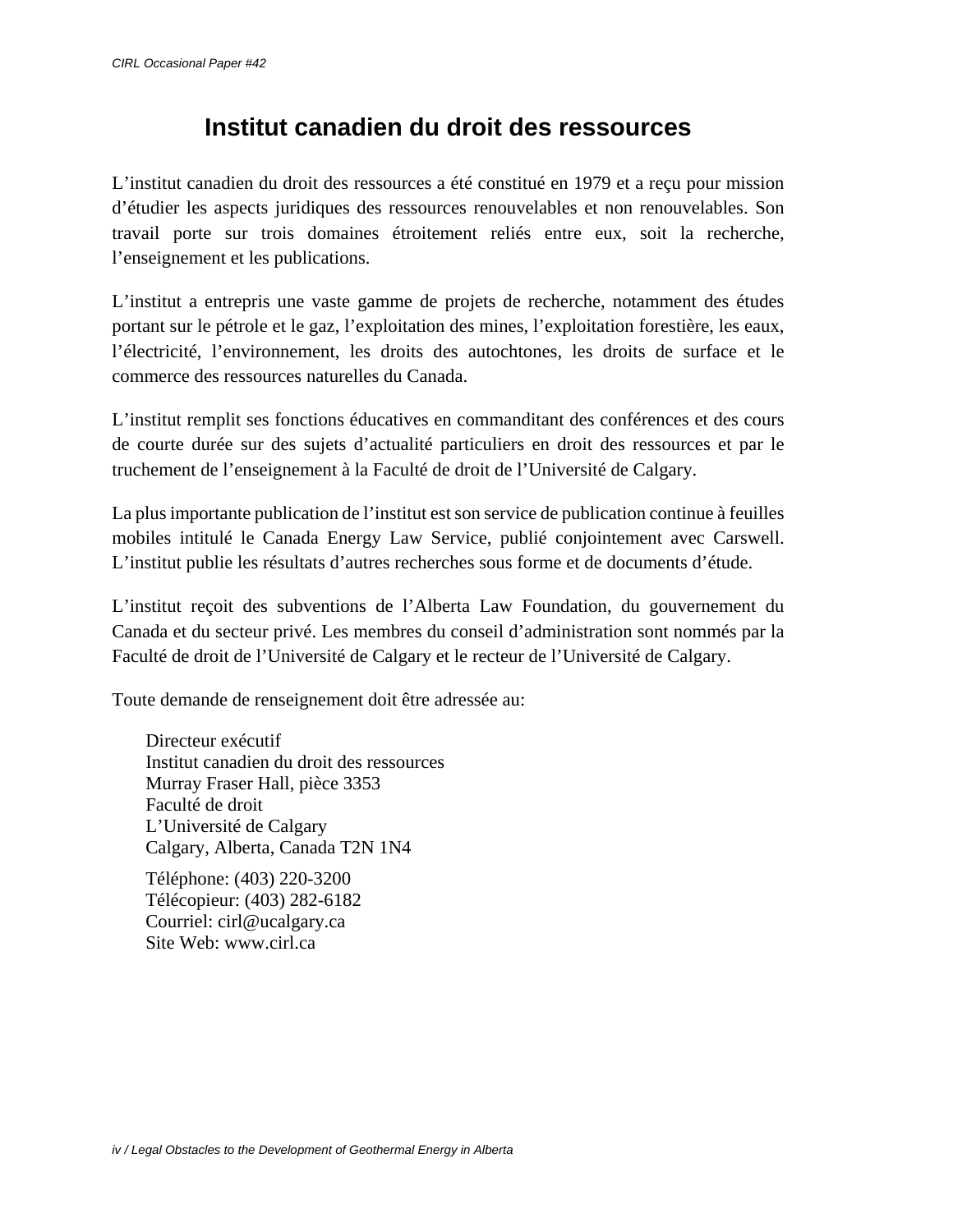# **Table of Contents**

| 2.0 <sub>1</sub> |                                                                           |                                                                    |         |                                                                |  |
|------------------|---------------------------------------------------------------------------|--------------------------------------------------------------------|---------|----------------------------------------------------------------|--|
| 2.1              |                                                                           |                                                                    |         |                                                                |  |
|                  | 2.1.1                                                                     |                                                                    |         |                                                                |  |
|                  | 2.1.2                                                                     |                                                                    |         | Potential Benefits for Northern and First Nations Communities5 |  |
|                  | 2.1.3                                                                     |                                                                    |         |                                                                |  |
|                  | 2.2                                                                       |                                                                    |         |                                                                |  |
|                  | 2.3                                                                       |                                                                    |         | Ways Geothermal Hot Water can be put to Beneficial Use11       |  |
|                  |                                                                           | 2.3.1                                                              |         |                                                                |  |
|                  |                                                                           | 2.3.2                                                              |         | Conventional/Flash System and Dry Steam Systems11              |  |
|                  |                                                                           | 2.3.3                                                              |         |                                                                |  |
|                  |                                                                           | 2.3.4                                                              |         |                                                                |  |
|                  |                                                                           |                                                                    |         |                                                                |  |
|                  | 3.1                                                                       |                                                                    |         |                                                                |  |
|                  | Which Level of Government is Responsible for Regulating Geothermal<br>3.2 |                                                                    |         |                                                                |  |
|                  |                                                                           |                                                                    |         |                                                                |  |
|                  | 3.3                                                                       | Providing Developers with Access and a Priority Right to Carry out |         |                                                                |  |
|                  |                                                                           |                                                                    |         |                                                                |  |
|                  |                                                                           | 3.3.1                                                              |         |                                                                |  |
|                  |                                                                           | 3.3.2                                                              |         | Expanding the Definition of the Term "Mineral"21               |  |
|                  |                                                                           | 3.3.3                                                              |         |                                                                |  |
|                  |                                                                           |                                                                    |         | 3.3.3.1 Regulating Geothermal Resources under the Metallic     |  |
|                  |                                                                           |                                                                    |         | and Industrial Minerals Tenure Regulation 24                   |  |
|                  |                                                                           |                                                                    | 3.3.3.2 | Regulating Geothermal Resources under the Petroleum            |  |
|                  |                                                                           |                                                                    |         |                                                                |  |
|                  |                                                                           |                                                                    | 3.3.3.3 | A Specific Geothermal Resource Tenure Regulation27             |  |
|                  |                                                                           | 3.3.4                                                              |         |                                                                |  |
|                  | 3.4                                                                       |                                                                    |         |                                                                |  |
|                  |                                                                           | 3.4.1                                                              |         |                                                                |  |
|                  |                                                                           | 3.4.2                                                              |         |                                                                |  |
|                  | 3.4.3                                                                     |                                                                    |         |                                                                |  |
|                  |                                                                           | 3.4.4                                                              |         |                                                                |  |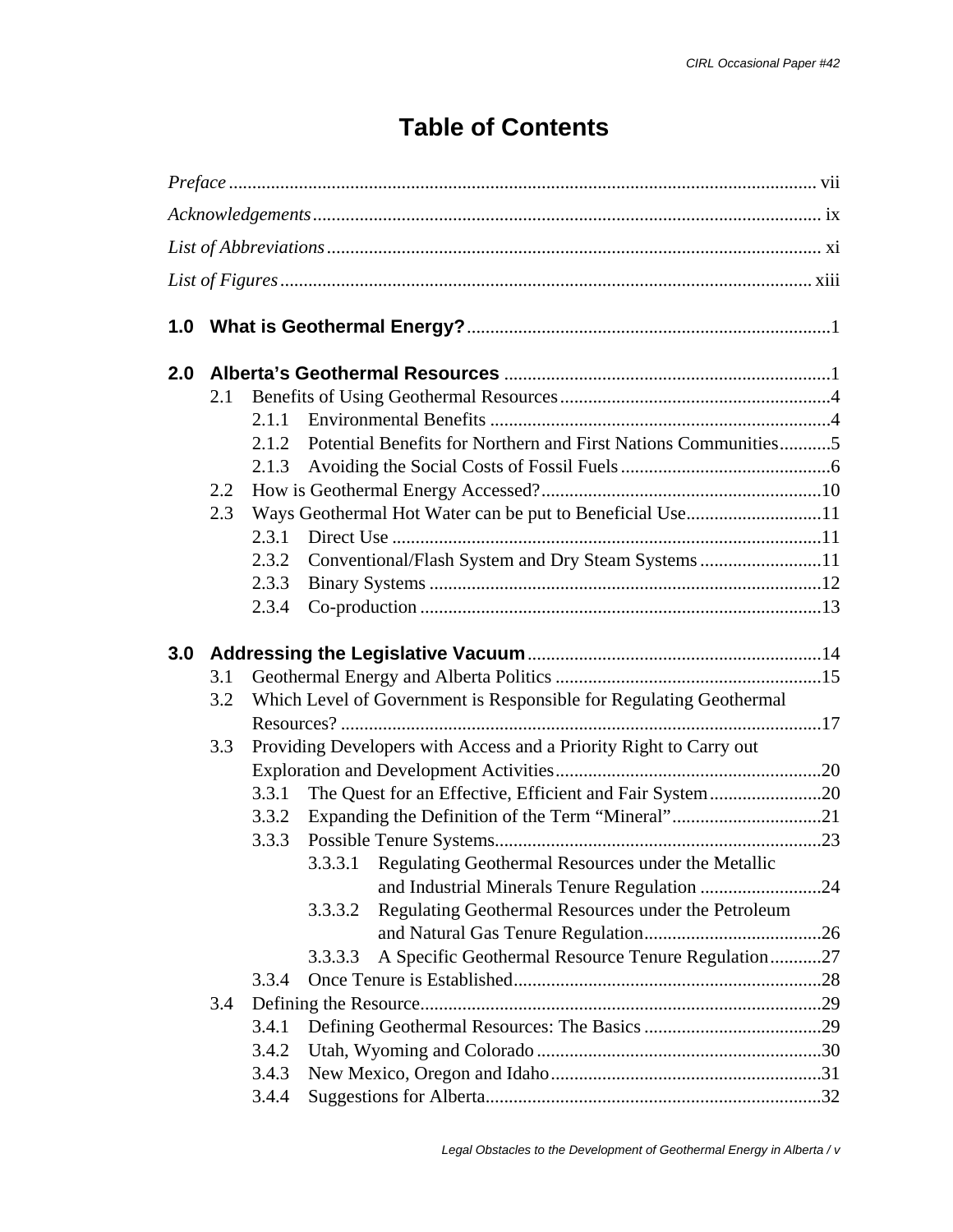|     | 3.5 |       |                                                         |     |
|-----|-----|-------|---------------------------------------------------------|-----|
|     |     | 3.5.1 |                                                         |     |
|     |     |       | 3.5.2 Ownership of Geothermal Resources in Alberta 34   |     |
|     | 3.6 |       |                                                         |     |
|     |     | 3.6.1 |                                                         |     |
|     |     |       |                                                         |     |
|     | 3.7 |       |                                                         |     |
|     |     | 3.7.1 |                                                         |     |
|     |     | 3.7.2 |                                                         |     |
|     |     | 3.7.3 |                                                         |     |
|     |     | 3.7.4 |                                                         |     |
|     |     | 3.7.5 | AER Directive 060: Upstream Petroleum Industry Flaring, |     |
|     |     |       |                                                         |     |
| 4.0 |     |       |                                                         |     |
|     |     |       |                                                         | .43 |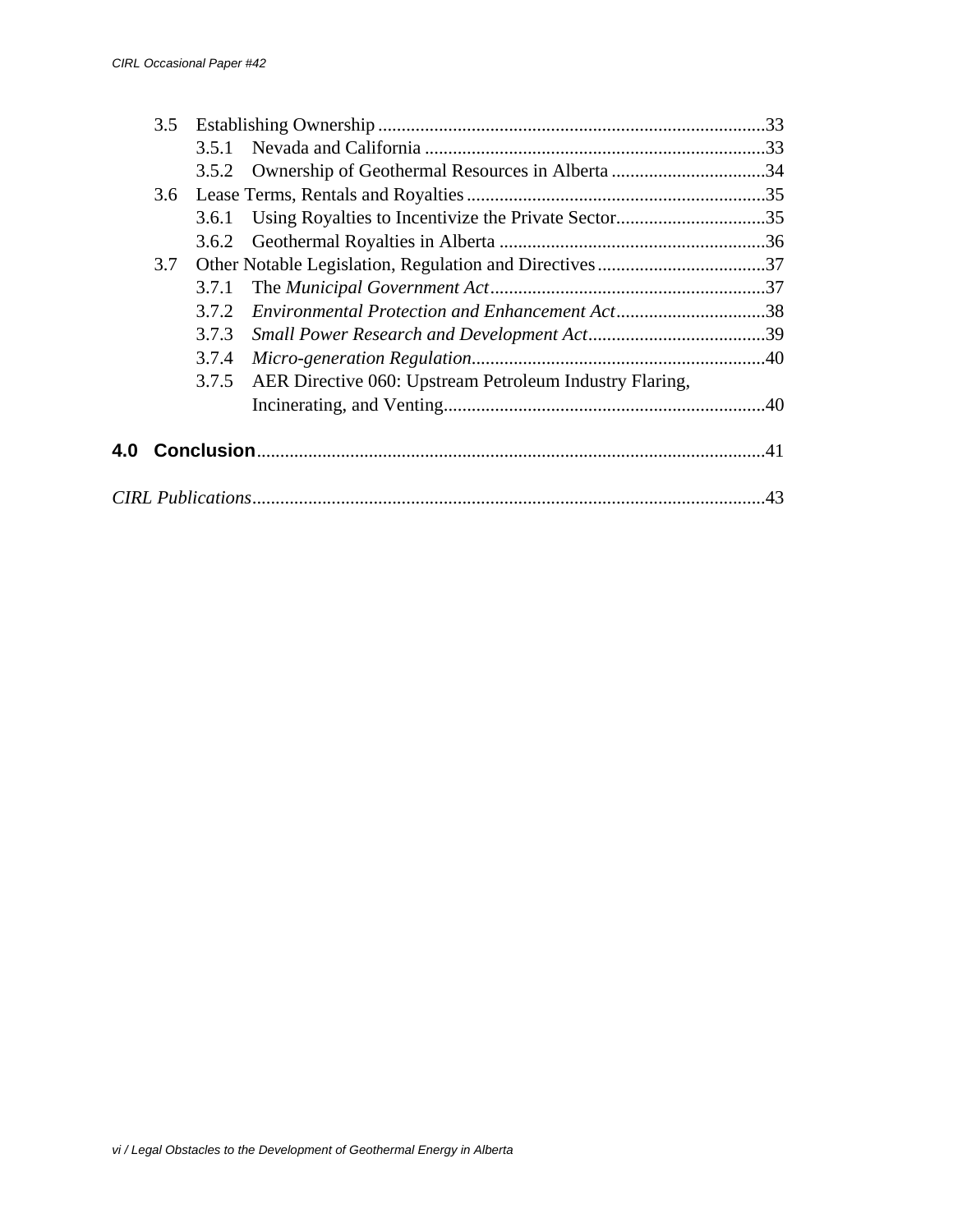## **Preface**

After completion of the initial draft of this paper, I was offered a position as a Policy Advisor to the Canadian Geothermal Energy Association (CanGEA). In this role I have had the opportunity to engage directly with government decision makers across Canada who are in positions that can shape the role that geothermal energy will play in Canada's future energy mix. Some of the insights I have gained are applicable to the development of a geothermal policy and legislation in Alberta.

The only two Canadian jurisdictions that have provided for geothermal development in legislation are British Columbia and Nova Scotia. The respective acts are British Columbia's *Geothermal Resources Act* and Nova Scotia's *Mineral Resources Act*. Neither of these pieces of legislation has resulted in the development of any geothermal electricity projects yet. It was for this reason that the United States was considered, when researching this paper, for examples of geothermal legislation that have worked. In fact, at a recent high-level meeting that CanGEA held with British Columbia's Ministry of Energy and Mines, it was acknowledged by government officials that its *Geothermal Resources Act* needs to be revised. This candid acknowledgment reinforces the fact that if Alberta aims to design geothermal legislation or regulations, it will not want to base its legal framework solely on British Columbia's *Geothermal Resources Act*.

Another consideration for Alberta geothermal development is that Alberta's existing Offset Credit System has no approved quantification protocol for geothermal electricity generation. In Alberta:

One option for large industrial emitters who need to comply with the province's greenhouse gas emissions reduction program is to purchase offset credits from other sectors that have voluntarily reduced their emissions in Alberta.

Credits must be created using protocols approved by the Alberta government, which were developed in partnership with stakeholders and based on international research. The protocols outline how to quantify and verify emission reductions for different types of projects (e.g. no or reduced tillage, biomass and biofuels).\*

Both solar electricity generation and wind-powered generation have approved protocols in Alberta, allowing them to create credits, but geothermal electricity generation does not. Developing a protocol would likely help promote the establishment of geothermal electricity in the province.

There are resources the province has at its disposal that could contribute to the development of a geothermal industry in the Province of Alberta. The means available to policy makers include, but are not limited to, aiming to "de-risk" the industry through investments in exploration, resource mapping, or even by establishing an insurance scheme

<sup>\*</sup> Government of Alberta, "Alberta-based Offset Credit System" (2013), online: Alberta Environment <http://environment.alberta.ca/0923.html>.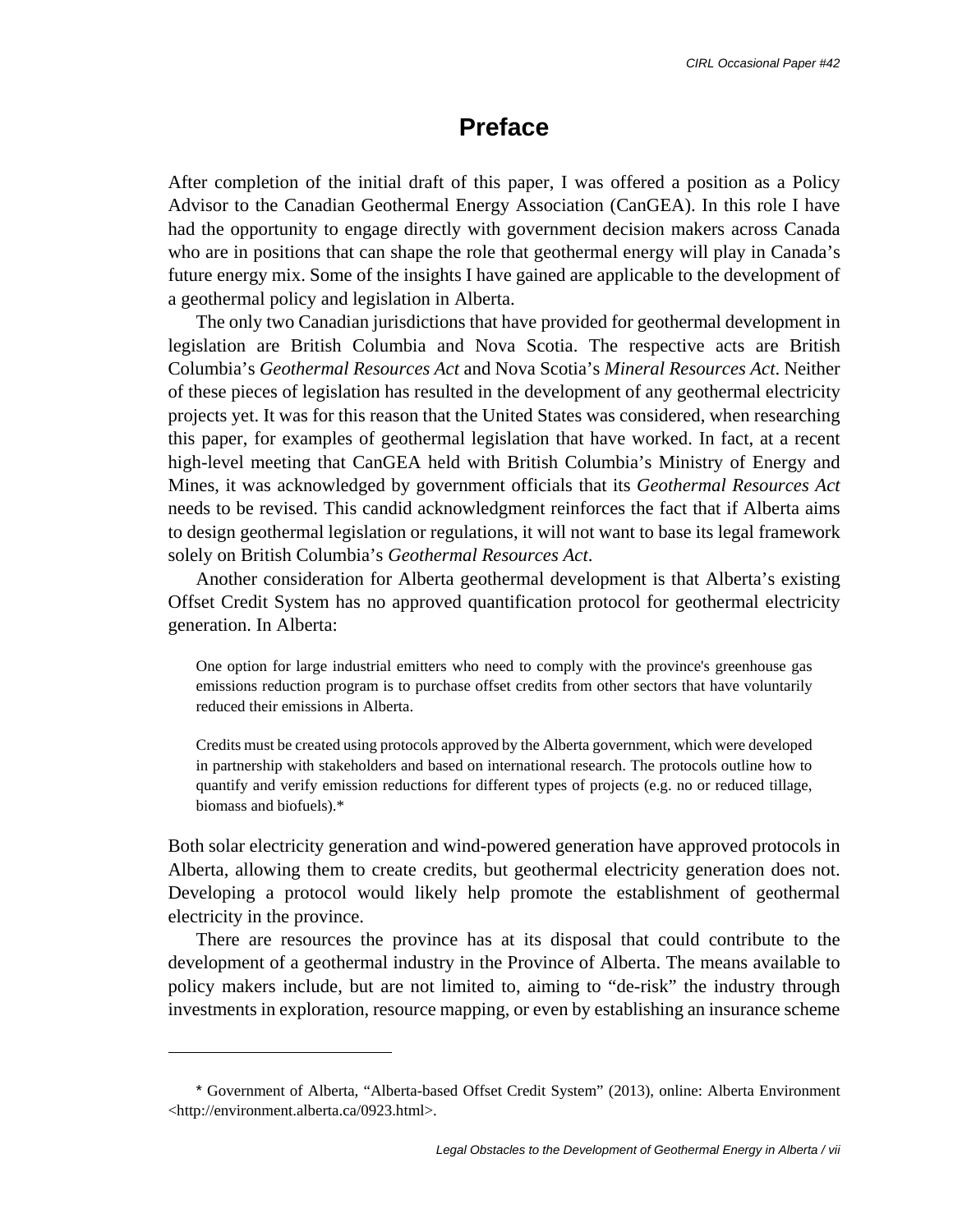to reduce the risk of drilling dry geothermal wells. Having noted the above obstacles, the focus of this paper is on legislative barriers to the industry so all of these alternatives will not be explored.

Some insight as to the likelihood of legislation in Alberta was provided in a letter to CanGEA dated December 4, 2013, in which then Energy Minister, Ken Hughes indicated that the alternative and renewable energy policy framework (the "framework"), which is discussed in the paper, "is not intended to immediately put forward specific policies, but rather highlight where focused work should occur. This would include potential opportunities around geothermal." In the next paragraph of the letter it was acknowledged that Alberta has "a well-developed process for licensing and leasing petroleum and natural gas owned by the Government of Alberta for development" but "Alberta does not yet have a process for permitting geothermal projects."

If one considers the above-mentioned statements it would appear that the Government of Alberta is certainly aware of the lack of a geothermal regime in the province, which means it is realistic that the omission may be identified as an area requiring "focused work" in the framework. If this does happen, Alberta may soon be exploring how to implement legislation and regulation tailored to the geothermal industry. Developing effective legislation is painstaking work, but this paper can serve as a starting point for any future work that takes place in this area. Any legislative work that does commence should involve thorough industry consultation.

On the Federal front, aside from renewed support from a program such as the former ecoENERGY for Renewable Power or renewed geological exploration, the Government of Canada has the power to promote geothermal development through amendments to the Federal *Income Tax Act* and its regulations. Specifically, the geothermal industry seeks to emulate certain tax advantages currently provided to the oil and gas industry. Current areas worth exploring include the use of flow-through shares and provisions allowing for accelerated capital cost allowance when dry wells are drilled. There has been some interest in the Senate of Canada about putting a bill forward, which would provide some of the tax advantages afforded to the oil and gas industry to the geothermal industry. In fact, on November 28, 2013 Senator Grant Mitchell gave a speech to the Canadian Senate for the purpose of calling attention to the important role that geothermal energy could play in Canada, although the speech does not specifically address the issue of tax incentives.\*\*

<sup>\*\*</sup> Senator Grant Mitchell, "Speeches – Geothermal Energy" (28 November 2013), online: Senator Grant Mitchell <http://senatorgrantmitchell.ca/speeches/20034.aspx>.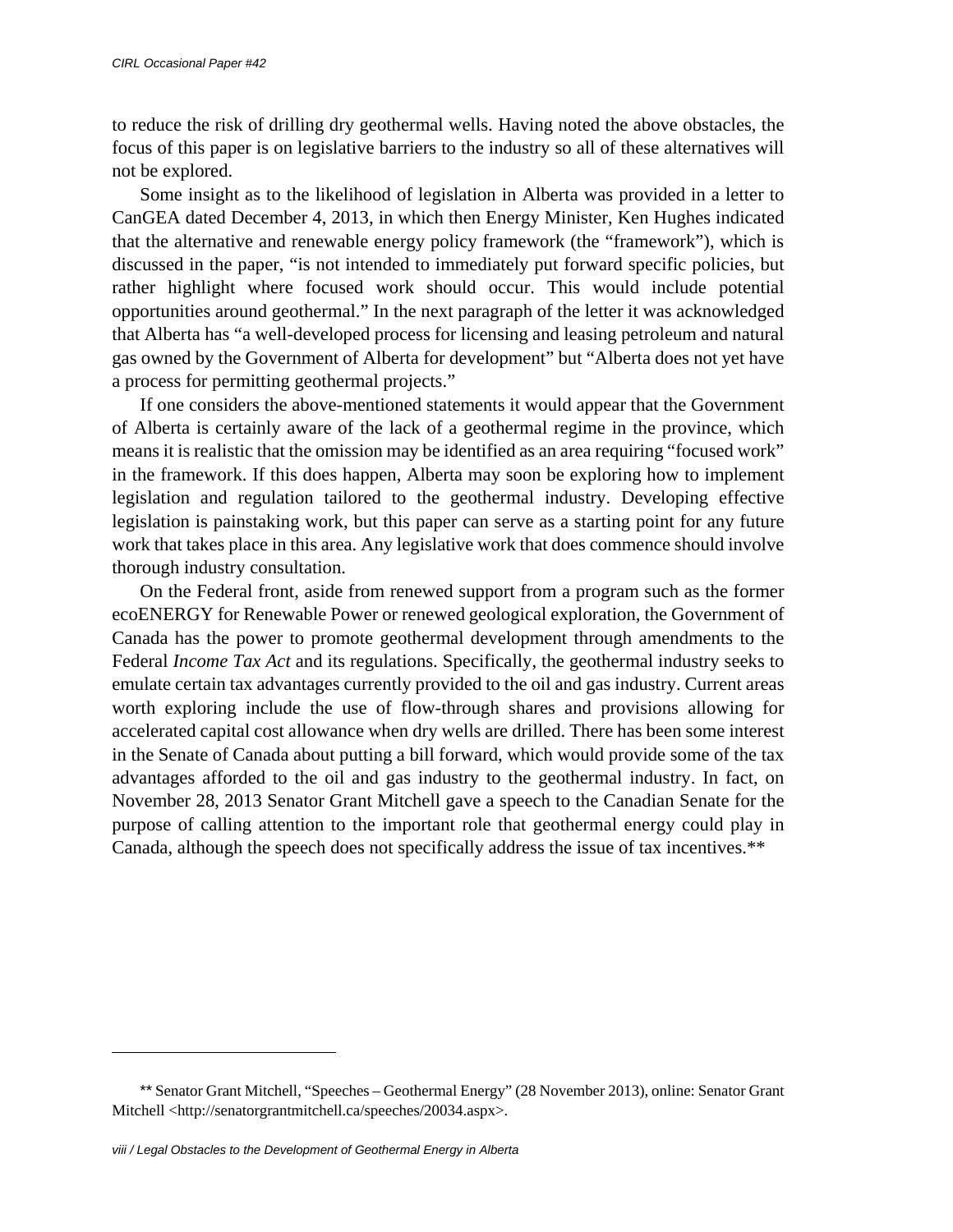# **Acknowledgements**

The Institute would like to thank Mitacs, the Canadian Geothermal Energy Association, the Alberta Law Foundation, and Cenovus Energy for their generous support in the development of this occasional paper.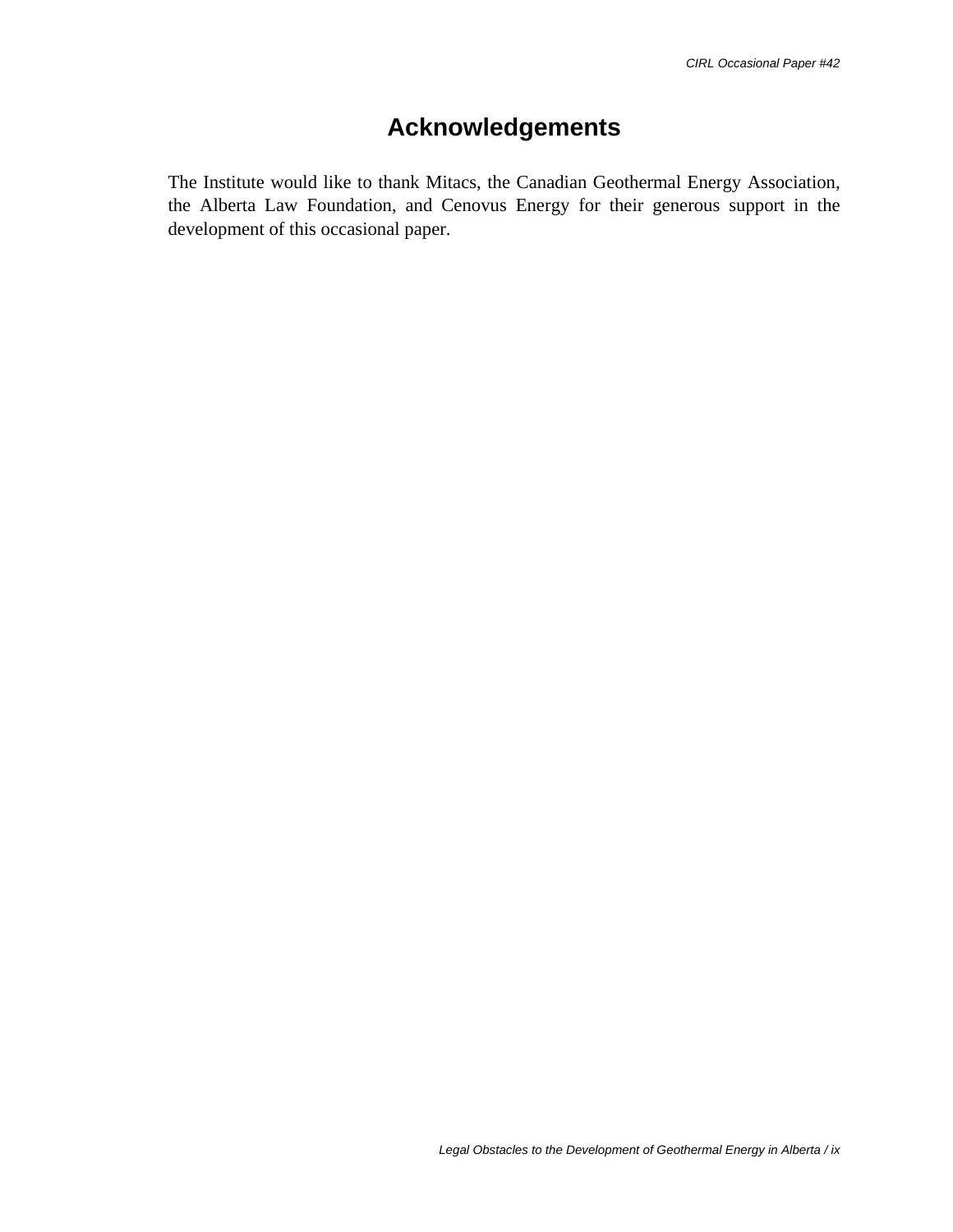*CIRL Occasional Paper #42*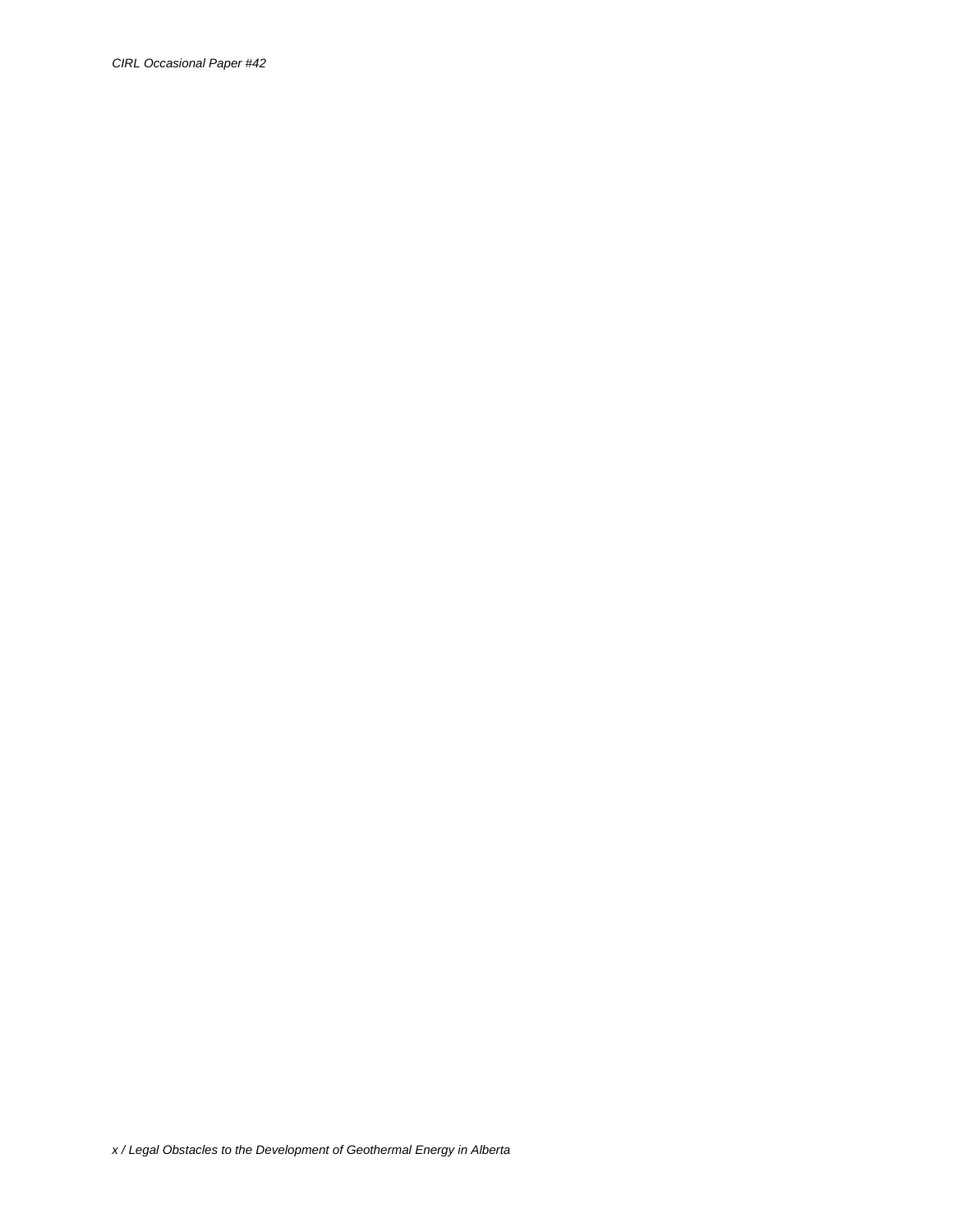# **List of Abbreviations**

| <b>AER</b>      | Alberta Energy Regulator                                             |
|-----------------|----------------------------------------------------------------------|
| <b>AGS</b>      | <b>Alberta Geological Survey</b>                                     |
| bbl             | barrel                                                               |
| CanGEA          | <b>Canadian Geothermal Energy Association</b>                        |
| <b>CASA</b>     | Clean Air Strategic Alliance                                         |
| CH <sub>4</sub> | methane                                                              |
| CO <sub>2</sub> | carbon dioxide                                                       |
| <b>CSUR</b>     | <b>Canadian Society for Unconventional Resources</b>                 |
| DEEPCorp.       | Deep Earth Energy Production Corp.                                   |
| <b>EGS</b>      | engineered geothermal systems or enhanced geothermal systems         |
| eq/kWhe         | equivalent per kilowatt hour electricity                             |
| <b>ERCB</b>     | <b>Energy Resources Conservation Board</b>                           |
| <b>GEA</b>      | Geothermal Energy Association                                        |
| <b>GHG</b>      | greenhouse gas                                                       |
| GJ              | gigajoule                                                            |
| <b>GSC</b>      | Geological Survey of Canada                                          |
| GWh             | gigawatt hour                                                        |
| kWh             | kilowatt hour                                                        |
|                 | M & IM Tenure Reg Metallic and Industrial Minerals Tenure Regulation |
| <b>MW</b>       | megawatt                                                             |
| <b>MWe</b>      | megawatt of electricity                                              |
| MWh             | megawatt hour                                                        |
| <b>MWth</b>     | megawatt of electricity of thermal heat                              |
| <b>NPV</b>      | net present value                                                    |
| <b>ORC</b>      | Organic Rankine Cycle                                                |
|                 | P & NG Tenure Reg Petroleum and Natural Gas Tenure Regulation        |
| <b>PV</b>       | photovoltaic                                                         |
| <b>REDA</b>     | Responsible Energy Development Act                                   |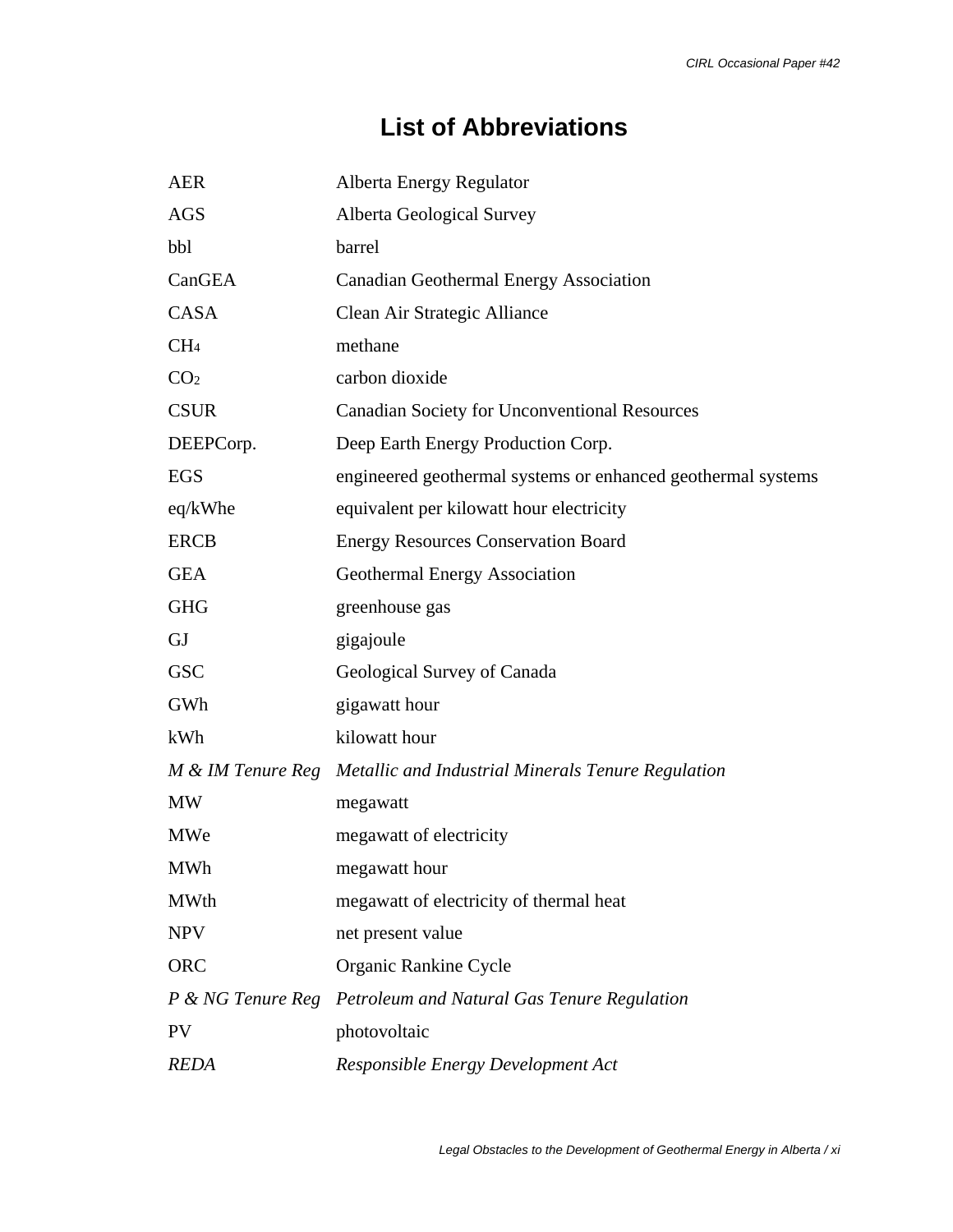| <b>SAAEP</b> | Southern Alberta Alternative Energy Partnership |
|--------------|-------------------------------------------------|
| <b>WCSB</b>  | Western Canada Sedimentary Basin                |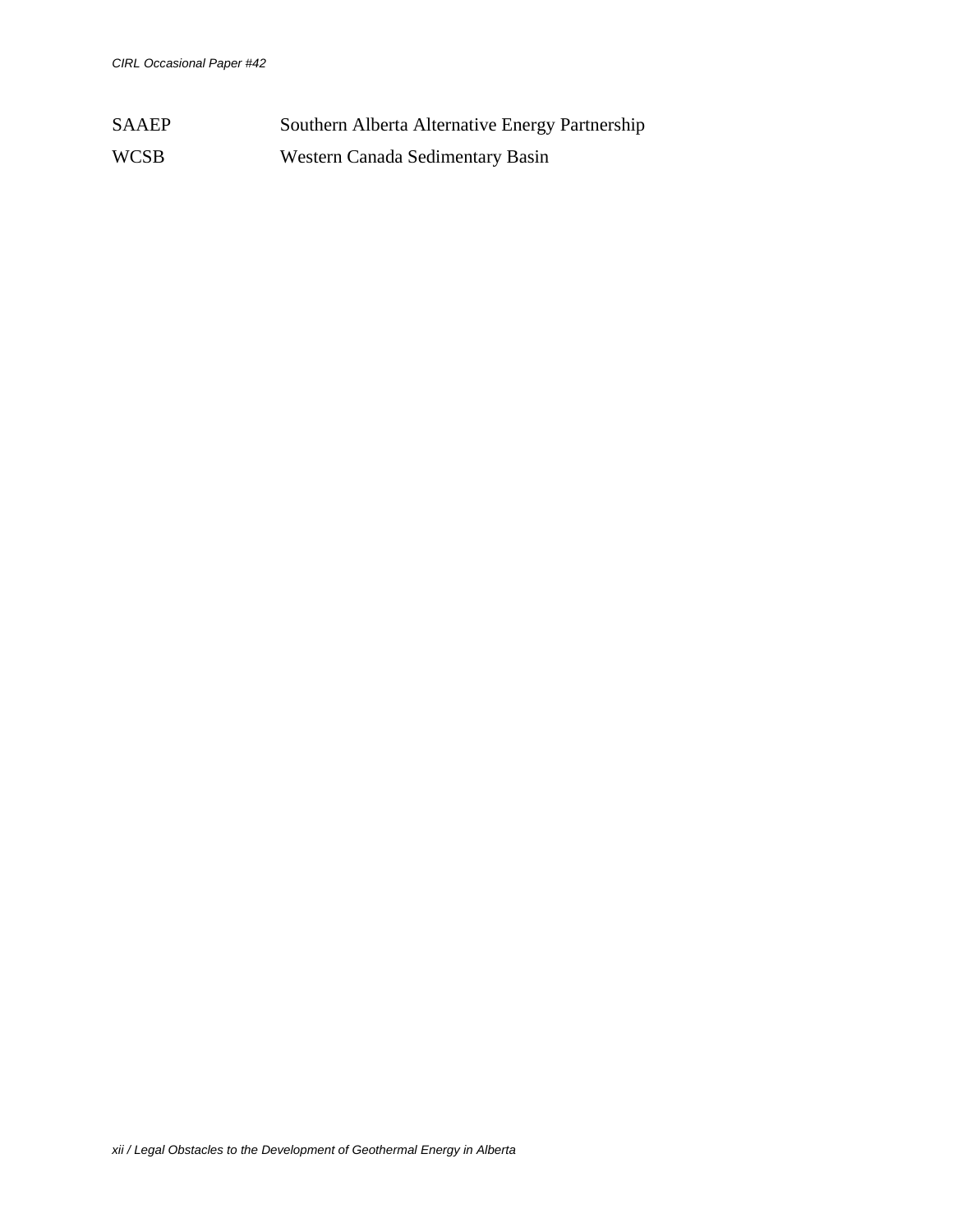# **List of Figures**

| <b>Figure 3:</b> Levelized Cost of Coal and Geothermal, Factoring in Societal Costs     |
|-----------------------------------------------------------------------------------------|
| <b>Figure 4:</b> Existing and Potential Generating Capacity in Alberta Megawatts (MW)10 |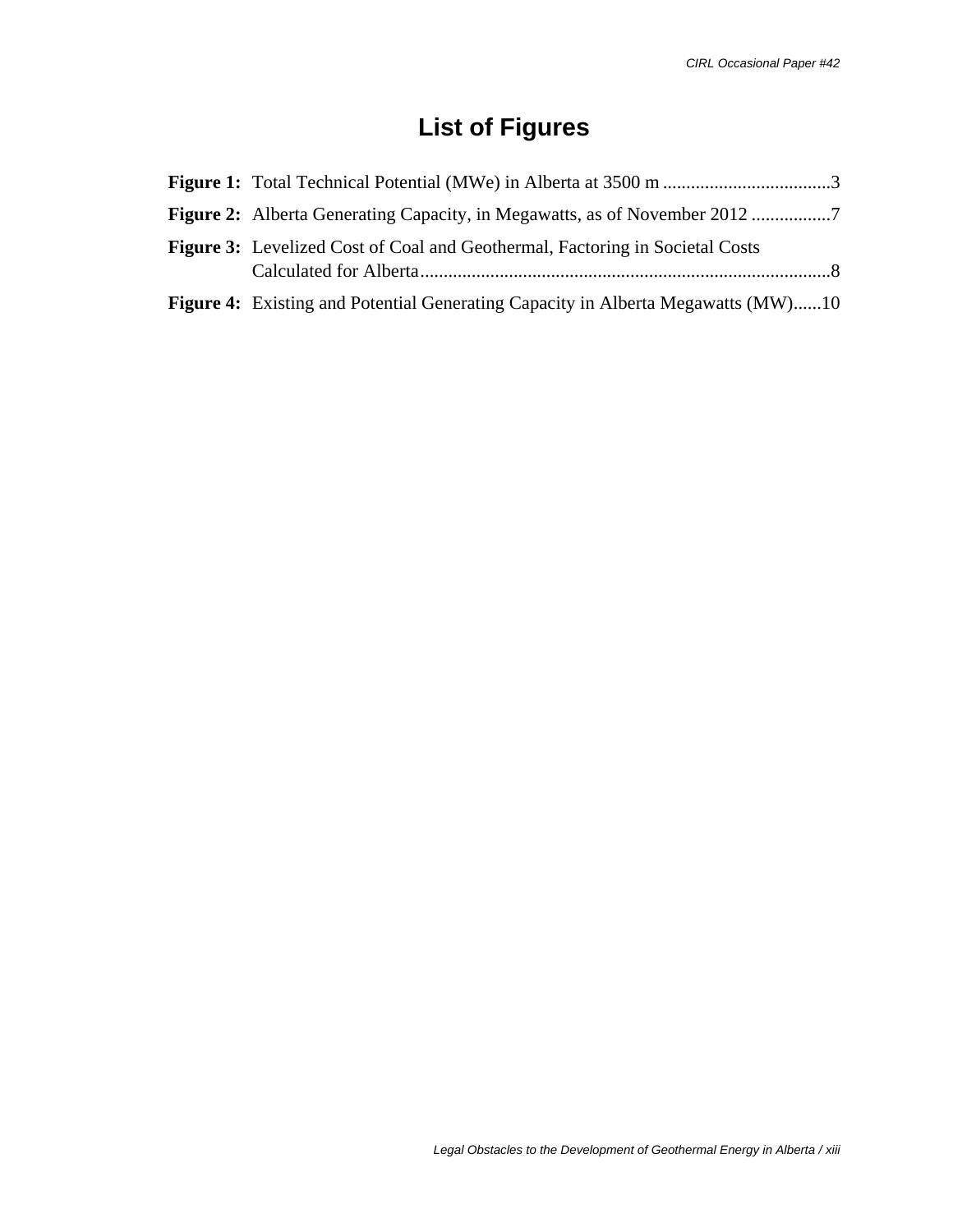*CIRL Occasional Paper #42*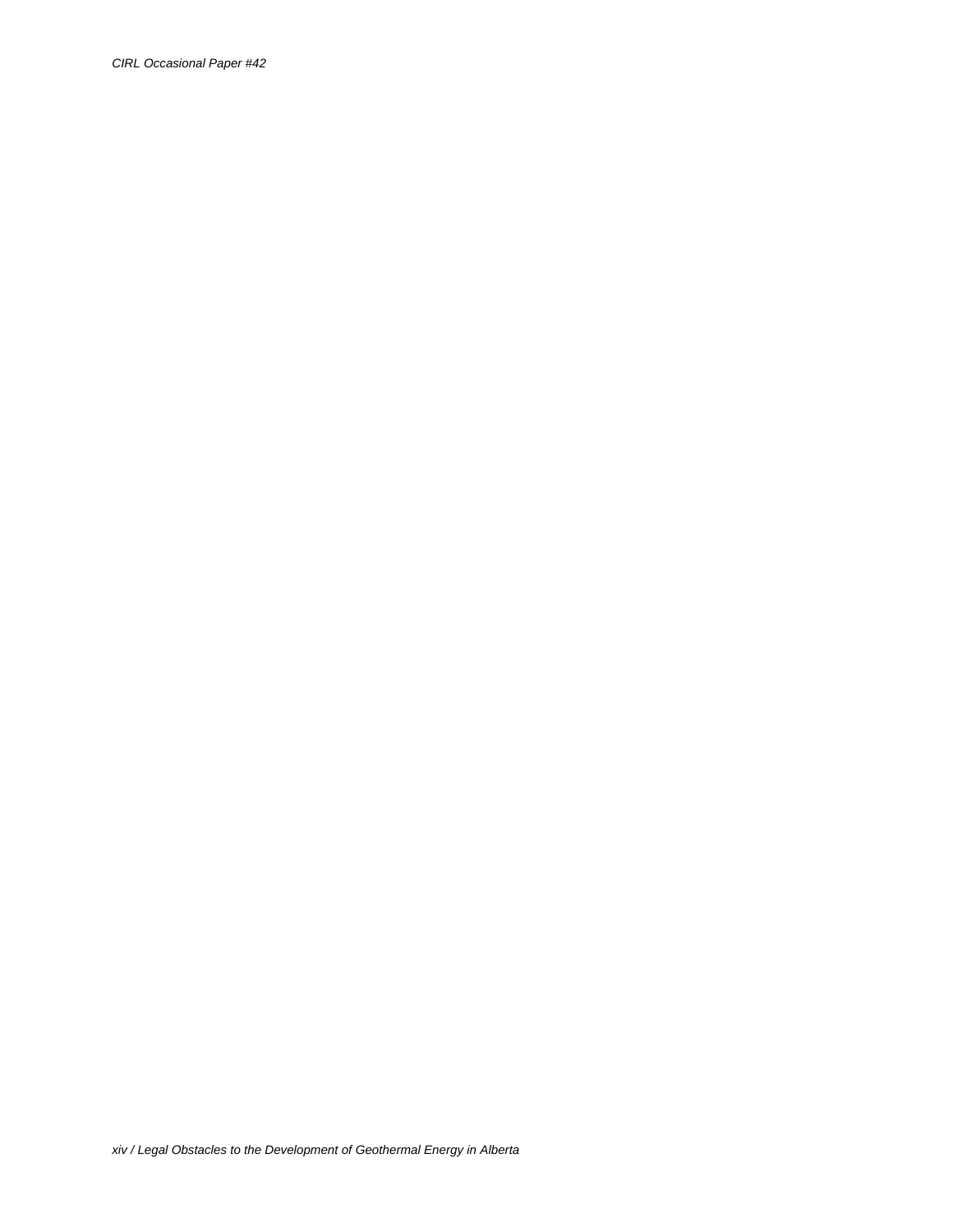# **1.0 What is Geothermal Energy?**

The term "geothermal" simply means "earth heat".<sup>1</sup> This paper focuses on sources of heat energy that originate from the earth itself, rather than from solar energy, or waste heat from industrial processes. Specifically, "Direct Use" and high temperature power will be discussed. These are the technologies promoted by the Canadian Geothermal Energy Association (CanGEA). Direct Use involves using water that is between 20˚C and 150˚C in residential, industrial, or commercial applications.<sup>2</sup> High temperature power involves using higher temperature geothermal resources to generate electricity. Anywhere on Earth when a hole is drilled the prevailing temperature will increase with depth, an increase of approximately  $30^{\circ}$ C/km is the global average.<sup>3</sup> It is this heat energy that can be extracted and put to use, that will be the subject of this paper.

## **2.0 Alberta's Geothermal Resources**

Canada is endowed with substantial geothermal resources and Alberta is one of the provinces that has significant potential for generating geothermal electricity. The Geological Survey of Canada (GSC) has indicated that "in-place geothermal power exceeds one million times Canada's current electrical consumption". Factors such as drilling technology leave only a fraction of this amount accessible to developers. However, despite this, the geothermal resource available for development remains considerable.<sup>4</sup>

In May of 2006, *The PEG*, the official publication of the Association of Professional Engineers and Geoscientists of Alberta, reported on work completed by the Alberta Research Council and the Alberta Geological Survey. This work relates to the economic feasibility of harnessing the province's geothermal resources.<sup>5</sup> The preliminary estimates indicated that "given current technologies — the potential energy locked in Alberta's geothermal waters is two to five trillion barrels of oil equivalent."6

Alberta's mineral resources are located within the Western Canada Sedimentary Basin (WCSB). This basin ranges from northeast British Columbia, through to southern Saskatchewan, and encompasses almost the entire province of Alberta in-between.<sup>7</sup> At some locations, within this basin at depths of only 3 km, temperatures in excess of  $150^{\circ}$ C

1

<sup>&</sup>lt;sup>1</sup> Canadian Geothermal Energy Association (CanGEA), "Geothermal Energy" (12 January 2013) [CanGEA, "Geothermal Energy"], online: CanGEA <http://www.cangea.ca/geothermal-energy/>.

US Department of Energy, "Direct Use of Geothermal Energy" (3 August 2013) [US Dept of Energy, "Direct Use"], online: <http://www1.eere.energy.gov/geothermal/directuse.html>.

CanGEA, "Geothermal Energy", *supra* note 1. 4

S Grasby et al, *Geothermal Energy Resource Potential of Canada* (Ottawa: Natural Resources Canada, 2012) at VII, 218 & 219.

<sup>&</sup>lt;sup>5</sup> The resources considered included both low temperature ( $10^{\circ}$ C to  $40^{\circ}$ C) to medium temperature ( $40^{\circ}$ C to  $140^{\circ}$ C) geothermal resources.

<sup>&</sup>lt;sup>6</sup> SR Eaton, "Alberta Gets Into Hot Water" (May 2006) *The PEG*.

Grasby et al, *supra* note 4.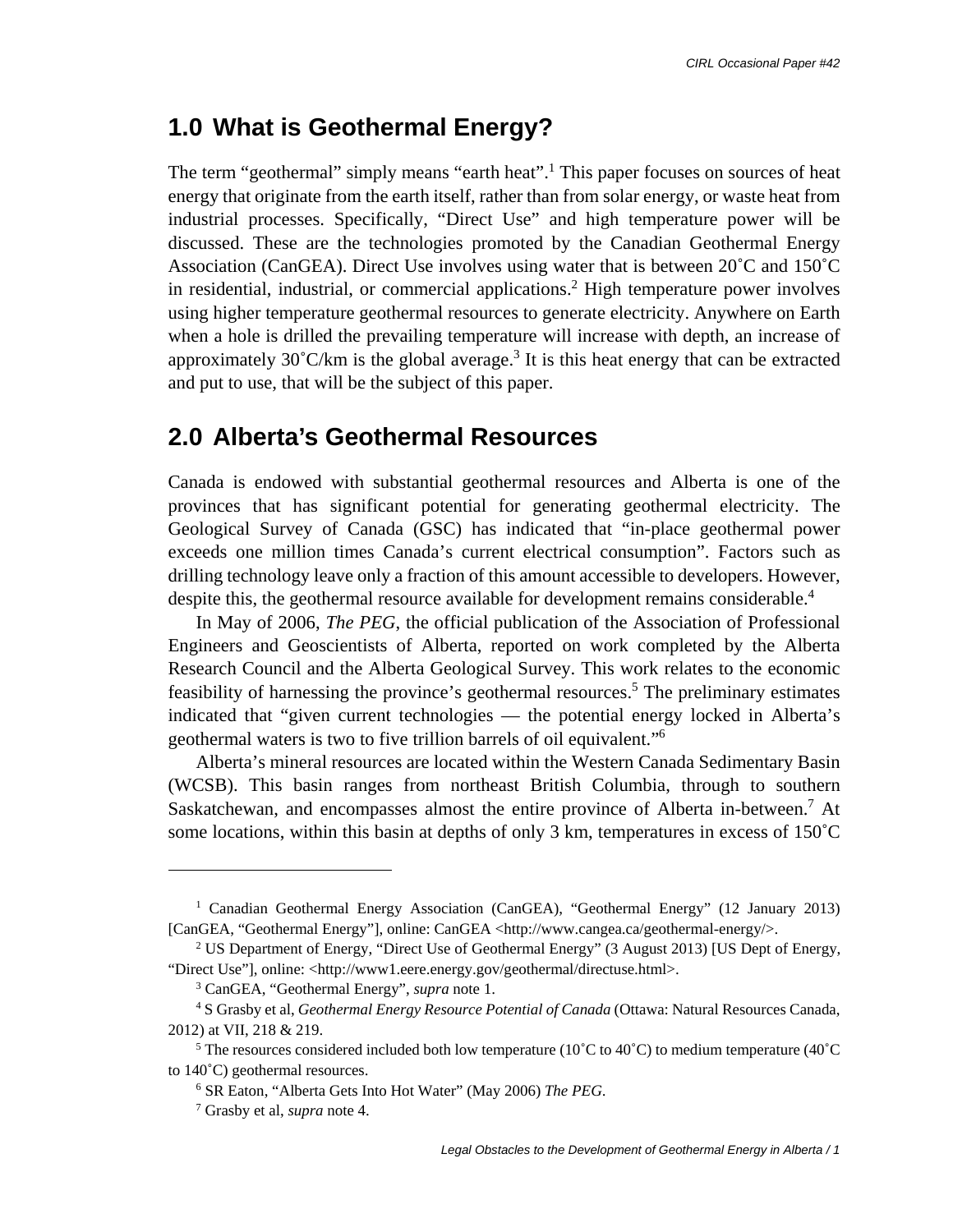can be found.<sup>8</sup> Northern Alberta contains many locations suitable for generating electricity. One reason for this is the basement heat-flow distribution, ranges from less than  $40 \,\mathrm{MW/m}^2$ in southern Alberta to more than  $80 \text{ MW/m}^2$  in northern Alberta.<sup>9</sup> A non-exhaustive list of locations that researchers have identified as being suitable for electrical generation include areas around Rainbow Lake, Fort Simpson, Watson Lake, Hay River, Lac La Biche, Hinton and Edson.<sup>10</sup>

In addition to providing co-production opportunities, the province's oil and gas industry has other spin off benefits that have the potential to help foster a provincial geothermal industry. The oil and gas industry has generated an immense amount of information about the WCSB.<sup>11</sup> For example, the Viking formation had been penetrated by 189,000 wells, as of 2006, this included 60,000 producing wells, 100,000 abandoned wells and 20,000 suspended wells. These wells have revealed that "from east to west geothermal potential — between 1,000 to 3,000 metres. Correspondingly, the Viking's geothermal aquifers range in temperature from 33 to 99C." *The PEG* has reported that the Viking Formation is "a prime candidate for geothermal energy extraction."12 Even in Southern Alberta, where the geothermal resource is relatively cool, the Southern Alberta Alternative Energy Partnership (SAAEP) wants to take advantage of the efforts of the oil and gas industry. The SAAEP promotes the idea of using abandoned wells for Direct Use purposes.13

Recent work done by CanGEA indicates that Alberta has a significantly larger geothermal resource than previously thought. Previous estimates, based on work done by Dr. Mory Ghomshei, concluded that Alberta has the potential to produce between 500 and 1,000 MW of electricity from its high-grade conventional geothermal resources.<sup>14</sup> According to CanGEA at a depth of 2,500 metres, Alberta's theoretical geothermal resource potential is 41,000 MW and its technical geothermal resource potential is

1

SAAEP, April 2009), online: SAAEP <http://www.saaep.ca/geothermalenergy.pdf>. 14 CanGEA, "CanGEA WREZ Qualified Resource Area" (5 December 2009), Western Governors

<sup>&</sup>lt;sup>8</sup> Grasby et al, *ibid*.<br><sup>9</sup> S Bachu & R A But

<sup>&</sup>lt;sup>9</sup> S Bachu & RA Burwash, "Chapter 30: Geothermal Regime in the Western Canada Sedimentary Basin" in G Mossop & I Shetsen, Comps, *Geological Atlas of the Western Canada Sedimentary Basin* (Edmonton: Alberta Geological Society, 1994), online: AGS <http://www.ags.gov.ab.ca/publications/wcsb\_atlas/a\_ch30/ ch\_30.html>. 10 Grasby et al, *supra* note 4; J Majorowicz & S Weides, "Is it Feasible to Use Engineered Geothermal

Systems to Produce Electrical Energy in the Alberta Basin" (Fall 2012) 3 CanGRC Review 2-3. Some of the listed locations would require the use of engineered geothermal systems (EGS) technology.<br><sup>11</sup> Grasby et al, *ibid.*<br><sup>12</sup> Eaton, *supra* note 6.<br><sup>13</sup> Western Sky Management Associates Inc, *Geothermal Energy: Southern Albe* 

Association <http://www.westgov.org/reports/search\_result?search\_phrase=cangea&catid=0&ordering=ne west&search\_mode=any&search\_where%5B%5D=search\_name&search\_where%5B%5D=search\_descript ion>; AD Woodbury, "Commentary: What Ever happened to Geothermal Energy" (13 January 2013), online: <http://home.cc.umanitoba.ca/~woodbur/commentary.pdf>.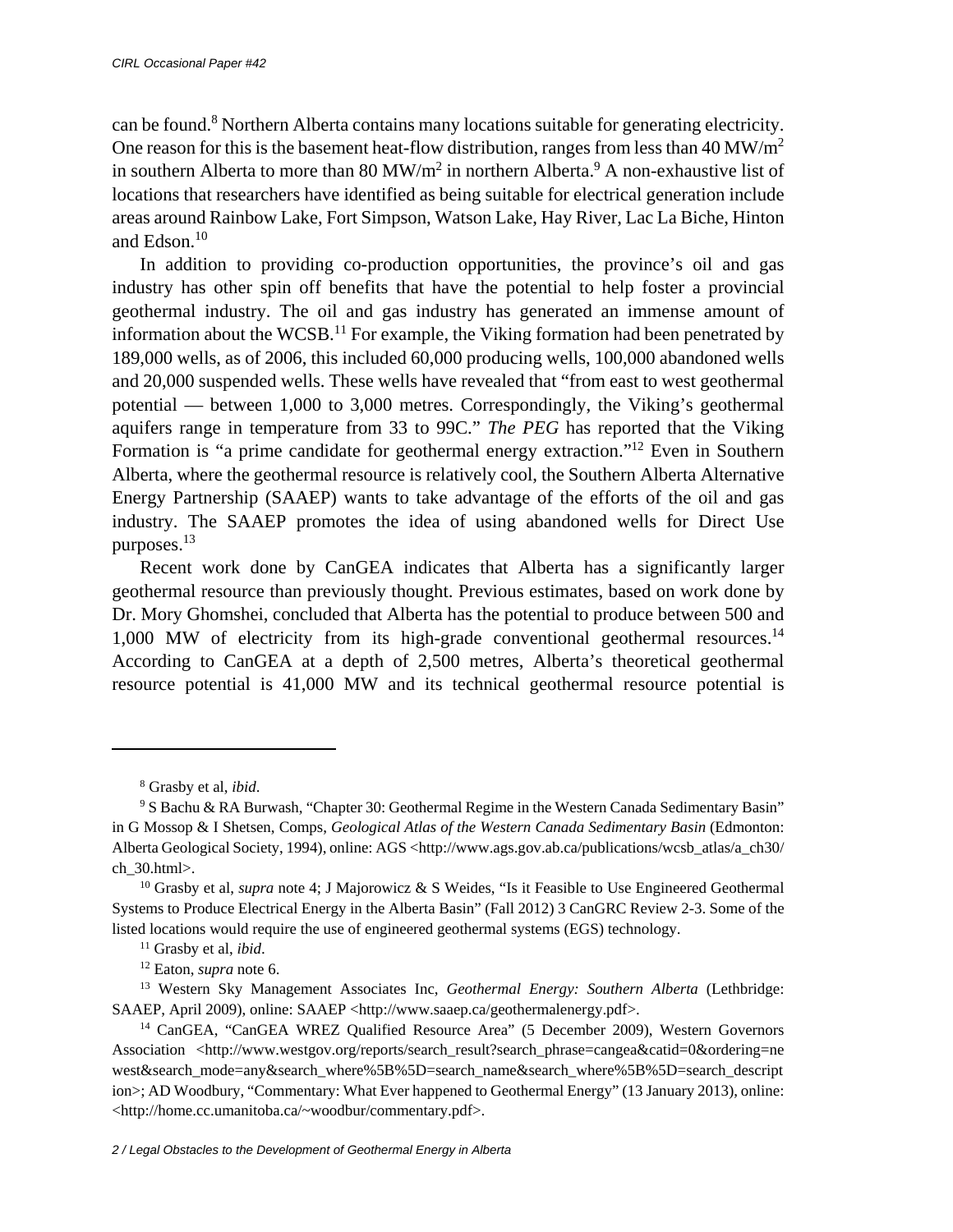conservatively between 4,200 and 11,800 MW.15 "Theoretical potential" is defined by "the physically usable energy supply over a certain time span in a given region. It is defined solely by the physical limits of use and thus marks the upper limit of the theoretically realizable energy supply contribution." Whereas, "technical potential" is defined as "the fraction of the theoretical potential that can be used under the existing technical restrictions



**Figure 1: Total Technical Potential (MWe) in Alberta at 3500 m**

\*Reproduced with the permission of CanGEA.

<sup>15</sup> CanGEA, "Canadian National Geothermal Database – Alberta Favourability Map" (March 2013) [CanGEA, "Canadian Geothermal Database"], online CanGEA <http://www.cangea.ca/cngd-data/>.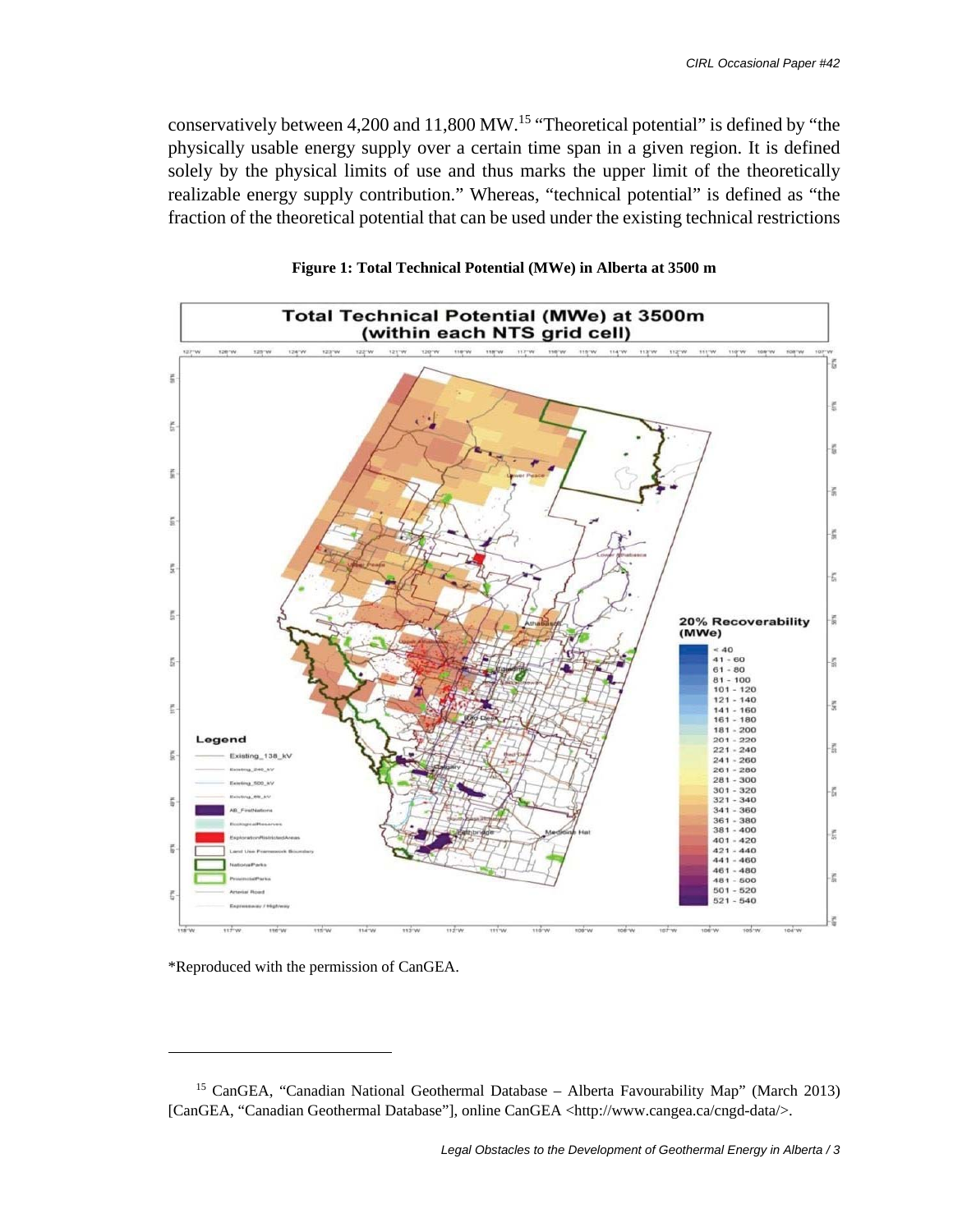… structural and ecologic restrictions as well as legal and regulatory allowances."16 It is notable that all of CanGEA's recent figures were derived using *The Canadian Geothermal Code for Public Reporting* (the "Code"). The Code "outlines the requirements for reporting Exploration Results, Geothermal Resources and Geothermal Reserves and provides a minimum set of requirements for public reporting of Geothermal Resource and Reserves."17 In 2009, prior to CanGEA's new estimates, PricewaterhouseCoopers LLP completed a report for Alberta Environment entitled, *Assessment of Selected Renewable Energy Technology and Potential in Alberta: Final Report*. In this report it was concluded that the physical characteristics needed to support Geothermal and EGS were "complementary to Alberta's existing physical environment."18 CanGEA's recent estimates lend additional credence to the conclusion of PricewaterhouseCoopers. CanGEA has produced a favourability map that shows large portions of the province with technical potential within 3.5 km of the surface. See Figure 1 above.

## **2.1 Benefits of Using Geothermal Resources**

## *2.1.1 Environmental Benefits*

 $\overline{a}$ 

There are numerous benefits associated with geothermal relative to both fossil fuels and other renewables. Geothermal power plants often use no fresh water or in some cases a minor amount is used, relative to other forms of electrical generation.<sup>19</sup> Sedimentary basins, like the WCSB, tend to produce highly saline water or brine.<sup>20</sup> Further, closed-loop binary systems re-inject all of the water they use back into the formation it came from. Geothermal energy is also renewable, unlike some other resources such as oil and gas obtained from the earth's crust. However, this renewability depends on ensuring that the rate of energy extraction remains in balance with a reservoir's naturally occurring heat recharge rate. Geothermal plants do not have the problem of intermittency like solar and wind power and thus, can complement these other renewable resources. Geothermal plants provide 24/7 baseload power. Sources of electricity such as wind, solar PV (photovoltaic) and coal also have larger surface footprints than geothermal sources. Geothermal power needs about 1046 km2 for each GWh (gigawatt hour) produced. The respective numbers for wind, solar PV and coal are  $3,457.63 \text{ km}^2$ ,  $8,384 \text{ km}^2$  and  $9,433 \text{ km}^2$ . Operating closed-loop binary systems can entirely eliminate greenhouse gas (GHG) emissions. Further, such binary

<sup>&</sup>lt;sup>16</sup> G Beardsmore et al, "A Protocol for estimating and mapping the global EGS potential" (2010) 34 Geothermal Resources Council Transactions 301-312. 17 L Deibert et al, *The Canadian Geothermal Code for Public Reporting* (Calgary: CanGEA, 2010)

<sup>[</sup>Code].<br><sup>18</sup> PricewaterhouseCoopers LLP, Assessment of Selected Renewable Energy Technology and Potential in Alberta: Final Report (Edmonton: Alberta Environment, 2009) at 5.

 $19$  Canmet Energy, Sector Profile: An Assessment of the Geothermal Energy Sector in Canada – Now and in the Future (Ottawa: Natural Resources Canada, 2013).<br><sup>20</sup> CanGEA, "Canadian Geothermal" (2012), online: <http://www.cangea.ca/canadian-geothermal/>.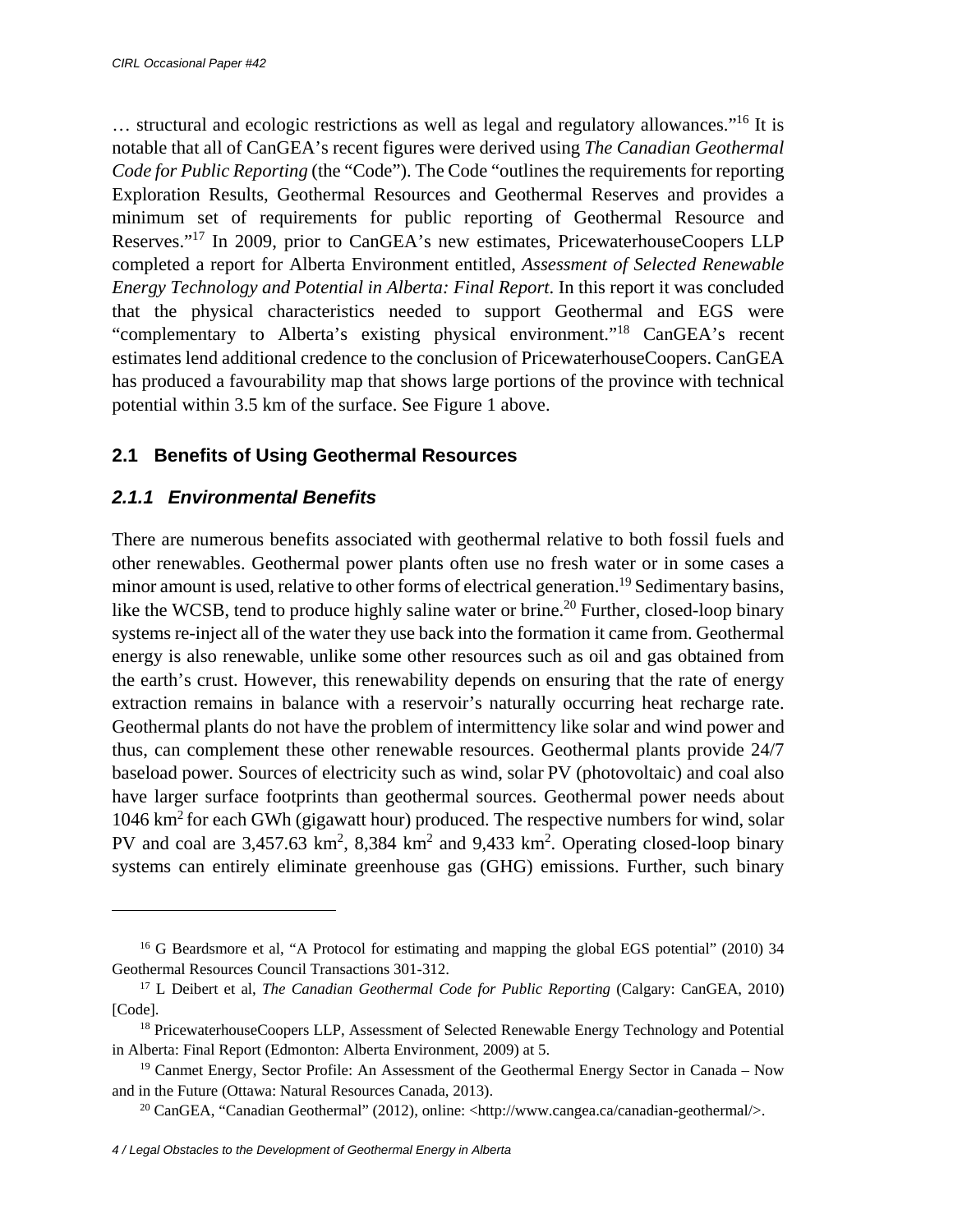systems have relatively low life cycle GHG emissions. Even solar PV produces four times the life cycle GHG emissions of a closed-loop geothermal system. Natural gas plants produce 6 to 20 times the life cycle GHG emissions of a closed-loop geothermal system. A closed loop geothermal system produces life cycle GHG emissions of only 50 g  $CO<sub>2</sub>$ eq/kWhe (equivalent per kilowatt hour electricity).<sup>21</sup> According to the CanGEA:

Given some provinces heavy reliance on coal as an electricity source, if geothermal was to contribute to the grid, it is expected that for every 500 MW of installed capacity running at 90% uptime in Alberta, for example, 2.7 megatonnes of  $CO_2$  equivalent would be averted.<sup>22</sup>

### *2.1.2 Potential Benefits for Northern and First Nations Communities*

In Fort Liard, Northwest Territories, there is one proposed project that aims to fulfill the energy needs of the community by taking advantage of local geothermal resources. The project is a joint venture between the Acho Dene Koe First Nation and the company Borealis GeoPower, meaning the community is in a position to drive direct economic benefit. These joint venture partners are also collaborating with the Government of Canada.<sup>23</sup>

Phase I of the project would create approximately 1 MWe (megawatt of electricity) of electrical power delivered to about 750 homes and phase II would see about 1 MWth (megawatt of electricity of thermal heat) of direct heat delivered to these homes. At present negotiations are underway "with the federal government for formal contribution agreements and conditions on how funding will be delivered."<sup>24</sup>

According to Natural Resources Canada:

This project will demonstrate how a northern community can use a Geothermal resource to generate electricity and heat thereby reducing the entire community's fossil fuel demand and reduce energy costs. A successful demonstration will provide a model for other Northern and First Nations communities with available geothermal resources.<sup>25</sup>

<sup>&</sup>lt;sup>21</sup> US Dept of Energy, Energy Efficiency & Renewable Energy, "Energy Basics" (24 January 2013), online: <http://www1.eere.energy.gov/geothermal/geothermal\_basics.html>; P Holroyd & J Dagg, *Building a Regulatory Framework for Geothermal Energy Development in the NWT: A Report for the Government of Northwest Territories, Environment and Natural Resources Department* (Drayton Valley: The Pembina Institute, March 2011). 22 CanGEA, *Canada Country Update: IEA-GIA Annual Report 2012* (2012), online: CanGEA <http://

www.cangea.ca/wp-content/uploads/2013/06/2012-Ann-Rept-CanGEA\_Short-Version.pdf>.<br><sup>23</sup> Holroyd & Degg, *supra* note 21.<br><sup>24</sup> CanGEA, *Canadian Geothermal Projects Overview 2013* (January 2013) at 20 [CanGEA, *Projects* 

*Overview 2013*], online: CanGEA <http://www.cangea.ca/wp-content/uploads/2013/01/CanGEA\_Canadian GeothermalProjects2013\_final.pdf>.<br><sup>25</sup> Natural Resources Canada, "Renewable Energy and Clean Energy Systems Demonstration Projects"

<sup>(</sup>April 2012), online: <http://www.nrcan.gc.ca/energy/science/programs-funding/1514#\_Community-Based \_Geothermal\_Demonstr>.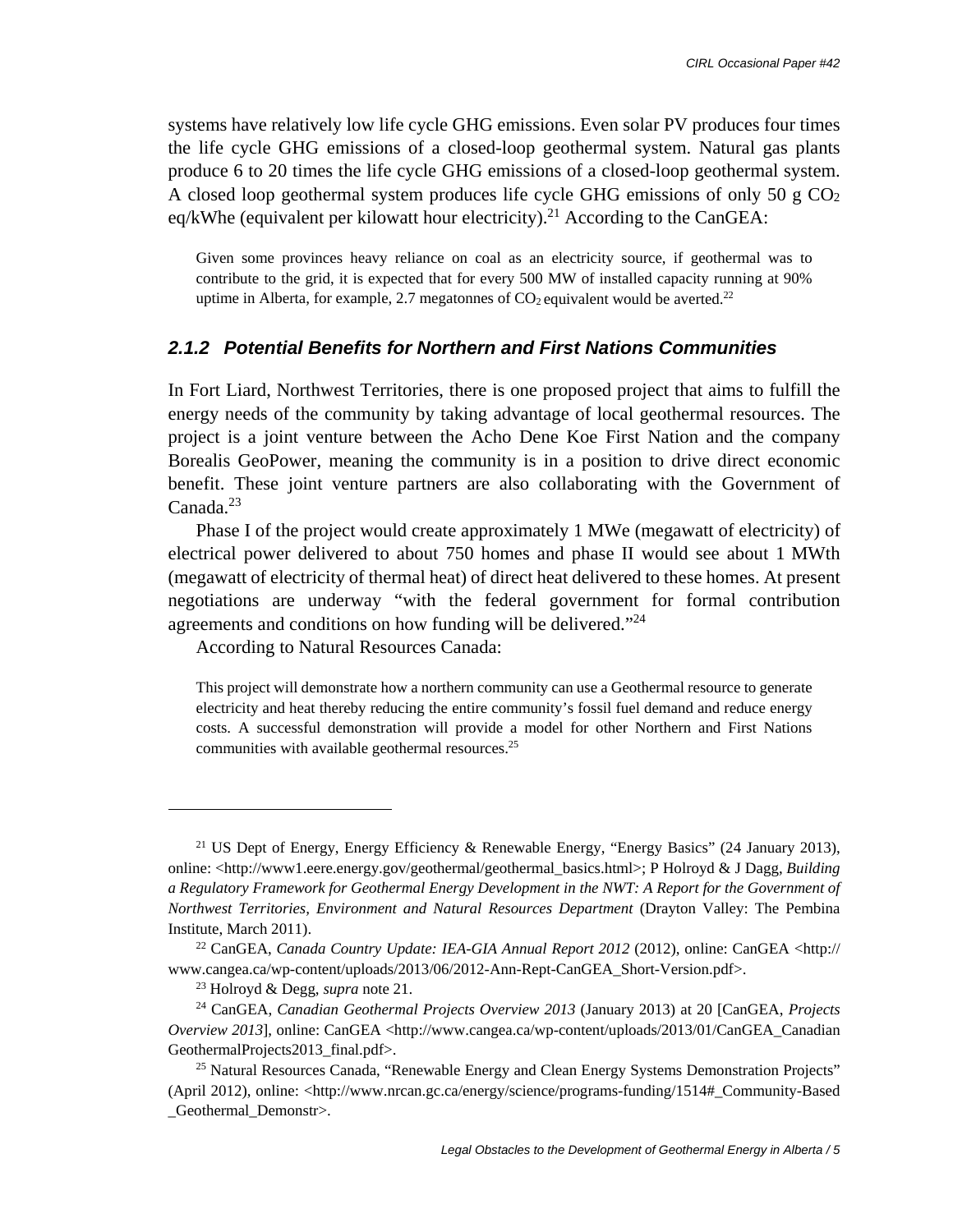The production of geothermal electricity also has a unique characteristic that makes it suitable for application in Canada's north. An increase in the difference between the temperatures of a geothermal resource and the ambient air results in increased electricity production. Thus, the colder it is outside the more electricity a geothermal power plant can produce.26 This makes geothermal power ideal for northern communities for two reasons, peak power demand in the winter matches peak power production and the further north it is the colder the winters tend to be.

Given the northerly location of some of Alberta's best geothermal resources, there may be some potential to benefit First Nations communities in northern Alberta. However, unlike British Columbia, which has 86 off-grid communities, Alberta only has two off-grid communities, which are "non-Aboriginal settlements that are inter-tied together and are powered by a 1.45 MW diesel power plant supplying 533 persons". These communities are Peerless Lake and Trout Lake.<sup>27</sup> If suitable geology is present near these two communities, a Fort Liard like project may be possible. Further, there may still be advantages to developing combined heat and power projects in other northern and First Nations communities, even if they are connected to the grid. See Figure 1, which shows where First Nations Lands (in purple) are relative to Alberta's best geothermal resources.

### *2.1.3 Avoiding the Social Costs of Fossil Fuels*

Currently, coal and natural gas are the source of most of the province's generating capacity. Although, some renewable energy exists in the province's power mix. Figure 2, below, shows the current mix of the province's generating capacity.

In addition to the electricity generated in Alberta, the province is also importing electricity from two other provinces. As of November 2012, Alberta was importing 750 MW from British Columbia and another 150 MW from Saskatchewan.<sup>28</sup>

In March of 2013, The Asthma Society of Canada, Canadian Physicians for the Environment, The Lung Association of Alberta and the Northwest Territories and the Pembina Institute issued a research report entitled, *A Costly Diagnosis: Subsidizing Coal Power with Albertans' Health* (the "Cost Report"). The Report concludes that there is a clear link between exposure to pollutants, from coal-fired electricity generation, and "higher morbidity and premature mortality from respiratory and cardiovascular illnesses". It is reported that as a result of these health consequences, the health related cost of coalfired electricity generation, borne by Albertans, is 0.7 to 2.1 $\phi$ /kWh (kilowatt hour).<sup>29</sup>

<sup>&</sup>lt;sup>26</sup> Holroyd & Degg, *supra* note 21.<br><sup>27</sup> Government of Canada, *Status of Remove/Off-Grid Communities in Canada* (August 2011), online: <http://publications.gc.ca/collections/collection\_2013/rncan-nrcan/M154-71-2013-eng.pdf> at 4 &19. 28 Alberta Energy, "Electricity", *infra* note 31.

<sup>29</sup> K Anderson et al, *A Costly Diagnosis: Subsidizing Coal Power with Albertan's Health* (The Pembina Foundation, The Asthma Society of Canada, The Canadian Association of Physicians for the Environment, The Lung Association, Alberta & Northwest Territories and The Pembina Institute, 2013) at 61-63 [Cost Report], online: Pembina Institute <http://www.pembina.org/pub/2424>.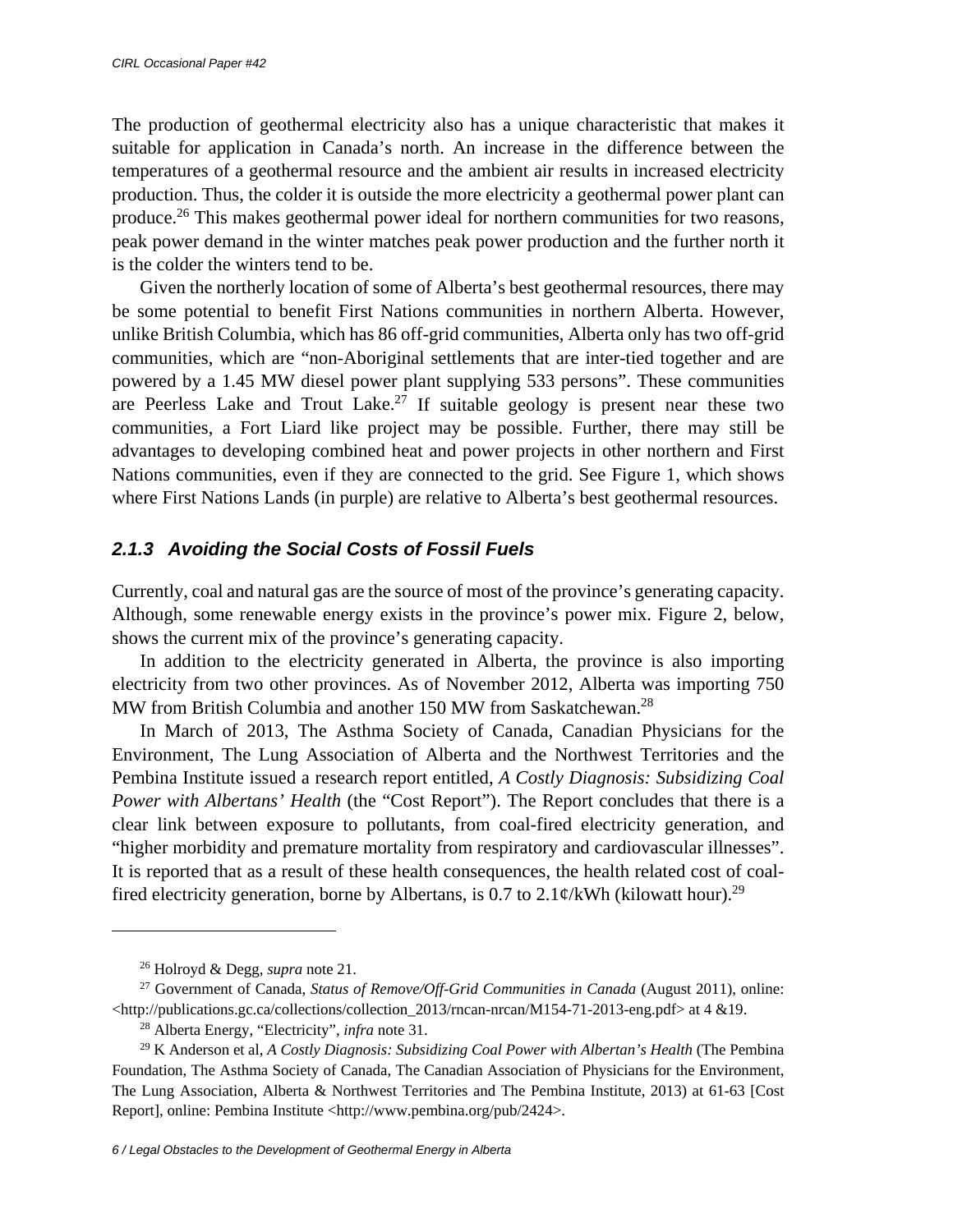The Cost Report also considers the "social cost of carbon" originating from coal-fired electricity generation in the province. The social cost of carbon takes into account the global costs associated with GHG emissions such as "changes in net agricultural productivity, effects on human health, property damages from increased flood risk, and the value of ecosystem services". The Report indicates that globally the social cost of carbon, from Alberta coal plants, amounts to between 2.9 to 11.6  $\mathcal{C}/kWh$ . These figures are added to the health care related costs, mentioned above, to arrive at the total societal cost of coal fired electricity in Alberta. The sums indicate that the total societal cost of coal is somewhere between 3.6 and 13.7¢/kWh. These figures can be added to the average pool price to find the total cost of the electricity, with the listed externalities factored in.<sup>30</sup>



#### **Figure 2: Alberta Generating Capacity, in Megawatts, as of November 2012**

\*Waste heat generation is a system that produces electricity from a heat source that is a by-product of an existing industrial process, this heat would have been otherwise wasted).<sup>31</sup>

As mentioned earlier binary geothermal plants can run emission free. Thus, it is arguable that utilizing geothermal energy, instead of coal in Alberta could eliminate the negative externalities factored into the Cost Report. It is true that the levelized costs of producing electricity from of a binary geothermal plant do tend to exceed the levelized

1

<sup>&</sup>lt;sup>30</sup> Cost Report, *supra* note 29 at 61-62.<br><sup>31</sup> Alberta Energy, "Electricity Statistics" (2013) [Alberta Energy, "Electricity"], online: <http://www. energy.alberta.ca/Electricity/682.asp>.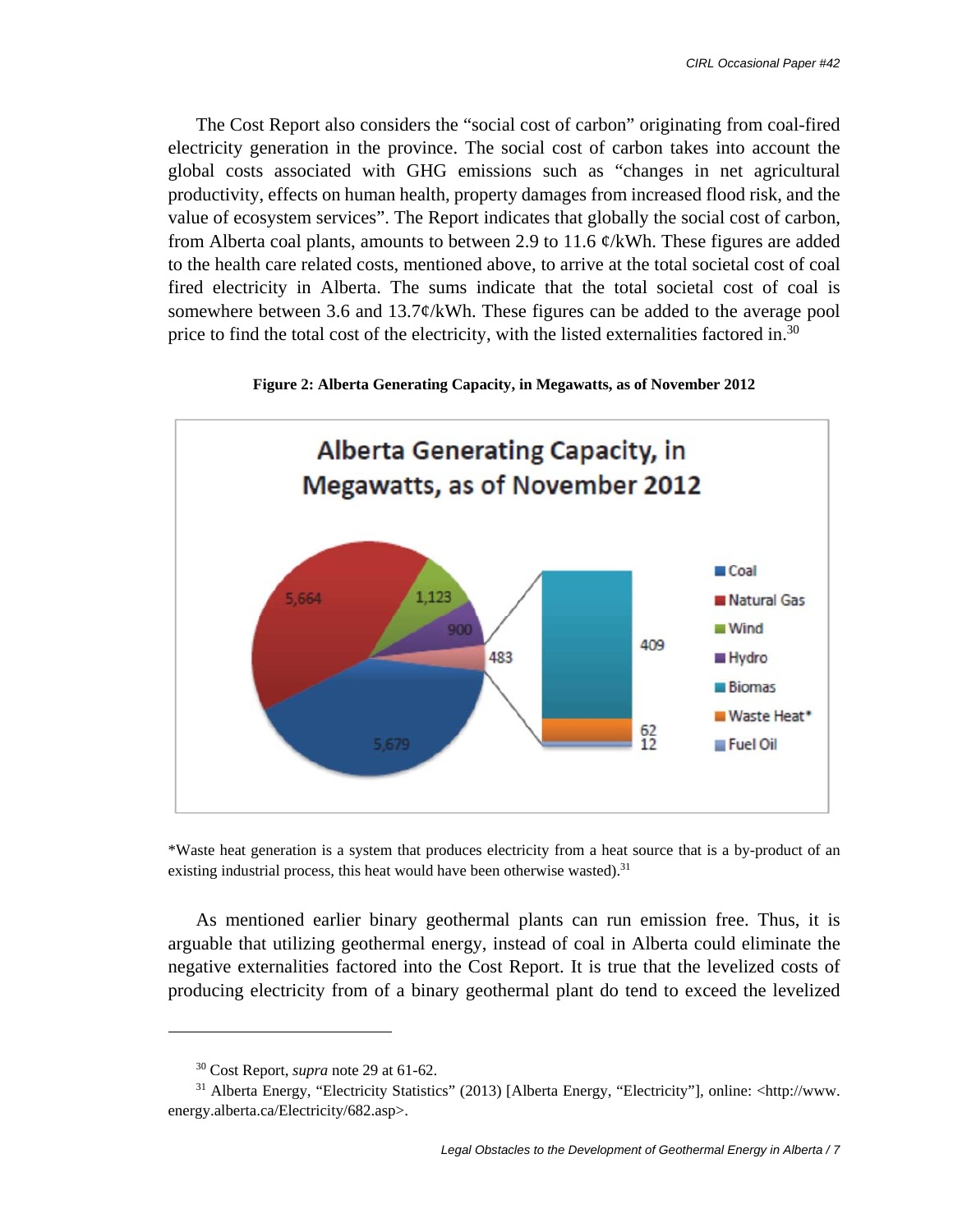costs of coal-fired generation. In the United States, the average levelized production costs of a binary geothermal plant ranges from \$60/MWh (megawatt hour) to \$110/MWh. Whereas, the range for coal-fired generation is from  $$46/MWh$  to  $$66/MWh.<sup>32</sup>$  However, the above calculated societal cost of 3.6 to 13.7  $\ell$ /kWh equates to an additional cost of \$36/MWh to \$137/MWh. For context the average electricity pool price in Alberta, for the years 2008 through to and including 2012, was \$66/MWh. The levelized cost is being provided in US dollars, whereas, societal cost and pool prices are in Canadian dollars. Parity can be assumed given that in 2012 the average value of \$1 US in Canadian dollars was \$0.99958008.<sup>33</sup> Figure 3 shows that even when a price from the lowest end of the societal cost spectrum is considered, geothermal electricity becomes cost competitive.





\*Note that the purple line in Figure 3 represents the average pool price for the years 2008 through and including 2012. Further, note that for the purposes of Figure 3 it is being assumed that the Canadian and US dollars are at parity.34

Other studies have confirmed that electricity produced from coal-fired plants is associated with significant negative externalities relative to geothermal electricity. In a 2005 article published in *The Electricity Journal*, Alyssa Kagel and Carl Gawell quantify the positive economic externalities of avoided air emissions, attributed to installed geothermal electrical generation in the United States. The paper acknowledges the positive

<sup>&</sup>lt;sup>32</sup> Levelized cost estimates are in US dollars/MWe. Canmet Energy, *supra* note 19.<br><sup>33</sup> Bank of Canada, "Financial Markets Department Year Average of Exchange Rates" (2013), online: Bank of Canada <http://www.bankofcanada.ca/stats/assets/pdf/nraa-2012.pdf>. 34 Canmet Energy, *supra* note 19 at 13-14; Cost Report, *supra* note 29 at 61-62; and Alberta Energy,

<sup>&</sup>quot;Electricity", *supra* note 31.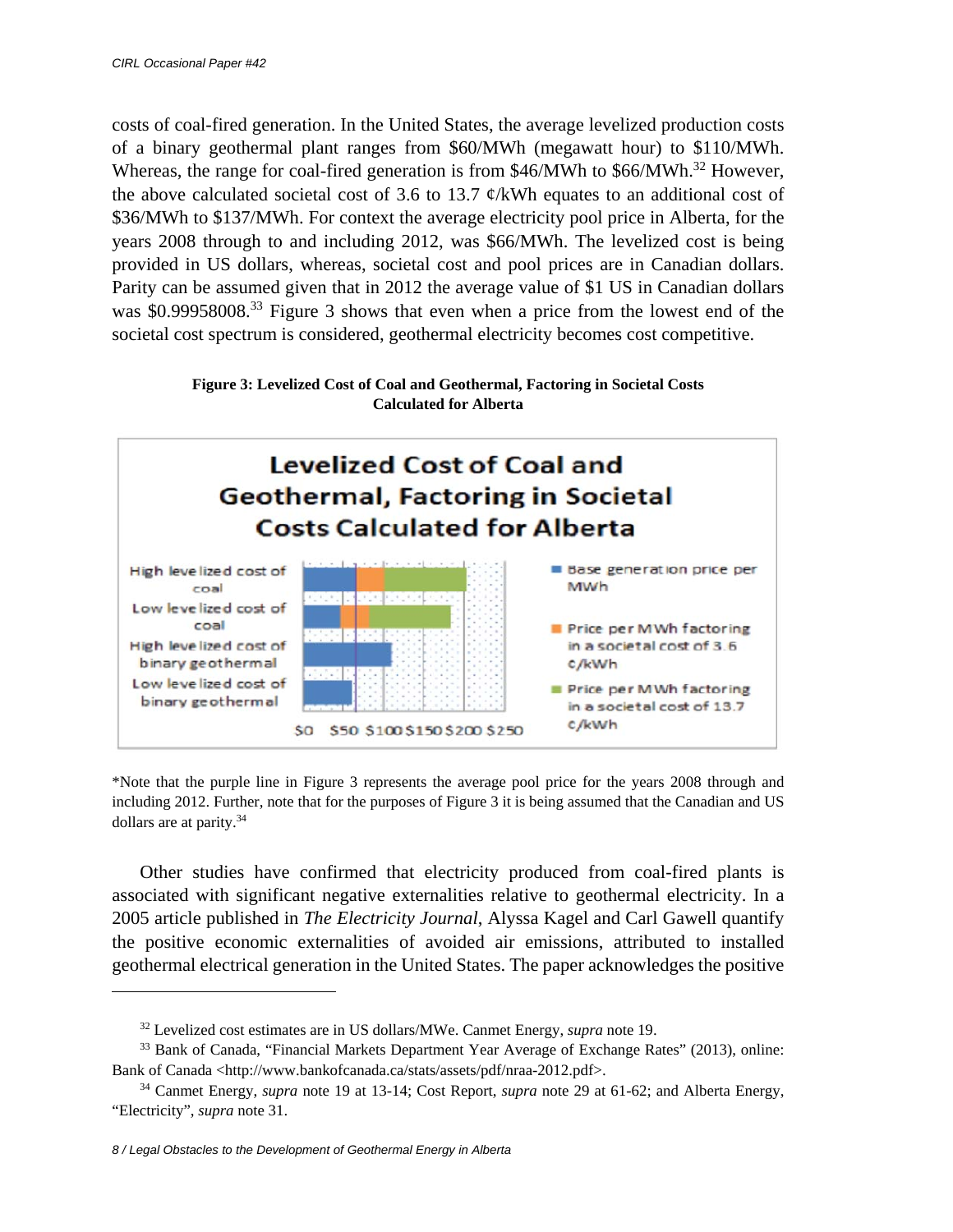externalities associated with, "the balance of trade and national security externality benefits of developing a domestic energy source like geothermal energy", but these benefits are not ultimately factored into their final figures. Rather their figures are exclusively associated with negative externalities from air emissions. Based on previous studies, the paper establishes a mid to low market price for nitrogen oxide (\$2,250/ton), sulfur dioxide (\$300/ton), and carbon dioxide (\$10/ton). These figures were then multiplied by the total tonnage of avoided emissions in each category.<sup>35</sup> The final implications drawn are that "the total positive externality just from avoided air emissions is \$255.4 million" and that:

While this calculation is very rough, it provides an approximation of the externality value of geothermal power production. Assuming average annual geothermal power production of 15 billion kWhrs in the U.S., this equivalent air emissions total represents roughly 1.6 cents/kWh in value that is not recognized in the market price of geothermal power. If geothermal received a value such as this for its externalities, the U.S. would benefit from a dramatic increase in geothermal development.<sup>36</sup>

In April 2013, the Geothermal Energy Association (GEA), based in Washington DC, built on the work of Kagel and Gawell (the "GEA Report). The work by the GEA cites two significant deviations from the work of Kagel and Gawell. The first deviation is that updated emissions data is used. The second deviation is that the analysis goes into more depth by considering the emissions of additional pollutants and costs associated with both natural gas and coal. The GEA Report, for example, factors in CH<sub>4</sub> (methane) emissions.<sup>37</sup> The GEA Report also considers other costs associated with natural gas and coal, which include "the environmental, health, and security costs associated with generating power from fossil fuels instead of geothermal". With the consideration of these extra factors it was concluded that "the benefit of producing power using geothermal sources, as opposed to fossil fuels, is  $0.1\ell/kWh$  for natural gas, and  $3.5\ell/kWh$  for coal. Using these figures it was calculated that Nevada receives a \$29.1 million externality benefit from geothermal power each year and California receives an \$87.5 million benefit.<sup>38</sup>

Both the GEA Report and the Cost Report support the argument that an externality cost of approximately 3.5  $\phi$ /kWh to 3.6  $\phi$ /kWh can be attributed to coal fired generation. Alberta

<sup>35</sup> A Kagel & K Gawell, "Promoting Geothermal Energy: Air Emissions Comparison and External Analysis" (August-September 2005) 18:7 The Electricity Journal 90-99 at 97 [GEA Report].<br><sup>36</sup> GEA Report, *ibid* at 97.<br><sup>37</sup> It is notable that CH<sub>4</sub> is a powerful GHG and, depending on the source cited, it has a global w

potential that is between 21 and 25 times greater than  $CO<sub>2</sub>$  (over a 100-year time scale), the former figure is provided by the United States Environmental Protection Agency and the latter is provided by the Intergovernmental Panel on Climate Change. US Environmental Protection Agency, "Overview of Greenhouse Gases: Global Warming Potential Describes Impact of Each Gas" (31 August 2012), online: EPA <http://www.epa.gov/climatechange/ghgemissions/gases.html>. Intergovernmental Panel on Climate Change, "Climate Change 2007: Working Group I: The Physical Science Basis", online: IPCC <http:// www.ipcc.ch/publications\_and\_data/ar4/wg1/en/ch2s2-10-2.html>.<br><sup>38</sup> B Matek, Promoting Geothermal Energy: Air Emissions Comparison and Externality Analysis

<sup>(</sup>Washington, DC: GEA, April 2013) at 10-11 & 13-14.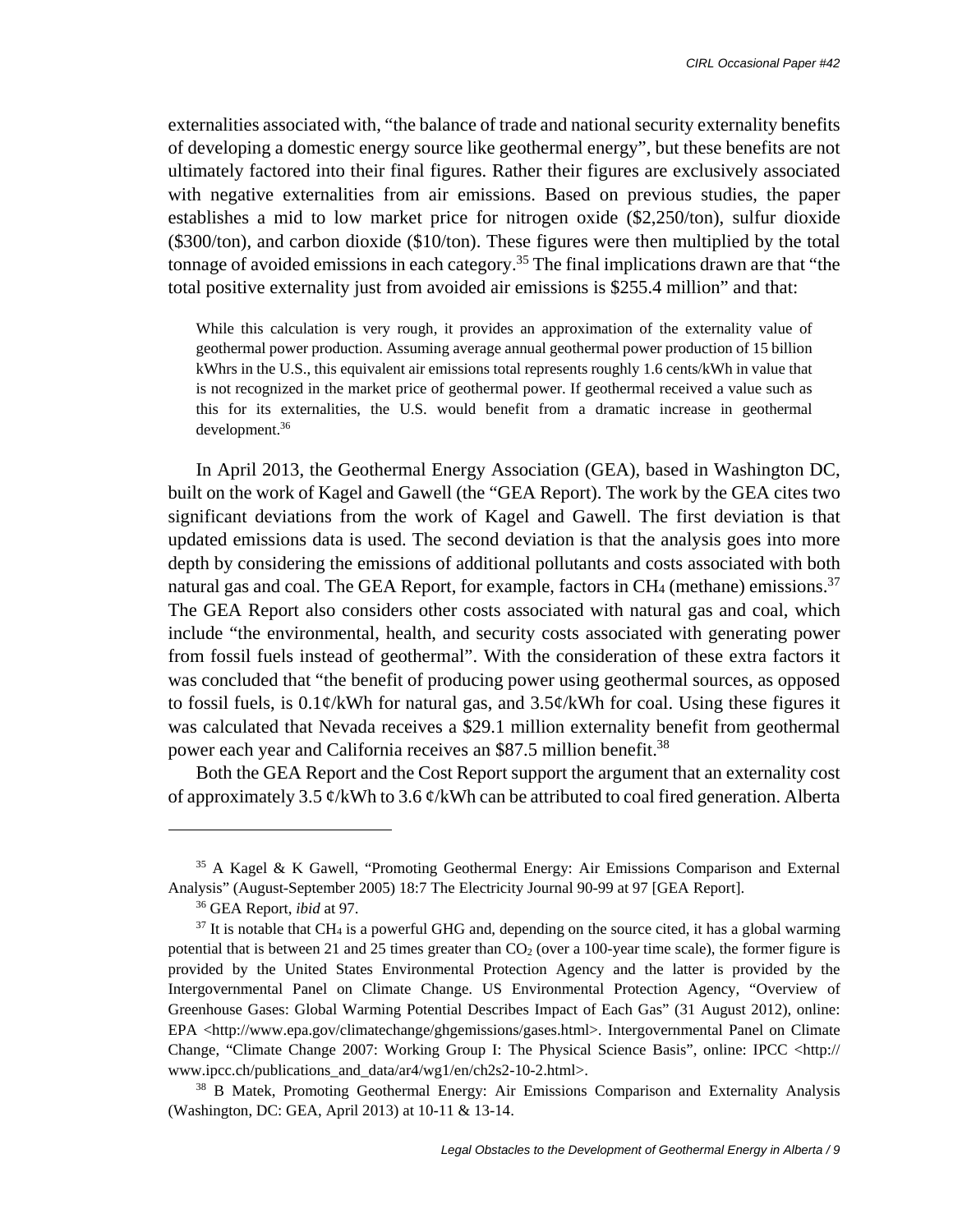currently generates 5,679 MW of electricity from coal and estimates suggest that the province has technical geothermal resources of between 4,200 and 11,800 MW within 2.5 km of the surface. This serves to highlight the fact that it is realistic that Alberta could, in time, substantially replace coal fired electricity generation with geothermal generation.





\*Based on CanGEA's most conservative estimate.39

## **2.2 How is Geothermal Energy Accessed?**

In certain locations, upon drilling deep into the earth's crust, porous rock is encountered and sometimes water is encountered within pore spaces. When this occurs at depths sufficient to heat the water to a useable temperature, specialized equipment can be used to extract the heated water so that it can be put to use for heating and electricity generation.<sup>40</sup>

In other locations, Enhanced Geothermal Systems (EGS) must be employed to access geothermal energy. EGS involves novel applications of technology and allows for the reintegration of depleted reservoirs or the utilization of drier reservoirs. First deep wells are drilled and fractured to increase porosity and permeability and then additional water is added to create a geothermal reservoir. Some attempts to apply these methods have met with success in Europe, Australia and the United States. By 2050, a study from the

1

<sup>39</sup> Alberta Energy, "Electricity", *supra* note 31; CanGEA, "Canadian Geothermal Database", *supra* note 15. 40 CanGEA, "Geothermal Energy", *supra* note 1.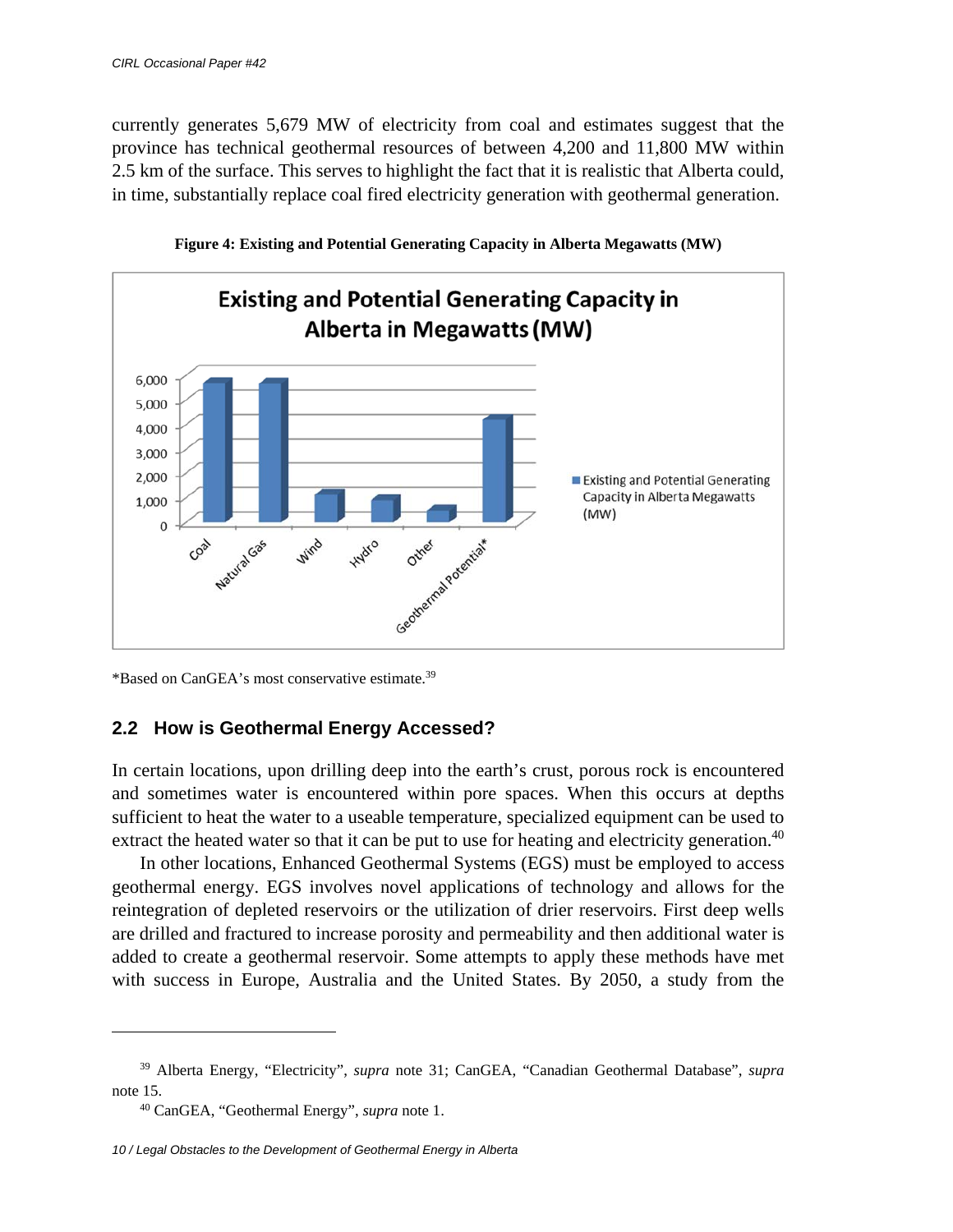Massachusetts Institute of Technology predicts that approximately 100,000 MW of power supplied from EGS sites could be in place in the United States. $41$ 

### **2.3 Ways Geothermal Hot Water can be put to Beneficial Use**

### *2.3.1 Direct Use*

The temperature range of the geothermal water determines how it can be used. Again, water that ranges from about 20˚C to 150˚C can be put to Direct Use, in residential, industrial or commercial applications.<sup>42</sup> Some specific examples include fish farms, food processing facilities and greenhouses.<sup>43</sup> Direct Use applications use systems of piping, controls and heat exchangers to deliver heat to a space (i.e. a greenhouse), an industrial process or a district heating system. District heating systems distribute hot water, for space heating purposes, to several individual houses, buildings, or blocks of buildings.<sup>44</sup> A survey conducted in the United States identified:

… 271 collocated sites — cities within 5 miles (8 kilometers) of a resource hotter than 122 degrees F (50 degrees C) — that have excellent potential for near-term direct use. If these collocated resources were used only to heat buildings, the cities have the potential to displace 18 million barrels of oil per year.45

### *2.3.2 Conventional/Flash System and Dry Steam Systems*

Water that exceeds 180<sup>°</sup>C can be used to produce electricity using a Conventional/Flash System or Dry Steam Systems. In Conventional/flash systems, once the hot water arrives at the surface it enters a low pressure chamber, which causes it to "flash" into steam. The resulting steam is used to drive a generator. Condensed steam is then released into the environment as water vapour or it is re-injected into the geothermal reservoir. Dual flash systems are designed in a manner that allows the fluid to be flashed twice. After being used in these systems the water can often still be used in a Direct Use system.<sup>46</sup> Drv Steam Systems are used when the resource yields steam that can directly drive a generator.<sup>47</sup> The largest share of the world's installed geothermal electric capacity is from high temperature (or high-enthalpy) geological sites (i.e. Italy, Iceland, United States and Indonesia).<sup>48</sup> It is at these high enthalpy sites that Conventional/Flash and Dry Steam Systems are used. In

1

<sup>41</sup> Holroyd & Degg, *supra* note 21.<br><sup>42</sup> US Dept of Energy, "Direct Use", *supra* note 2.<br><sup>43</sup> Holroyd & Degg, *supra* note 21.<br><sup>44</sup> US Dept of Energy, "Direct Use", *supra* note 2.<br><sup>45</sup> US Dept of Energy, "Direct Use", Using Enhanced Low-temperature Reservoirs" (May 2010) 35:5 Energy 2281-2294; Grasby et al, *ibid*.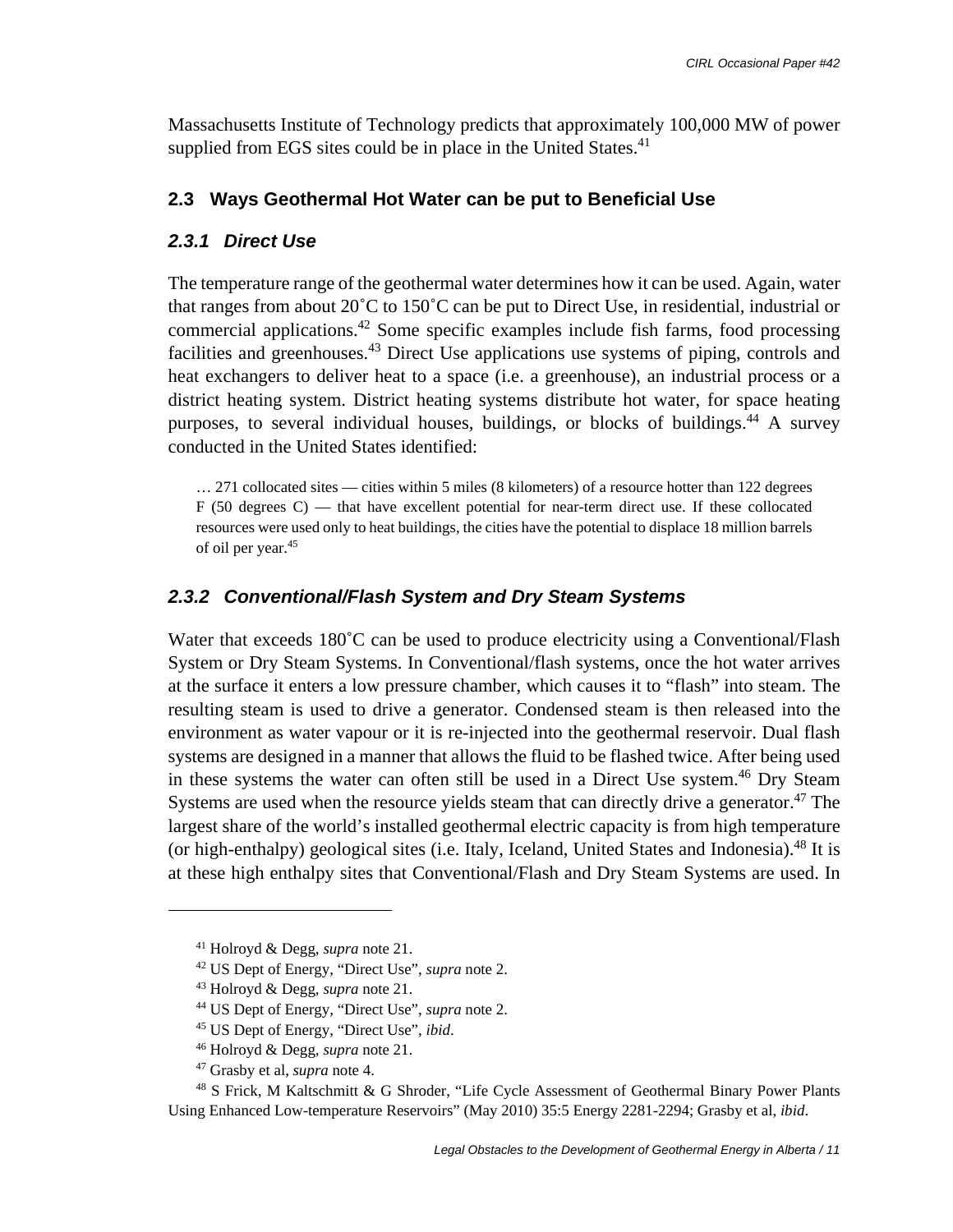fact, approximately half of the world's geothermal electricity is produced at just six high temperature fields.<sup>49</sup>

### *2.3.3 Binary Systems*

When the above described water to steam cycle is not practical, it is considered technically and economically feasible to use a binary Organic Rankine Cycle (ORC).<sup>50</sup> One alternative binary system is the proprietary Kalina Cycle. Lower temperature (low-enthalpy) geothermal resources, typically  $150^{\circ}$ C or less, use binary systems to produce electricity.<sup>51</sup> The lowest temperature at which a binary system has been successfully used is 74˚C; this was done at the Chena Hot Springs Resort in Alaska.<sup>52</sup>

How a typical binary plant works can be explained in general terms. The first thing to note is that throughout the process the geothermal water is transported in a closed pipeline. This means that the geothermal water remains in the same piping from the time it exits the production well until the time it reaches a reinjection well. This piping first transports the water from the production well to heat exchangers. The heat exchangers transfer heat energy to a secondary working fluid that has a lower boiling point than water, such as an organic fluid. This second fluid remains in a separate system of pipes. The transfer of heat causes the secondary fluid to evaporate and the resulting vapour drives a turbine generator unit. The secondary fluid is then condensed and reused. Sometimes the geothermal water is then run through a second heat exchanger downstream, if it is being used in a Direct Use scheme. Finally, the geothermal water is pumped back into a reinjection well.<sup>53</sup> The closedloop system ensures that emissions are low or negligible and it reduces the risk that any other sources of water could be contaminated.54

Binary geothermal plants are not exceptionally efficient systems, but this means there is room for improvement. Currently, the efficiency at which a typical binary geothermal plant converts heat into work energy is only about 8-12%.55 Ultimately, it takes about 3,785 litres/minute of geothermal water at 120˚C to produce a single megawatt of electrical power.56 Relative to a theoretically idealized plant existing binary plants have only

<sup>&</sup>lt;sup>49</sup> Grasby et al, *ibid*.<br><sup>50</sup> R Gabbrielli, "A Novel Design Approach for Small Low Enthalpy Binary Geothermal Power Plants" (December 2012) 64 Energy Conservation and Management 263-272. 51 R DiPippo, "Second Law Assessment of Binary Plants Generating Power from Low Temperature

Geothermal Fluids" (2004) 33:5 Geothermics 565-586 [DiPippo, 2004].<br><sup>52</sup> J Plaskov, "Geothermal's Prior Appropriation Problem" (Winter 2011/2012) 8:2 U Colo L Rev 257-

<sup>306.&</sup>lt;br>
<sup>53</sup> Frick, Kaltschmitt & Shroder, *supra* note 48.<br>
<sup>54</sup> Holroyd & Degg, *supra* note 21.<br>
<sup>55</sup> DiPippo, 2004, *supra* note 51.<br>
<sup>56</sup> K Callison, "Water and Geothermal Energy Development in the Western US: Real Wor Regulatory Conflicts and Other Barriers, and Potential Solutions" (2009-2010) 22:2 Pacific McGeorge Global Business & Development Law Journal 301-322.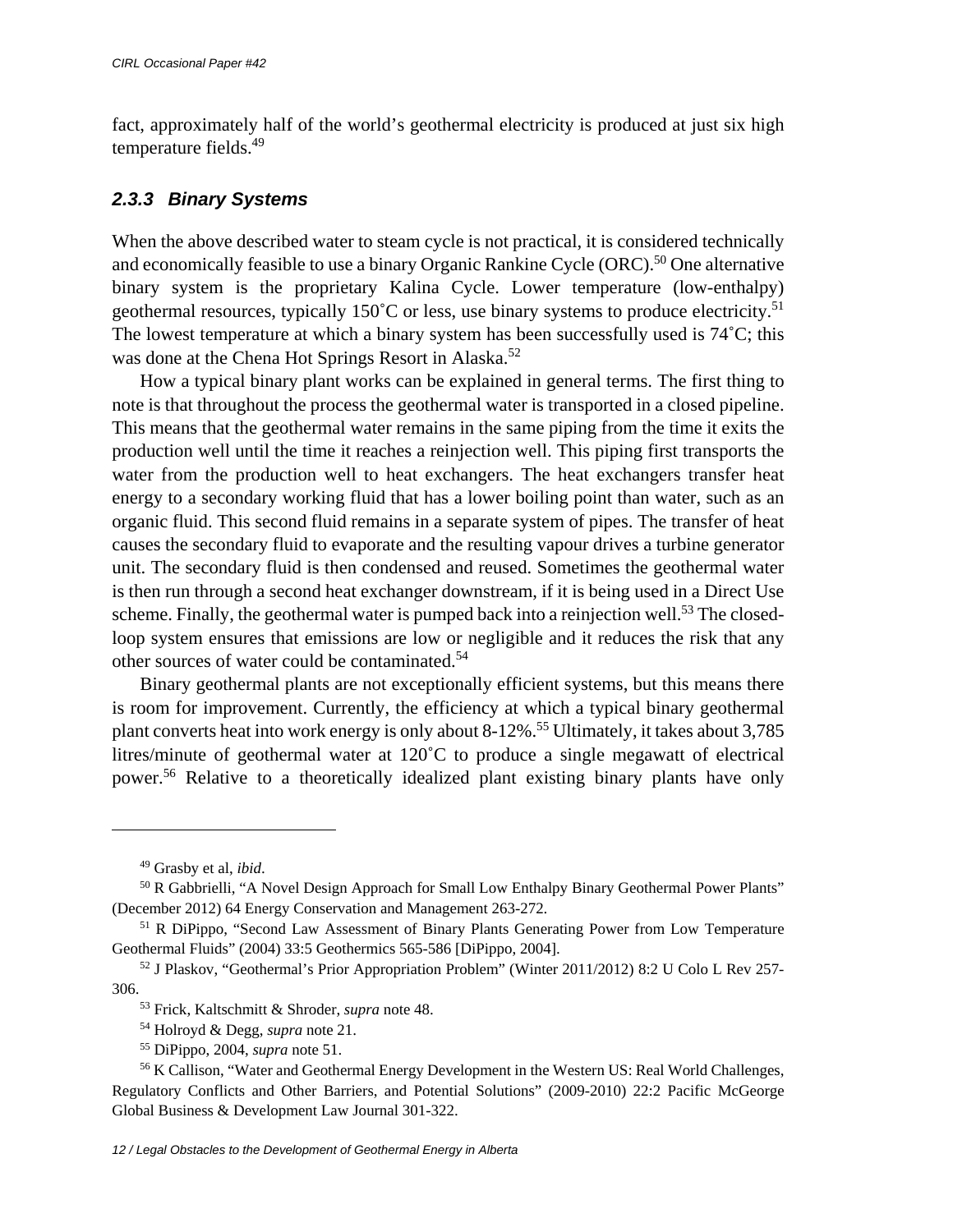achieved efficiencies of about 55%  $\pm$  10%.<sup>57</sup> However, according to the GEA binary plant technology has improved significantly over the years and the trend is expected to continue. For example binary systems now operate at lower temperatures than scientists ever thought was possible.<sup>58</sup> Looking forward, Ormat (the world's largest binary plant manufacture) indicates that improvements can be made to the ORC. Ormat notes that "[t]he recuperated Organic Rankine cycle is typically 10-15% more efficient than the simple Organic Rankine cycle", and that an advanced Organic Rankine Cycle using a secondary organic loop, "generates an additional 5 to 8% electrical power".<sup>59</sup> A study published in the journal *Geothermics* indicated that a Kalina Cycle plant can produce 3% greater electrical outputs than an ORC plant, provided the same heat input. The article in *Geothermics* further points out that ORC technology is significantly more mature than the Kalina Cycle technology.<sup>60</sup>

If geothermal electricity is produced in Alberta then binary cycle plant technology will be used.<sup>61</sup> Exploration will focus on the discovery of geothermal aquifers, in the WCSB that exceed  $80^{\circ}$ C.<sup>62</sup> For this reason Alberta stands to benefit from the expected improvements in binary technology.

#### *2.3.4 Co-production*

The binary units described above, in certain scenarios, can be utilized in oil and gas development. Given the size of the oil and gas industry in Alberta, co-production represents a major opportunity for the province. A substantial amount of water is often produced along with oil and gas. Prior to refining, this water must be removed from the oil or gas. Currently, the water is considered a waste product and it is associated with unwelcome disposal costs. If the "waste water" is warm enough, it is possible prior to disposal or reinjection to run it through a binary system to generate electricity. This is a relatively simple process that eliminates the need for major expenses such as drilling and hydrofracturing operations. The electricity generated can then be used in existing systems needed for oil and gas extraction; thus, reducing the energy demand of a specific well.<sup>63</sup>

There is ground breaking work being completed on co-production in the United States. In Casper, Wyoming, at the Rocky Mountain Oil Testing Center, a 0.25 MW geothermal hydrocarbon coproduction unit has been installed. It is estimated that the unit will pay for itself, within seven years, and that it has the potential to turn a profit of \$2.5 million over

<sup>57</sup> R DiPippo, "Ideal thermal efficiency for geothermal binary plants" (June 2007) 36:3 Geothermics 276-285. 58 A Kagel, *The State of Geothermal Technology* (Washington, DC: GEA, 2008).

<sup>59</sup> U Kaplan, *Advanced Organic Rankine Cycles in Binary Geothermal Power Plants* (Reno, NV: Ormat Technologies, November 2007), online: <http://www.ormat.com/research/papers/papers3>.<br>
<sup>60</sup> DiPippo, 2004, *supra* note 51.<br>
<sup>61</sup> Grasby et al, *supra* note 4.<br>
<sup>62</sup> CanGEA, *Projects Overview 2013*, *supra* note 24.<br>
<sup>63</sup>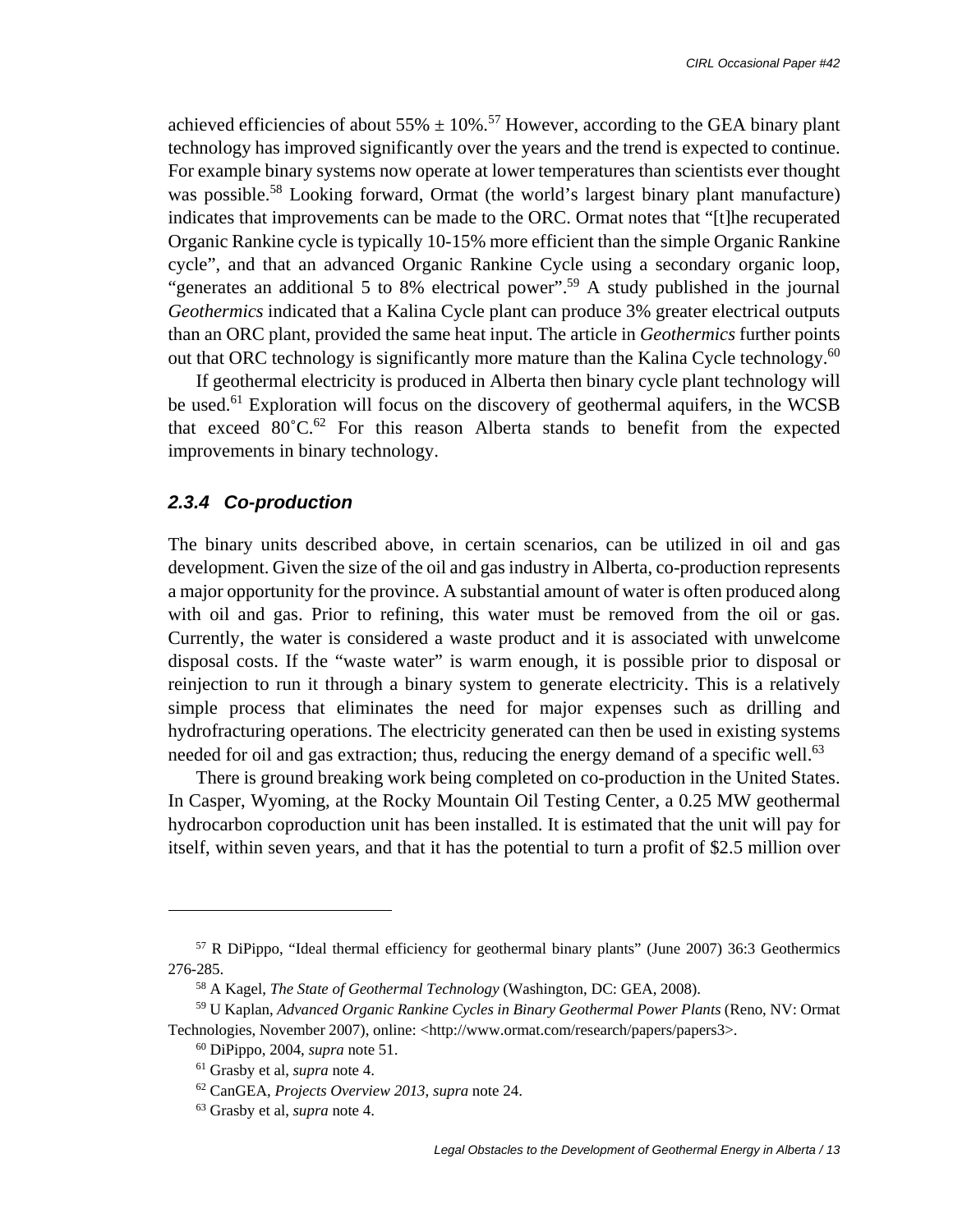25 years.64 In North Dakota, the University of North Dakota is developing two ORC demonstration projects that "will demonstrate the use of binary, [ORC] technology to produce electricity from low temperature fluids." One will have an estimated capacity between 0.35 and 0.568 MW and the other one will have an estimated capacity of  $0.25$  MW.  $^{65}$ 

One project utilizing co-production has been proposed in Alberta, but at present is not proceeding, due to non-technical reasons. The proposed project was to be located in the Swan Hills area, northwest of Edmonton.<sup>66</sup> This region has particularly high temperatures (more than  $120^{\circ}$ C) at the base of the sedimentary column.<sup>67</sup> Borealis GeoPower, Free Energy, Devon (Canada) and the Alberta government were collaborating on this research effort.68 The GSC indicates that this project has the potential to "support growth for geothermal power production in oil fields across other regions of Canada where temperatures and flow rates support such technology."<sup>69</sup>

# **3.0 Addressing the Legislative Vacuum**

A legislative vacuum currently exists in Alberta. Neither legislation nor regulation has contemplated how one can go about developing Alberta's geothermal resources to produce electrical power. This places Alberta at a similar stage of development as many American states were in the early 1980's, when there was a growing awareness that "[g]eothermal power is a significant potential source of energy" yet, they were facing "a significant legal problem in this area [being] the classification of geothermal power within the existing frame work of water law."70 There is more work that needs to be done in this area even in the United States, but as a result of the work done in the country thus far:

Over the last three decades the United States [US] [*sic*] geothermal power-generation industry has grown to be the largest in the world, with over 3,152 MWe of installed electrical capacity. This development is located predominately in the Western United States, in California, Nevada, and Utah, but geothermal energy development has also recently occurred in Alaska and Hawaii.<sup>71</sup>

 $\overline{a}$ 

- 
- 

(Calgary: CanGEA, 2010) at 95 [CanGEA, *Policy Recommendations*].

<sup>&</sup>lt;sup>64</sup> Plaskov, *supra* note 52 at 303.<br><sup>65</sup> GEA, 2013 Annual US Geothermal Power Production and Development Report (Washington, DC: GEA, April 2013) at 29, online: <http://geo-energy.org/pdf/reports/2013AnnualUSGeothermalPower ProductionandDevelopmentReport\_Final.pdf>.<br>
<sup>66</sup> CanGEA, *Projects Overview 2013*, *supra* note 24.<br>
<sup>67</sup> Bachu & Burwash, *supra* note 9.<br>
<sup>68</sup> CanGEA, *Projects Overview 2013*, *supra* note 24.<br>
<sup>69</sup> Grasby et al, *supra* 

Conflicts between State and Federal Laws" (1981-1982) 33 Hastings LJ 427-455. 71 CanGEA, *CanGEA Presents Policy Recommendations for Advancing Geothermal Energy in Canada*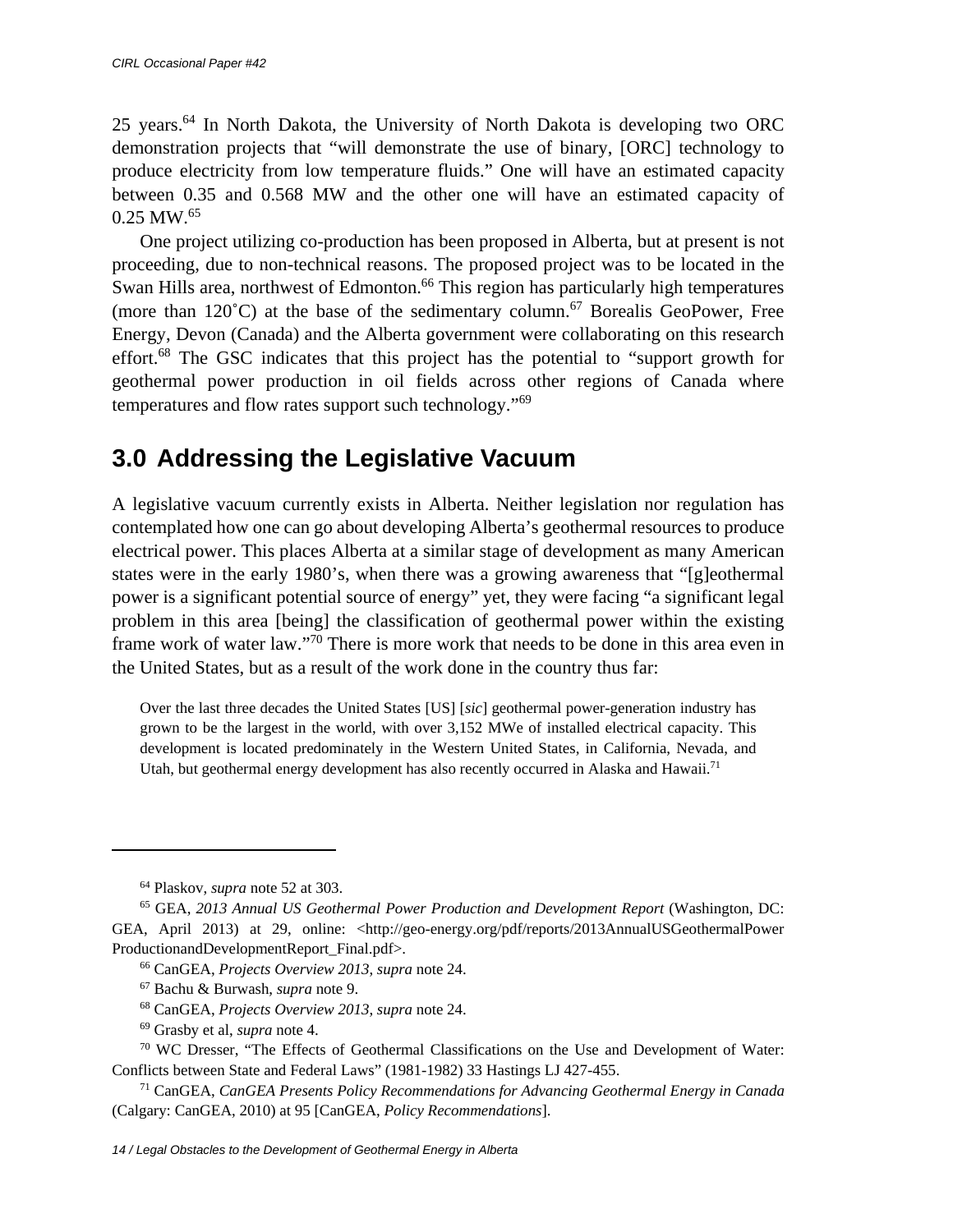Due to the successes achieved in the Western United States, this region will serve as the primary point of reference for this section of the paper. Back in 1985, Gordon Bloomquist, of the Washington State Energy Office indicated that:

From an examination of how the state and federal governments have addressed the varying needs of geothermal development and how courts have interpreted some of their decisions, it is clear that in order to ensure that the legal and institutional framework is adequate to serve the needs of geothermal development, it must address, at minimum, the following topics: (1) providing developers with access and a priority right to carry out exploration and development activities; (2) characterization of the resource so as to minimize conflicts with other natural resources; (3) establishing ownership; and (4) giving careful consideration to such lease terms and rentals and royalties, lease renewals, and diligence requirements.72

Before any aspect of Bloomquist's framework is discussed it is important to outline geothermal energy's place in Alberta's political discourse, and which level of government is responsible for establishing a legislative framework for geothermal energy in Canada.

### **3.1 Geothermal Energy and Alberta Politics**

In the 1970's, politicians were starting to take note of geothermal resources and the opportunities the source of energy played to help power our society. A 1970's quote, credited to United States congressman John P. Saylor, indicates that "geothermal resources promise to be a relatively pollution-free source of energy, and their development should be encouraged."73 In 1977, Alberta MLA Frederick Bradley, a man who would eventually serve as Alberta's Minister of Environment, made the following remarks in the province's legislature:74

In a province such as Alberta, blessed as we are with an abundance of energy resources, we are committing, along with the federal government, major funds to research enhanced recovery of oil and other alternatives to provide energy for the future as our non-renewable resources decline. There are several alternatives: solar, wind, geothermal, nuclear, and biomass to name a few.75

Since the time of Bradley's remarks geothermal remains one of the unrealized renewable energy options in Canada generally and in the Province of Alberta. In fact, Canada is one of the only countries in the Pacific Rim that is not producing electricity from its geothermal

<sup>72</sup> GR Bloomquist, *A Review and Analysis of the Adequacy of the Legal and Institutional Framework for Geothermal Development in Washington State* (Olympia, WA: Washington State Energy Office, 1985), Abstract.<br><sup>73</sup> Plaskov, *supra* note 52 at 257.<br><sup>74</sup> J Glenn, *Once Upon an Oldman: Special Interest Politics and the Oldman River Dam* (Vancouver:

UBC Press, 1999). 75 Government of Alberta, *Alberta Hansard* (7 March 1977) at 156, online: <http://www.assembly.ab. ca/Documents/isysquery/1faec5f5-0c05-402a-95be-90cbd3280563/1/doc/19770307\_1430\_01\_han.pdf#xml =http://www.assembly.ab.ca/Documents/isysquery/1faec5f5-0c05-402a-95be-90cbd3280563/1/hilite/>.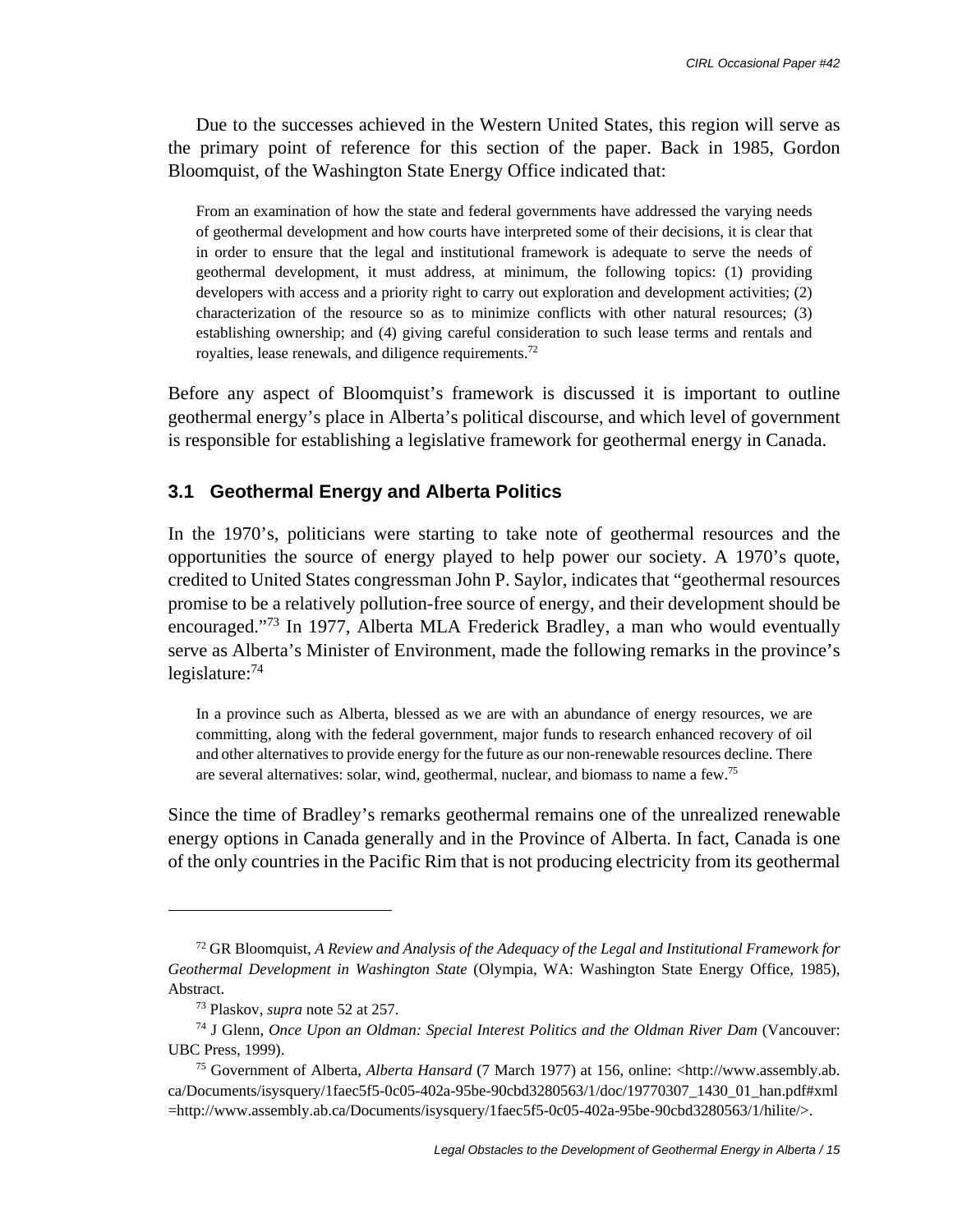resources.76 Worldwide in excess of 11,000 MW of installed geothermal electricity generation capacity exists.<sup>77</sup> This figure is projected to grow to  $18,500$  MW by 2015. As of 2011, 24 countries are using geothermal power for electricity and 72 use it for direct heating (or "Direct Use").<sup>78</sup> Direct heating is something utilized in Canada, however, the focus is primarily limited to recreational and therapeutic uses, while potential industrial and commercial applications are ignored.<sup>79</sup> There are politicians in Alberta that have persistently remained conscious of Alberta's tendency to leave the full potential of this energy resource untapped. In 1989, MLA Jerry J. Doyle stated the following in a session of Alberta's legislature:

Mr. Speaker, I would hope that sometime in the near future this government will address the question of alternate sources of energy. Throughout West Yellowhead we have the greatest potential for geothermal energy of any place in the province. We have temperatures exceeding 100 degrees Celsius. In foreign countries — the U.S., Iceland, and others — people use this geothermal resource for medical reasons, agriculture, and for recreation. This government has failed to assist us in putting any money towards these projects in our area. Also, Mr. Speaker, geothermal is a renewable resource. It's available, and environmentally clean.<sup>80</sup>

The term "geothermal" has been mentioned in Alberta's legislature on 68 separate occasions since 1977.81 Most recently, in November of 2012, MLA David Eggan indicated that geothermal energy belongs in the "basket of a distributive and diversified electricity generation system", as a way to "strengthen [the] electricity system through diversity."<sup>82</sup>

In recent years, the Alberta government has shown signs that it may be ready to tap into the province's geothermal resources. In the Alberta Government's *Alberta's 2008 Climate Change Strategy* Report (the "2008 Report"), one of the province's three goals was to "transform the way we produce and to introduce cleaner, more sustainable approaches to energy production." The province aims to stabilize GHG emissions by 2020 and by 2050 the goal is to reduce emissions to levels that are  $14\%$  below 2005 levels.<sup>83</sup>

1

<sup>76</sup> R Libbey, Y Proenza & L Patsa, "Canadian Geothermal Council Mission Statement" (2003 Fall) 3 CanGRC Review 1, online: <http://www.cangrc.ca/images/images/cangrc\_review/CanGRC%20Review% 20Fall%202012%20web.pdf>. 77 GEA, *Geothermal: International Market Overview Report* (Washington, DC: GEA, May 2012),

online: <http://geo-energy.org/pdf/reports/2012-GEA\_International\_Overview.pdf>.<br><sup>78</sup> Holroyd & Degg, *supra* note 21.<br><sup>79</sup> CanGEA, *Projects Overview 2013, supra* note 24.<br><sup>80</sup> Government of Alberta, *Alberta Hansard* (6

Documents/isysquery/b1ebc706-b763-4ecf-b765-991604f492c7/2/doc/19890606\_2000\_01\_han.pdf#xml= http://www.assembly.ab.ca/Documents/isysquery/b1ebc706-b763-4ecf-b765-991604f492c7/2/hilite/>.<br><sup>81</sup> Government of Alberta, "Assembly Documents and Records", online: <http://www.assembly.ab.ca/

net/index.aspx?p=adr\_home>. 82 Government of Alberta, *Alberta Hansard* (21 November 2012) at 950, online: <http://www.

assembly.ab.ca/Documents/isysquery/f4a25569-d054-486b-afc6-d292e42be411/2/doc/20121121\_1930\_01 \_han.pdf#xml=http://www.assembly.ab.ca/Documents/isysquery/f4a25569-d054-486b-afc6-d292e42be411 /2/hilite/>. 83 Government of Alberta, *Alberta's 2008 Climate Change Strategy* (Edmonton: Alberta Environment,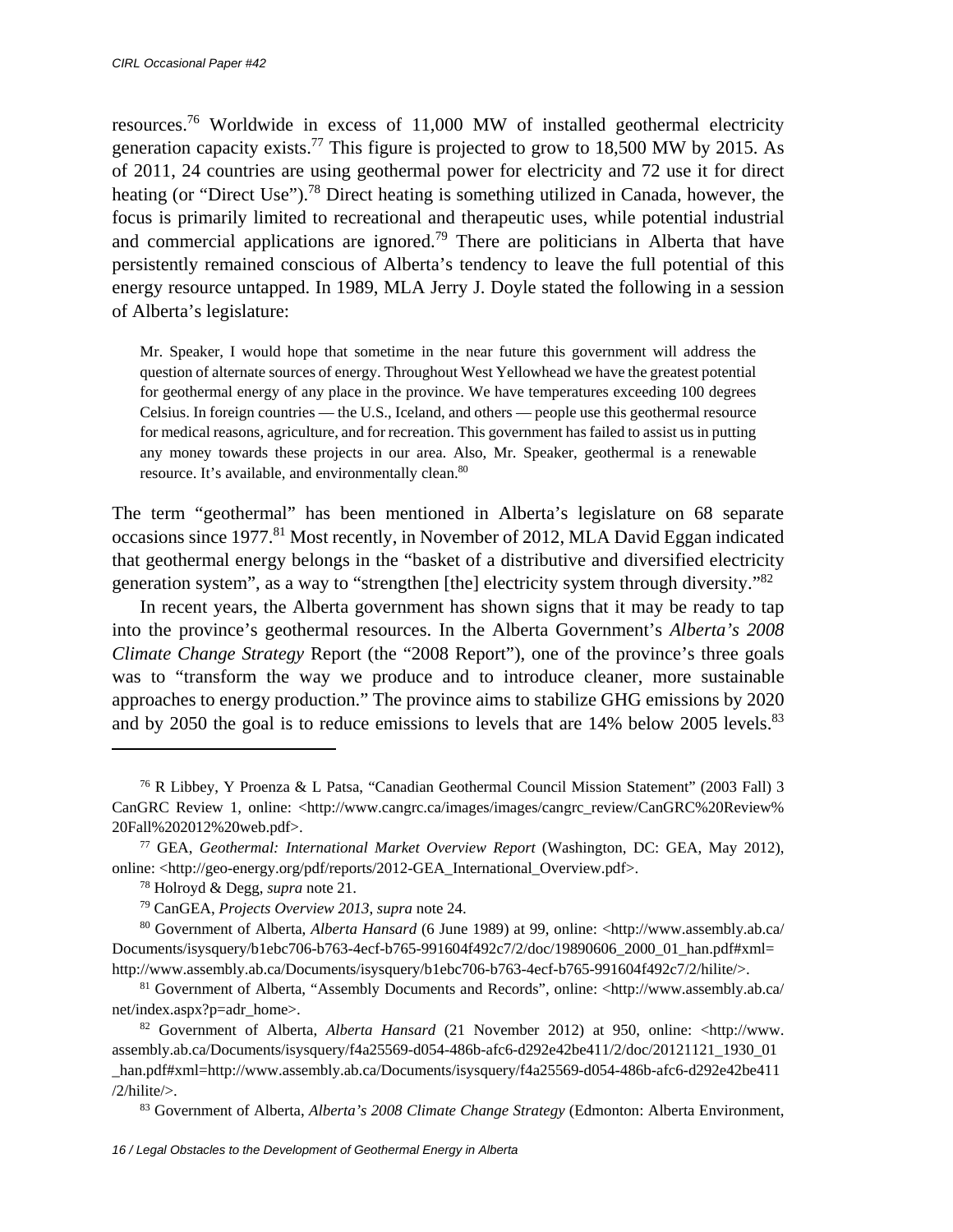When discussing the means that would be used to achieve the referred to reductions, the 2008 Report indicates they could include, "expanding our use of alternative sources of energy, including wind and solar power, hydrogen and geothermal energy – tapping into the energy stored deep under the earth's surface."<sup>84</sup>

The Alberta Government's *Energy Annual Report 2011-2012* (the "2011-2012 Report") specifies that the province is developing an *Alternative and Renewable Energy Policy Framework* (the "Framework"). The goal of the Framework is to help "drive innovation in the energy sector, diversify Alberta's energy resource base and contribute to Alberta's clean energy future, through areas such as improved measurement, design and planning." In the 2011-2012 Report, geothermal is listed among wind, bioenergy, wasteto-energy, residue gasification, and carbon capture and storage as avenues that the province is pursuing to meet its goals.<sup>85</sup> It has been reported that there will be a new framework governing electrical generation in the province as early as 2014.<sup>86</sup>

The 2008 Report indicates that the message from Albertans was to "[b]e proactive. Act fast with meaningful first steps. Convert ideas into actions. Be innovative, strong and determined to demonstrate leadership on behalf of all current and future Albertans."<sup>87</sup> On April 11, 2013, Alberta's Energy Minister said, "I've put the challenge out to the renewable industry to bring forward proposals and ideas that might help us continue to green the grid" and it was indicated that the government will be "… open to any specific suggestions proposed, including policy that boosts the use of renewable power."88 One of the aims of this paper is to propose meaningful first steps that can provide a boost to the geothermal industry, which will help Alberta to both green the grid and meet its climate change strategy goals.

## **3.2 Which Level of Government is Responsible for Regulating Geothermal Resources?**

In the United States, many states have set up legislative regimes that deal with geothermal resources. Though, in the United States sometimes jurisdictional questions still arise with respect to whether it is the state government or the federal government that has the right to legislate geothermal resources development. These jurisdictional questions primarily arise due to the existence of the Federal Reserved Water Doctrine and remaining legal questions

1

<sup>2008)</sup> at 7 [2008 Report], online: <http://environment.gov.ab.ca/info/library/7894.pdf>. 84 2008 Report, *ibid* at 19. 85 Ministry of Energy, *Energy Annual Report 2011-2012* (Edmonton: Government of Alberta, 2012) at 12 [2011-2012 Report], online: <http://www.energy.alberta.ca/Org/Publications/AR2012.pdf>. 86 K Kleiss, "Alberta ponders renewable energy strategy: clean electricity standard could come in 2014",

*Edmonton Journal* (4 May 2013). 87 2008 Report, *supra* note 83 at 10. 88 J van Loon, "Alberta Looks at Renewable Energy Amid Push for Keystone", *Bloomberg* (12 April

<sup>2013),</sup> online: <http://www.bloomberg.com/news/2013-04-12/alberta-looks-at-renewable-energy-amidpush-for-keystone.html>.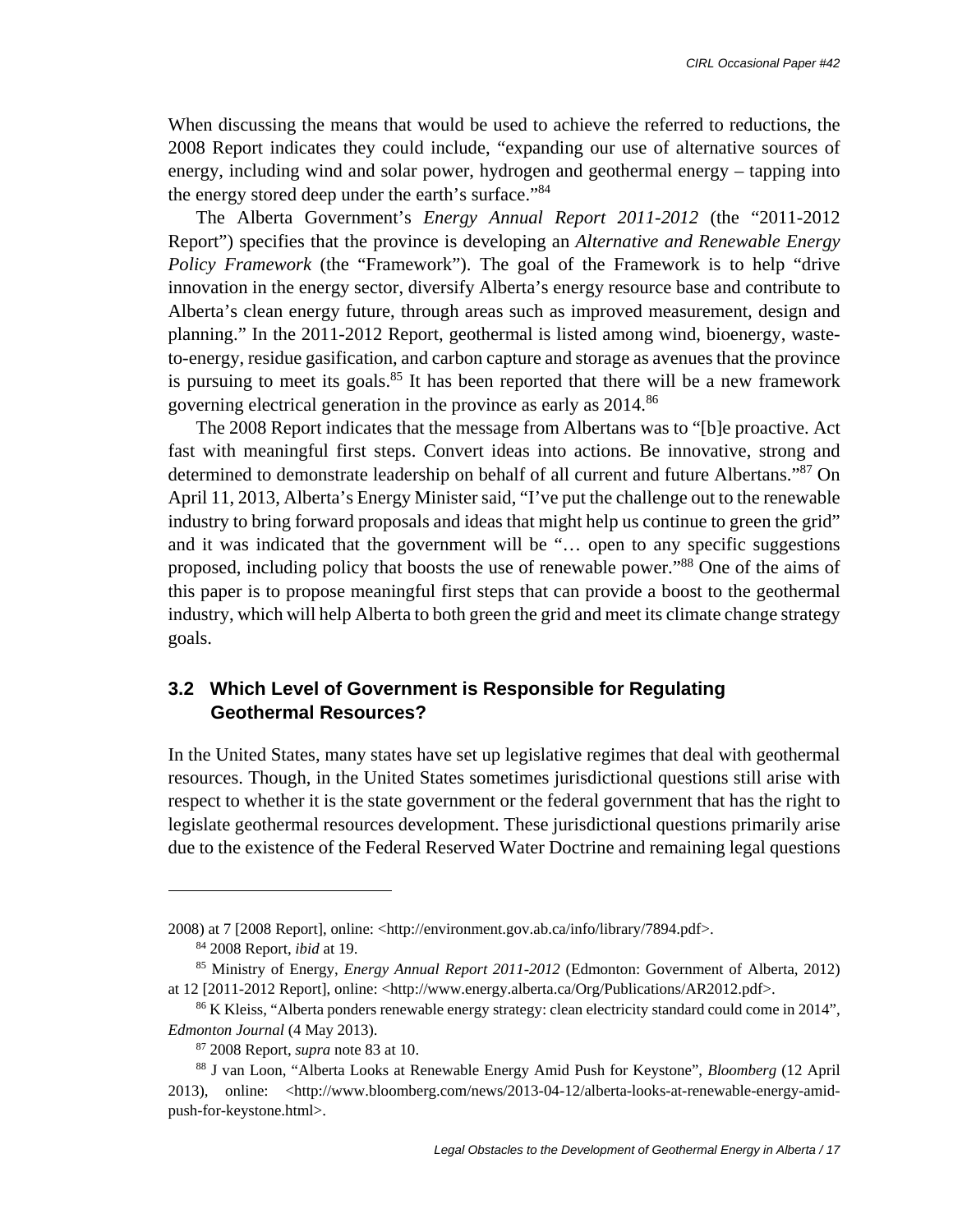with respect to whether and to what extent the *Geothermal Steam Act* of 1970 and the *Homestead Act* of 1916 may have reserved geothermal resources to the federal government.89 From a jurisdictional perspective the situation in Canada is relatively simple and provides the government of Alberta with a clear path to legislate in this area.

The provinces have primary jurisdiction over mineral and water resources. The federal government's sphere of influence over water is limited to its role over transboundary waters, navigation, fisheries, and international treaties.<sup>90</sup> Whereas, section 92 of Canada's *The Constitution Act, 1867*, gives the provinces control of, among other things, "Property and Civil Rights in the Province" and "Generally all Matters of merely local or private Nature in the Province".<sup>91</sup> It is arguable that these two heads of power establish provincial jurisdiction over both direct use of, and power production from, geothermal resource waters. In 1930, the Canadian federal government passed the *Alberta Natural Resources Act*, which arguably solidified the provinces' jurisdiction over all of water resources, section 1 reads:

In order that the Province may be in the same position as the original Provinces of Confederation are in virtue of section one hundred and nine of the *British North America Act, 1867*, the interest of the Crown in all Crown lands, mines, minerals (precious and base) and royalties derived therefrom within the Province and the interest of the Crown in the waters and water-powers within the Province under the *North-west Irrigation Act*, 1898, and the *Dominion Water Power Act*, and all sums due or payable for such lands, mines, minerals or royalties, or for interests or rights in or to the use of such waters or water-powers ...<sup>92</sup>

The present *Dominion Water Power Act*, governs water power derived from, "any force or energy of whatever form or nature contained in or capable of being produced or generated from any flowing or falling water in such quantity as to make it of commercial value."<sup>93</sup> Pursuant to section 4 of the *North-west Irrigation Act, 1898*, this Act dealt with:

The property in and the right to the use of all the water at any time in any river, stream, watercourse, lake, creek, ravine, [canyon], lagoon, swamp, marsh or other body of water shall, for the purposes of this Act, be deemed to be vested in the Crown; unless and until and except only so far as some right therein, or to the use thereof, inconsistent with the right of the Crown, and which is not a public right or a right common to the public, is established …94

<sup>89</sup> Callison, *supra* note 56.

<sup>90</sup> L Nowlan, "Out of Sight, Out of Mind? Taking Canada's Groundwater for Granted" in K Bakker, *Eau Canada: The Future of Canada's Water* (Vancouver: UBC Press, 2007) 55-83 at 57.

<sup>91</sup> *The Constitution Act, 1867*, 30 & 31 Vict, c 3.

<sup>92</sup> *Alberta Natural Resources Act*, SC 1930, c 3.

<sup>93</sup> *Dominion Water Power Act*, RSC 1985, c 4-4.

<sup>94</sup> OW MacLaren, "Leaky Legislation: Preservation of Indigenous Water Rights Through Canada's Legislative Framework" (Presentation delivered at the Canadian Institute of Resources Law (CIRL) Aboriginal Peoples and the Future of Water Management Conference, Grant MacEwan University, Edmonton, 10-11 June 2010) at 5, online: CIRL <http://www.cirl.ca/system/files/OLIVER+MacLAREN-EdmConf-2010June\_0.pdf>.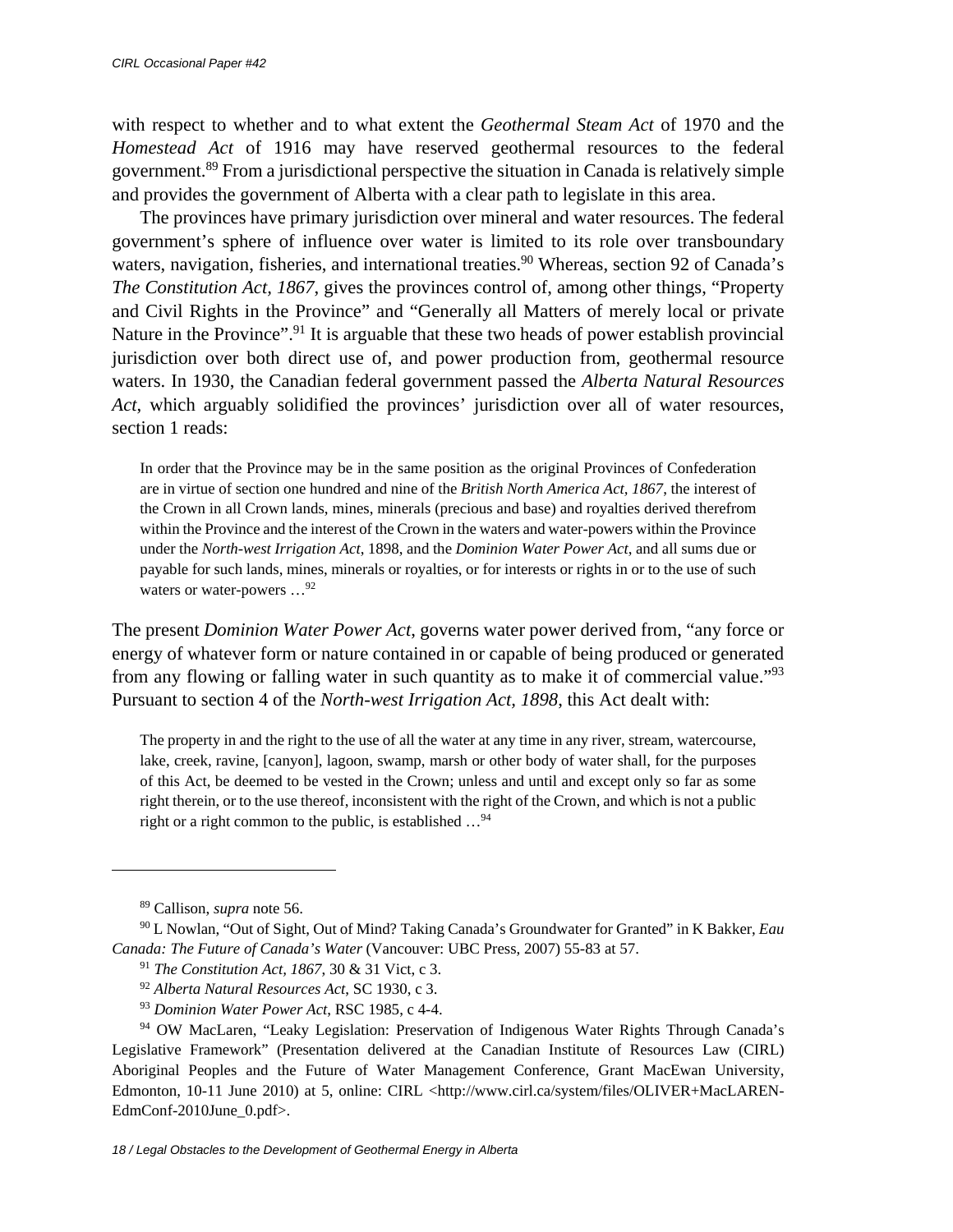An argument can be made that the *Alberta Natural Resources Act* transferred, from the federal government to the province, jurisdiction over water generally, and specifically, flowing water from which commercial quantities of energy can be derived. Geothermal water flowing through a binary plant, or a Direct Use system, would logically fit into both categories. Ultimately, there is little doubt that the province has jurisdiction over water within the province and that this would include water associated with geothermal resources. In fact, section 3 of Alberta's *Water Act*, declares that "[t]he property in and the right to the diversion and use of all water in the Province is vested in Her Majesty in right of Alberta except as provided for in the regulations."<sup>95</sup>

As previously mentioned, utilizing EGS can involve the use of relatively dry geothermal resources, which requires the introduction of water into a formation. In such circumstances it is debatable whether the water is the actual resource being harvested. However, it is notable that section 92A of *The Constitution Act, 1867*, gives the province control of, "development, conservation and management of sites and facilities in the province for the generation and production of electrical energy."<sup>96</sup> This means a plant generating electricity as a result of the application of any EGS methods would still remain under the jurisdiction of the province. Further, there is a strong argument that geothermal resources should not be categorized as water, but as a mineral, being another substance controlled by the province as a result of the *Alberta Natural Resources Act*. 97

The argument that geothermal resources should be considered to be a mineral is most extensively considered in California case law. The Court in *United States v. Union Oil Company of California*98 ruled that geothermal resources did not pass to the title holders as part of their right to use underground water. The court reasoned that geothermal resources do nothing to increase the capacity of the surface estate to i.e. sustain livestock and that these resources are "depletable subsurface reservoirs of energy, akin to deposits of coal and oil, which it was the particular objective of the reservation clause to retain in public ownership". As a result, it was determined that geothermal resources constitute part of the reservations of "all the coal and other minerals".<sup>99</sup> Although, this issue has never arisen in an Alberta court, it is easy to see the persuasiveness of the California court's reasoning. This is especially true given that in 1916, the Supreme Court of Canada noted in *Alberta Drilling Co. v. Dome Oil Co*., that "[t]he word 'minerals' in a statute bears its widest signification unless the context or the nature of the case requires it to be given a restricted meaning."100 Therefore, even if geothermal resources were not considered to be water, then a strong argument exists that in 1930, geothermal resources still passed to the province along with the mineral rights.

<sup>95</sup> *Water Act*, RSA 2000, c W-3. 96 *The Constitution Act, 1867*, *supra* note 91. 97 *Alberta Natural Resources Act*, *supra* note 92.

<sup>98</sup> Cal 549 F2d 1271 (9th Cir 1977).

<sup>99</sup> K. DuVivier, ed, *The Renewable Energy Reader* (Durham, NC: Carolina Academic Press, 2011) 249-250. 100 *Alberta Drilling Co v Dome Oil Co* (1916), 52 SCR 561.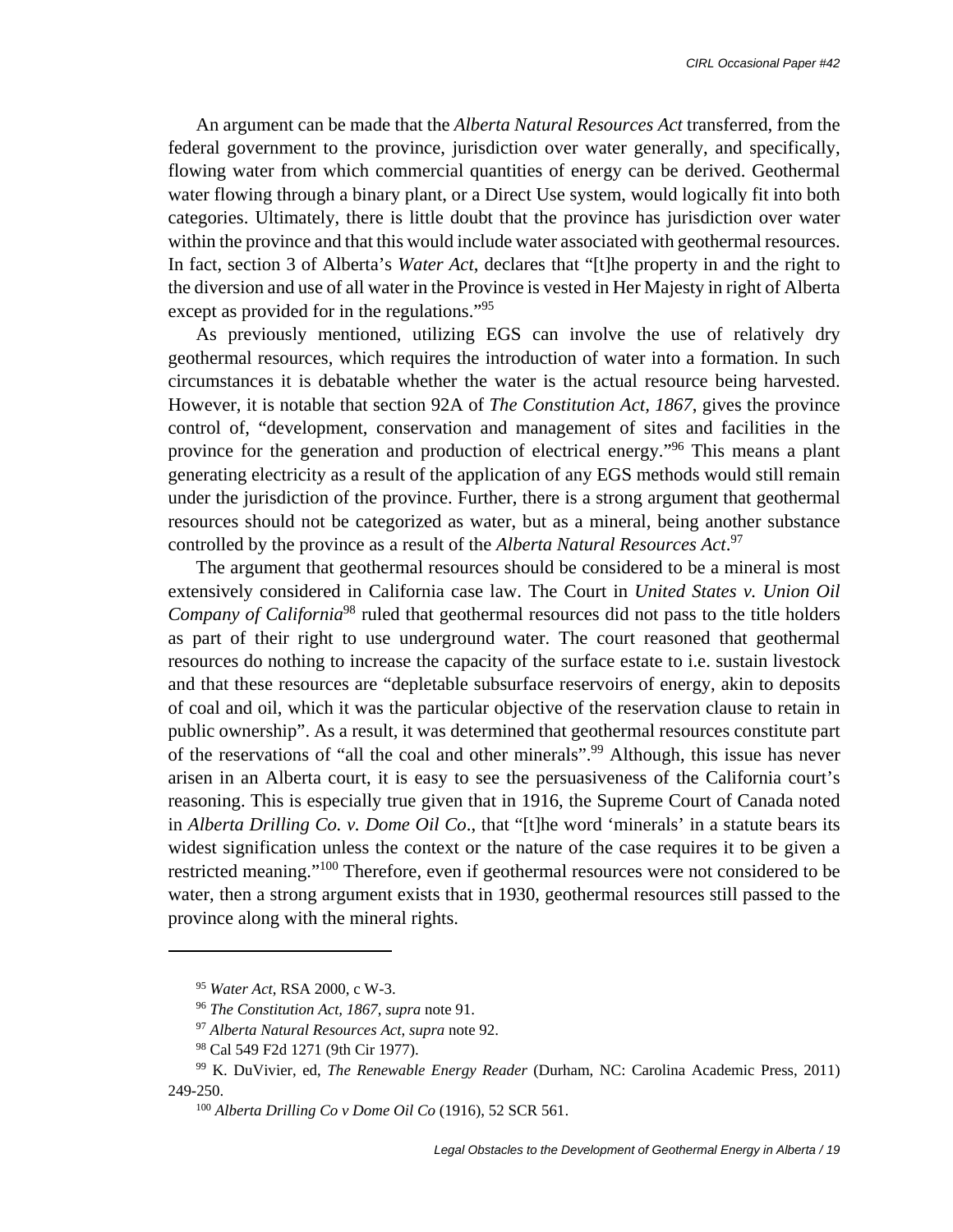It is clear that the Province of Alberta has sufficient jurisdiction to pass legislation regulating the utilization of geothermal resources. The only caveat that must be made is that if a geothermal aquifer crosses either a provincial boundary or an international boundary, it will trigger federal jurisdiction. The basis for this jurisdiction would be the Government of Canada's power over transboundary waters and possibly its power over international treaties.

## **3.3 Providing Developers with Access and a Priority Right to Carry out Exploration and Development Activities**

## *3.3.1 The Quest for an Effective, Efficient and Fair System*

After completing a jurisdictional review that included a literature review and interviews with experts, the Pembina Institute reported that several routes can be used to provide developers with the requisite rights needed for exploration and development activities. The literature review included an important CanGEA report entitled *Policy Recommendations for Advancing Geothermal Energy in Canada* (the "CanGEA Policy Report"). The CanGEA Policy Report includes a comprehensive policy overview of all jurisdictions considered by the Pembina Institute, except for Iceland. It is notable that the chair of CanGEA and the authors of the CanGEA Policy Report were among the Pembina Institute's interviewees.101

The jurisdictional review considered nine jurisdictions in seven countries (the United States Federal Government, Nevada, California, British Columbia, Australia, New Zealand, Italy, Iceland, and Germany). In these jurisdictions there were four types of legislation where geothermal provisions exist. In both South and Western Australia the provisions were found in the state petroleum legislation. In Germany, Iceland, Nevada (US), New South Wales (AU) and Tasmania (AU) mineral legislation was used to regulate geothermal resources. Water legislation was used in New Zealand. Finally, British Columbia, the United States Federal Government, California (US), Queensland (AU), and Victoria (AU) have adopted geothermal specific legislation.<sup>102</sup>

The Pembina Institute interviewed 13 geothermal experts from around the world; one question that was asked was, "if geothermal energy resources should be covered under existing legislation for other resources or if separate legislation should be developed." Several of the responses to this question indicated indifference to the approach used and instead emphasized the need for an effective legislative regime. Effectiveness involves clearly defined roles for the regulating agency and a timely process for issuing tenure and permits, although, some interviewees did advocate for special legislation that reflects the unique nature of the industry. Still, incorporating geothermal regulations into existing

1

<sup>101</sup> Holroyd & Degg, *supra* note 21; C Dunn & T Thompson, *Policy Recommendations for Advancing Geothermal Energy in Canada* (Calgary: CanGEA, 2010) [CanGEA Policy Report]. 102 Holroyd & Degg, *ibid*.

*<sup>20 /</sup> Legal Obstacles to the Development of Geothermal Energy in Alberta*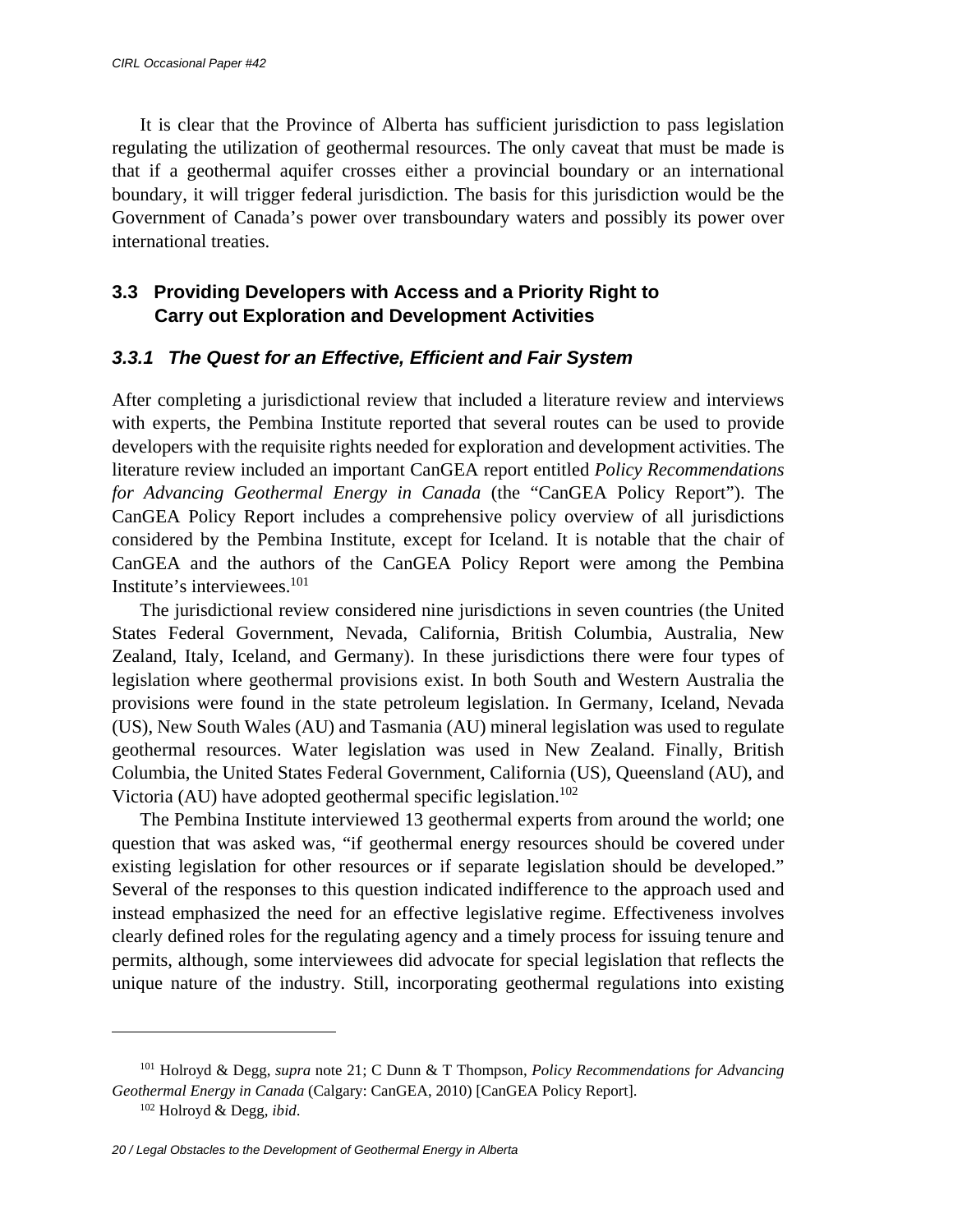legislation can be seen as an interim solution that allows the industry to mature before specific geothermal energy legislation is enacted.<sup>103</sup>

The Pembina Institute concluded that having an "effective, efficient and fair system", was the most critical issue any geothermal regime must address. One solution proffered in the Pembina Institute's report was a single window for project applications, such as the system used in South Australia, so that permits would not be needed from separate agencies. The single agency would be responsible for conducting the necessary reviews and coordinating public consultation. Involving multiple agencies was cited as an impediment that "can be confusing and time consuming". A lack of clear deadlines was indicated to be another impediment. The permitting process in South Australia averages four months compared to the process in BC that can take several years.<sup>104</sup>

Establishing an effective, efficient, and fair system is a critical element that is required to attract geothermal energy investment from the private sector. This is because:

Mining companies explore for mineral deposits and develop mines in the expectation of making profits. Consequently, several assessments must be made before deciding where and when to carry out activities and invest. In a survey conducted by Otto for the United Nations, a ranking was made of sixty investment criteria used by mining companies. In addition to the most important criteria concerning geological potential for target minerals, of the top ranked twenty criteria, ten percent related to government policies and regulatory systems. From the perspectives of miners and mining companies, predictable systems which reduce uncertainty are important [citations omitted].<sup>105</sup>

Establishing a sound regime is a critical element that has also been proven to encourage investment in the U.S. geothermal industry. This was shown in the United Sates after the passage of the federal *Energy and Policy Act*:

In the omnibus [Energy and Policy] Act of 2005, the federal government laid much of the groundwork for the current upswing in interest in investment in geothermal energy production through its new leasing system. Under the EP Act of 2005, if a developer wants to lease land, she must nominate the land to be leased. Thereafter a competitive bidding process is required. Once the land is leased, the developer has exclusive rights to develop that resource for ten years with the ability to extend the lease [citations omitted]. $106$ 

### *3.3.2 Expanding the Definition of the Term "Mineral"*

It can be said that "[a]n important role of mining legislation during recent decades has been to provide a framework of rules and incentives for private investment in mineral

<sup>&</sup>lt;sup>103</sup> Holroyd & Degg, *ibid* at 39-40.<br><sup>104</sup> Holroyd & Degg, *ibid* at 41 & 43.<br><sup>105</sup> EL Johnson, *Mineral Rights: Legal Systems Governing Exploration and Exploitation* (Doctoral Thesis, Stockholm Royal Institute of Technology (KTH), School of Architecture and the Built Environment, Department of Real Estate and Construction Management, Real Estate Planning and Land Law, 2010) at 8. 106 Plaskov, *supra* note 52 at 270.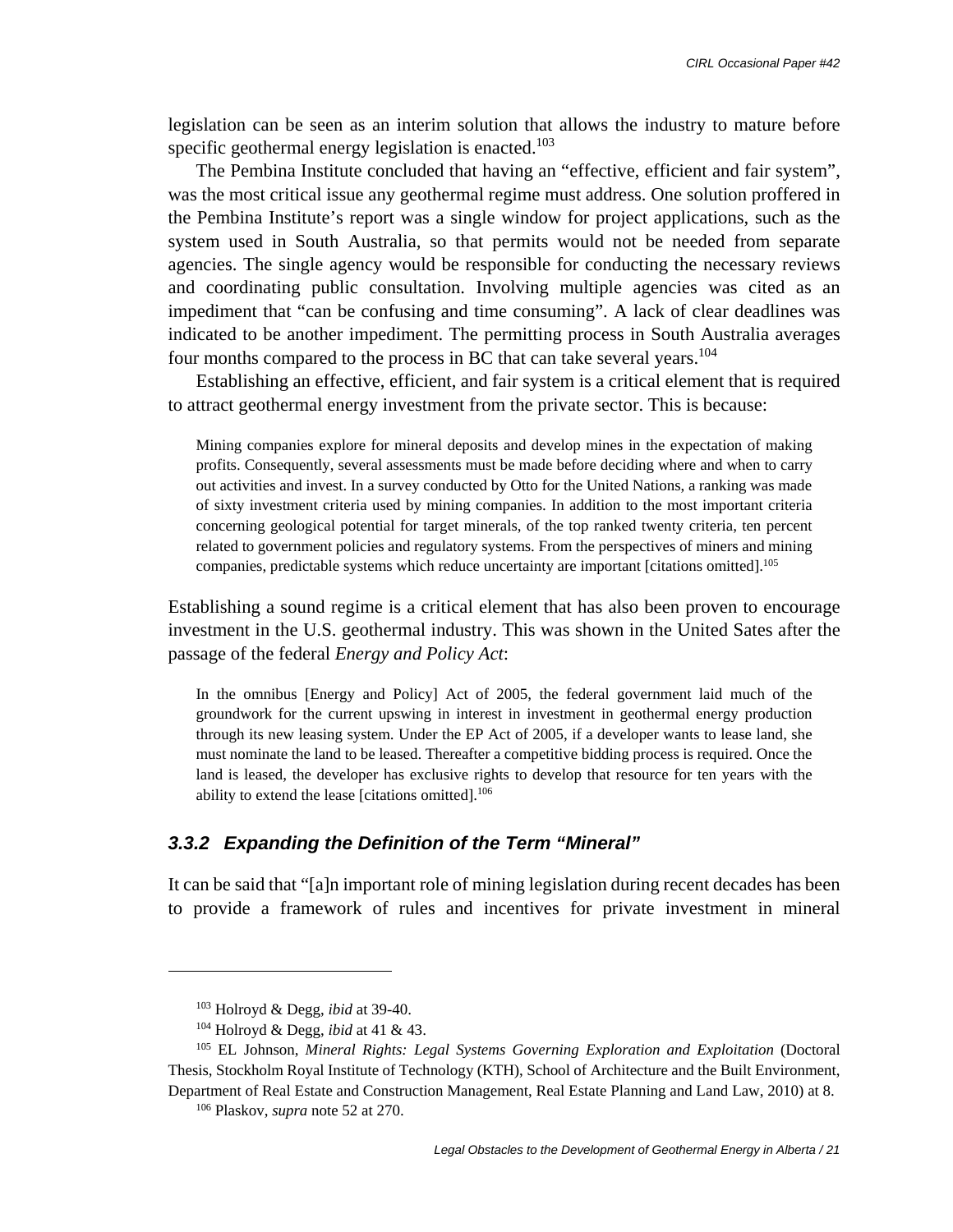exploration and exploitation."107 The extraction of mineral resources is something that has historical significance in the development of civilization and thus, mining law tends to reward and encourage the exploration and extraction of these resources. In contrast, it has been said, in an American context, that "[w]estern water laws … circumscribe ownership interests to reflect the public's continuing interest in, and substantial control over, the resource".108 Alberta's water laws have comparable goals to those in the western states. The province's *Water Act* is designed to, "support and promote the conservation and management of water, including the wise allocation and use of water ....<sup>"109</sup> Rather than rewarding and encouraging exploration and development, the water laws focus on conservation.

Arguably, little harm would result if geothermal resources were incorporated into the province's mineral legislation and exempted from the protection of the province's *Water Act*. It was mentioned earlier that geothermal power plants use less fresh water than conventional forms of electricity production.<sup>110</sup> Further, the geothermal waters used in Alberta would be from the WCSB and, rather than being fresh, in many cases probably highly saline.<sup>111</sup> In any event, when binary plants are used the water is reinjected into the same formation that it came from. $112$ 

If the aim is to promote geothermal energy development it may be better to regulate the industry as an extractive industry, under the provinces mining legislation. Amending subsection 1(1)(p)(i) of Alberta's *Mines and Minerals Act* would be a positive first step for Alberta's geothermal industry. This section defines the term "minerals" and currently reads:

"minerals" means all naturally occurring minerals, and without restricting the generality of the foregoing, includes:

- i. gold, silver, uranium, platinum, pitchblende, radium, precious stones, copper, iron, tin, zinc, asbestos, salts, sulphur, petroleum, oil, asphalt, bituminous sands, oil sands, natural gas, coal, anhydrite, barite, bauxite, bentonite, diatomite, dolomite, epsomite, granite, gypsum, limestone, marble, mica, mirabilite, potash, quartz rock, rock phosphate, sandstone, serpentine, shale, slate, talc, thenardite, trona, volcanic ash, sand, gravel, clay and marl, but
- ii. does not include:
	- (A) sand and gravel that belong to the owner of the surface of land under section 58 of the *Law of Property Act*,

<sup>107</sup> Johnston, *supra* note 105 at 3. 108 Callison, *supra* note 56 at 312.

<sup>109</sup> *Water Act*, *supra* note 95. 110 Canmet Energy, *supra* note 19. 111 CanGEA, "Canadian Geothermal", *supra* note 20. 112 Frick, Kaltschmitt & Shroder, *supra* note 48.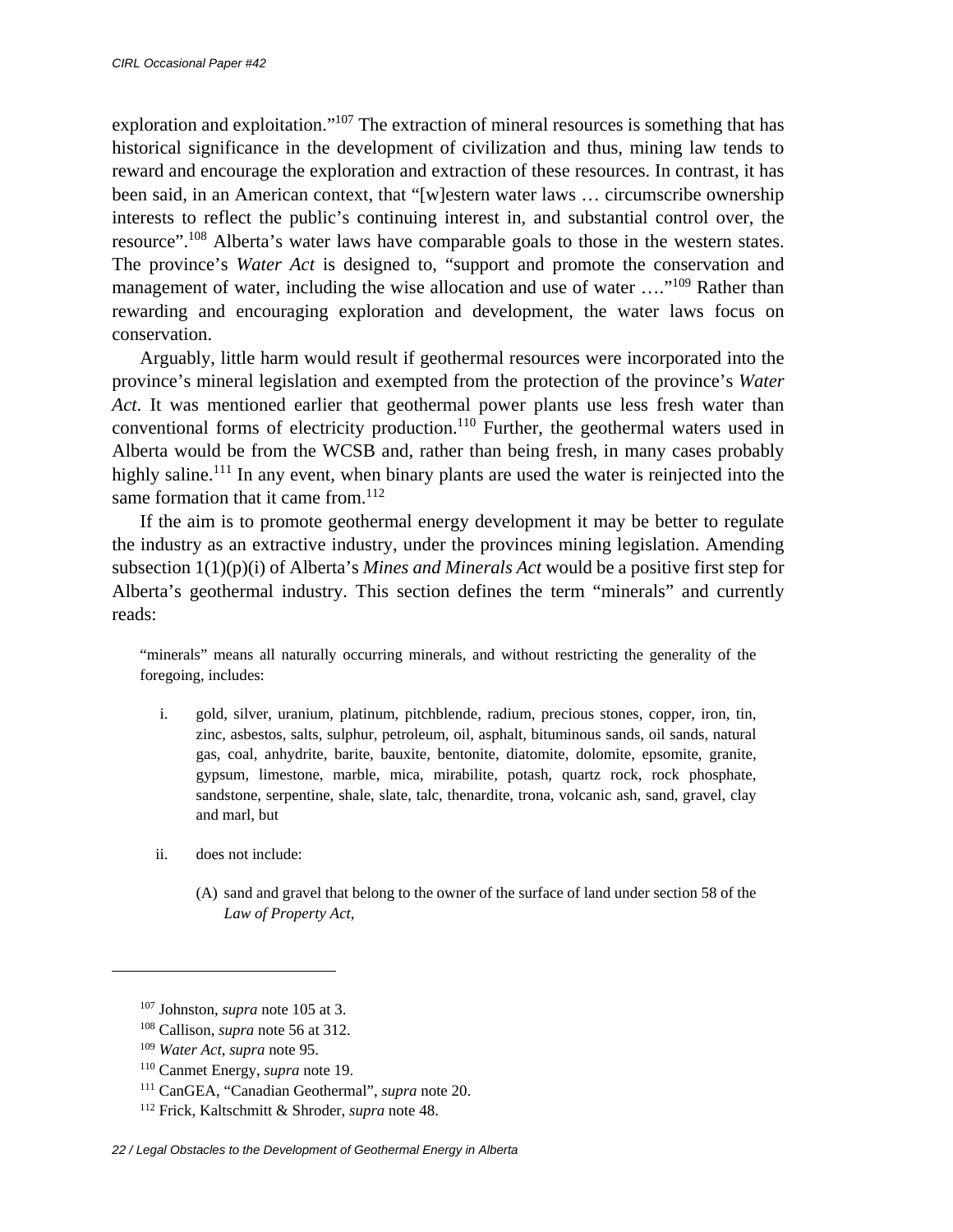- (B) clay and marl that belong to the owner of the surface of land under section 57 of the *Law of Property Act*, or
- (C) peat on the surface of land and peat obtained by stripping off the overburden, excavating from the surface, or otherwise recovered by surface operations ...<sup>113</sup>

It would benefit Alberta Geothermal energy development if subsection  $1(1)(p)(i)$  was amended to include a substances such as "geothermal waters" or "geothermal resource". Doing this would clarify that the owner of a mineral also owns geothermal resources. Such an amendment would not be unique in the history of the *Mines and Minerals Act*. On October 28, 2010, then Minister of Energy Ron Liepert noted in the Alberta Legislature with respect to coalbed methane:

Bill 26, the *Mines and Minerals (Coalbed Methane) Amendment Act, 2010*, clarifies CBM mineral ownership by indicating that CBM is and always has been a natural gas for both Crown and freehold minerals. CBM is therefore owned by the natural gas mineral owner and not the coal mineral owner. ...

There have been precedents for this type of legislation in Alberta, previous declaratory statutes enacted to clarify ownership rights, including declaring that sand and gravel belonged to the surface rights owner in 1951, declaring that clay and a fine-grained carbonate-rich mud known as marl belonged to the surface rights owner in 1961, and declaring that a large list of natural substances belonged to the mineral owner, also in 1961.<sup>114</sup>

Once "geothermal water" or "geothermal resource" are added to the definition of the term "minerals", the most important steps that would remain are to provide the selected term with a definition and to establish a tenure system applicable to the new mineral. This last issue will be dealt with first and the former issue will be dealt with in Section 3.4.

### *3.3.3 Possible Tenure Systems*

British Columbia created the *Geothermal Resource Act*, however, in Alberta, managing geothermal development through regulation seems to be the most efficient avenue. This is primarily because section 5 of Alberta's *Mines and Minerals Act*, gives the Lieutenant Governor in Council wide powers to make regulations respecting everything from exploration for and development of minerals, to rental rates, and the collection of royalties, which may negate the need for passing a Bill.<sup>115</sup>

This paper has already discussed why incorporating geothermal regulation into water law is undesirable, if the aim is to promote geothermal development. This means that three

<sup>&</sup>lt;sup>113</sup> *Mines and Minerals Act*, RSA 2000, c M-17.<br><sup>114</sup> Government of Alberta, *Alberta Hansard* (28 October 2010) at 1012-1013, online: <http://www. assembly.ab.ca/Documents/isysquery/c3757921-76b6-4e86-8250-4317895eb5a6/2/doc/20101028\_1330\_01 \_han.pdf#xml=http://www.assembly.ab.ca/Documents/isysquery/c3757921-76b6-4e86-8250-4317895eb5a 6/2/hilite/>. 115 *Mines and Minerals Act*, *supra* note 113.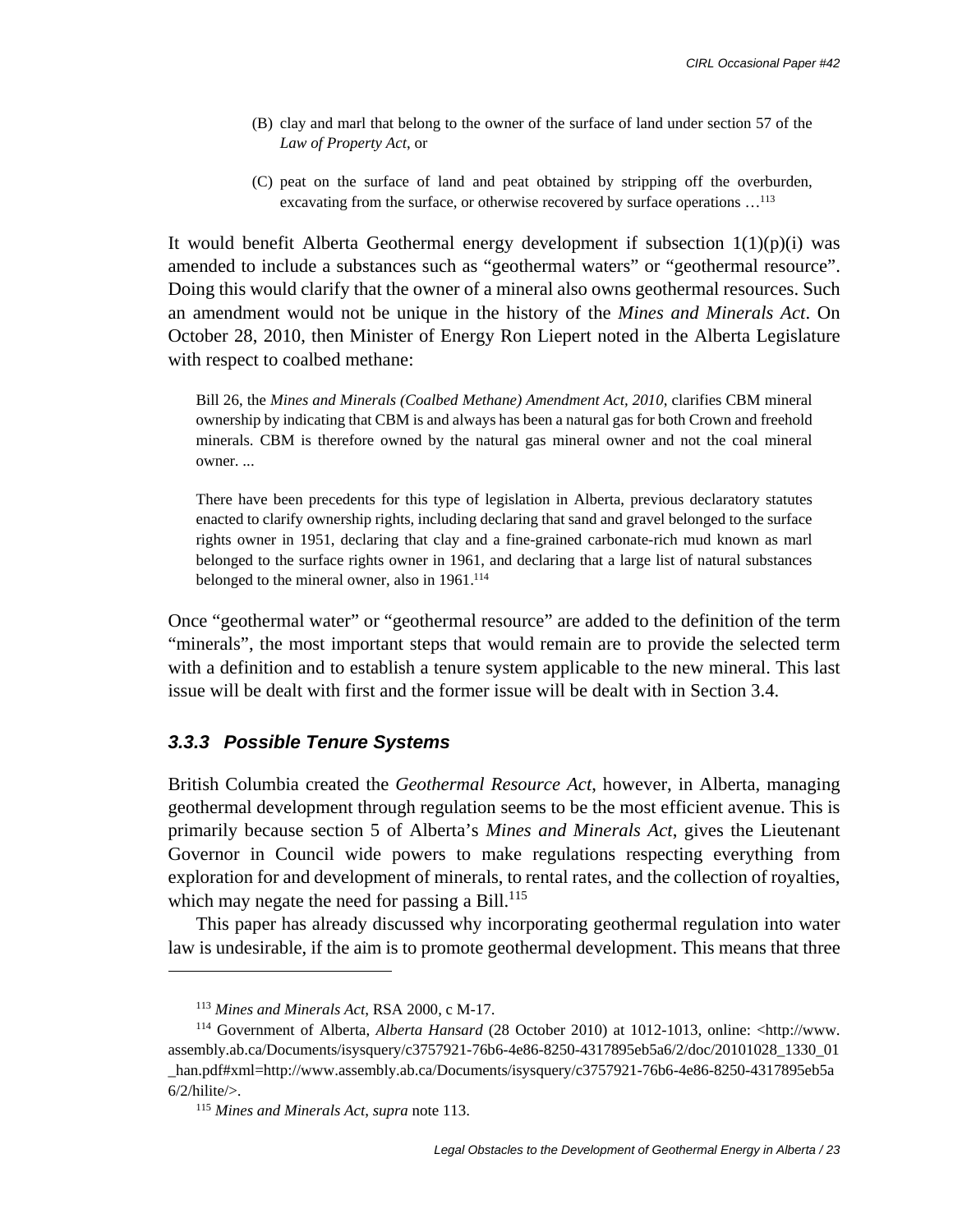options remain. The first option is to incorporate geothermal regulation within Alberta's metallic and industrial minerals regulations. The second option is to integrate new geothermal provisions into the existing petroleum and natural gas regulations. Lastly, new regulations tailored to the geothermal industry could be enacted by the Lieutenant Governor in Council.

Once a substance is deemed a mineral, the Minister has significant powers as to how the mineral will be regulated. It is important to recognize that Alberta Energy "manages the development of province's non-renewable resources including coal, minerals, natural gas, petrochemicals, conventional oil and oil sands and renewable energy (wind, bioenergy, solar, hydro, geothermal, etc.)" and "grants industry the right to explore for and develop energy and mineral resources". Alberta Energy also "establishes, administers and monitors the effectiveness of fiscal and royalty systems".<sup>116</sup>

The *Metallic and Industrial Minerals Tenure Regulation* (*M & IM Tenure Reg*) 117 and the *Petroleum and Natural Gas Tenure Regulation* (*P & NG Tenure Reg*) 118 are the most relevant administrative regulations that may be applicable if geothermal rights were going to be granted under the mineral or petroleum regulations. Thus, the question becomes should geothermal resources be regulated under one of these two existing mineral tenure regulations or should a new geothermal tenure regulation be passed.

The following analysis is not meant to be a definitive overview of the implications associated with encompassing geothermal resources within any regulatory regime. Rather, the purpose is to explore how it might be done and to initiate a dialogue about the pros and cons entailed.

## *3.3.3.1 Regulating Geothermal Resources under the Metallic and Industrial Minerals Tenure Regulation*

Bringing i.e. "geothermal waters" into the purview of the *M & IM Tenure Reg* would be relatively easy. Subsection 1(j) defines "metallic and industrial minerals", as:

minerals within the meaning of section  $1(1)(p)(i)$  of the Act that are vested in or belong to the Crown in right of Alberta but does not include petroleum, asphalt, bituminous sands, oil sands, natural gas, coal or ammonite shell.<sup>119</sup>

This means that by simply being defined as a mineral in the *Mines and Minerals Act*, i.e. "geothermal waters" would be governed by the *M & IM Tenure Reg*, as long as it is not listed as an exemption under subsection 1(j) of the *M & IM Tenure Reg*. The most recent version of the *Alberta Mineral Development Strategy* (the "Strategy") provides a thorough,

<sup>116</sup> Alberta Energy, "About Alberta Energy" (2013), online: <http://www.energy.alberta.ca/AboutUs. asp>. 117 Alta Reg 145/2005 [*M & M Tenure Reg*]. 118 Alta Reg 263/1997 [*P & NG Tenure Reg*].

<sup>119</sup> *M & M Tenure Reg*, *supra* note 117.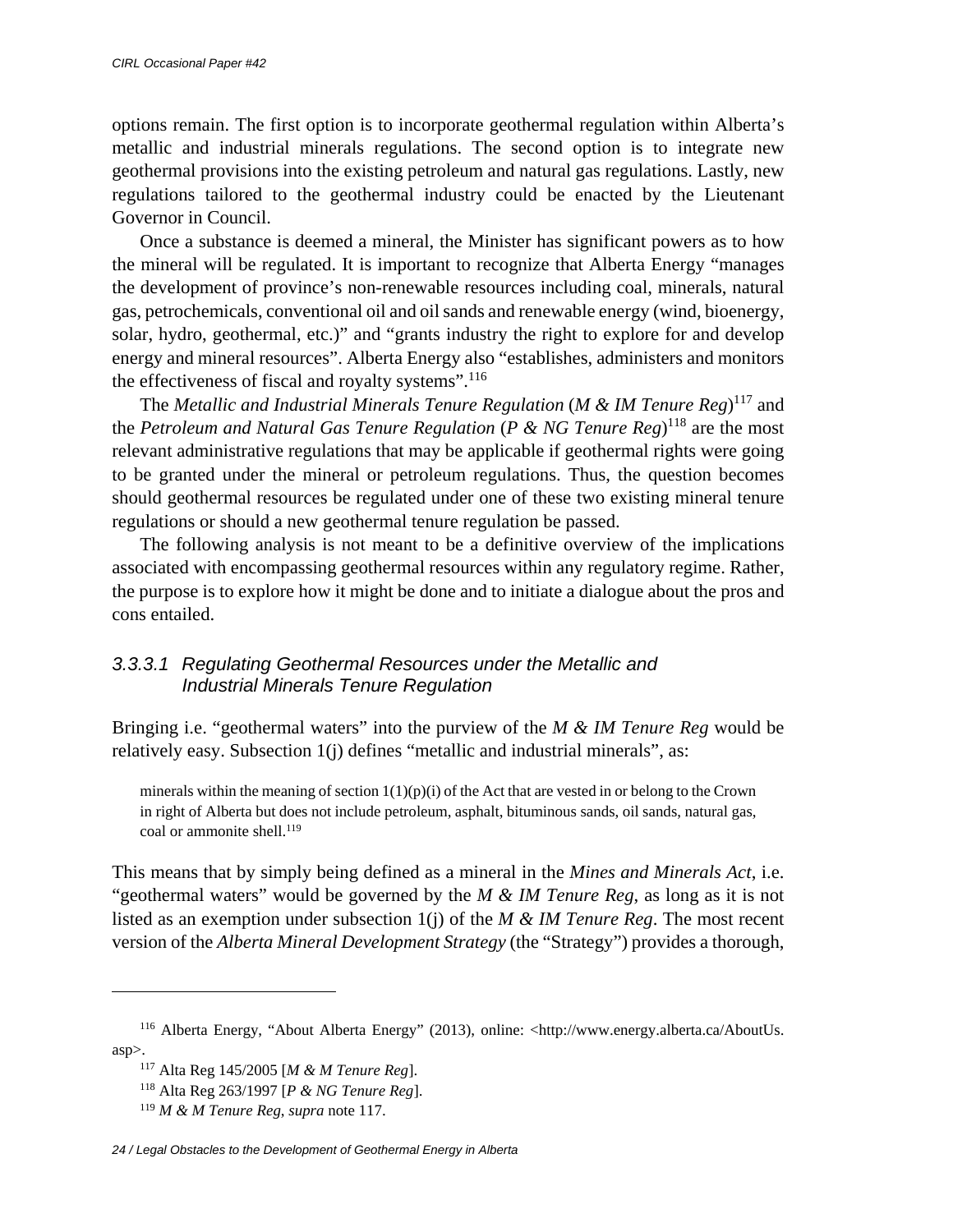yet succinct, overview of the tenure system implemented under the *M & IM Tenure Reg*  regime:

Alberta does not use the traditional physical claim-staking and free entry system that some other provinces and territories have retained. Rather, the province uses a map staking system, where mineral rights are applied for and granted under ministerial discretion. In certain circumstances, the rights may be posted and bids taken.

The Regulation provides for two types of agreements: permits (for exploration) and leases (for development). The objective of the mineral tenure system is to make mineral rights available to individuals and companies that want to explore for and develop minerals. To ensure that the agreement holder is actively working at discovering, evaluating or developing minerals on their agreement, the permits have work expenditure commitments, which escalate during the term. The work performed by the permit holder must be filed as an assessment report, which becomes public after one year of confidentiality.120

The typical route, used to obtain a metallic and industrial minerals lease, is explained by Garth Anderson and Amy-Lynn Smith of Blake Cassels & Graydon LLP as follows:

… metallic and industrial minerals are typically leased by first applying for a permit for mineral exploration rights, fulfilling the terms and conditions of such permit and then applying for a metallic and industrial minerals lease. The lease grants the lessee the exclusive right to develop and mine the metallic and industrial minerals in a specified location. However, a mineral surface lease granting approval to occupy the location and conduct mining activities is also required. Mineral surface leases can be obtained through the Alberta Sustainable Resource Development.<sup>121</sup>

It is also notable that before any disposition, such as a lease or a transfer, can occur Alberta's *Land Titles Act* mandates that:

… the land titles office must conduct a mineral search and issue a mineral certificate. A mineral certificate verifies the proper ownership of the mines and minerals and it is only issued in conjunction with a disposition document, such as a transfer or a lease, which has been submitted to the land titles office. $122$ 

There is no obvious reason that the *M & IM Tenure Reg* system could not be applied to geothermal resources. However, one problem associated with this option is that Alberta Energy "keeps track of all Crown mineral dispositions and administers a separate process for each type of mineral (i.e. coal, metallic and industrial minerals, ammonite shell, oil

<sup>120</sup> Alberta Energy, *Alberta Mineral Development Strategy 2002* (Edmonton: Alberta Energy, 2003) [Strategy], online: <http://www.energy.alberta.ca/minerals/pdfs/Mineral\_Strategy.pdf>. 121 G Anderson & AL Smith, "Obtaining, transferring and securing mining rights in Alberta" (12 July

<sup>2012),</sup> online: Lexology <http://www.lexology.com/library/detail.aspx?g=ae16004a-31e8-4ffa-aafa-134b1d 30c016>; now Alberta Environment and Sustainable Resource Development. 122 Service Alberta, "Mineral Certificate" (2013), online: Service Alberta <http://www.servicealberta.

gov.ab.ca/839.cfm>.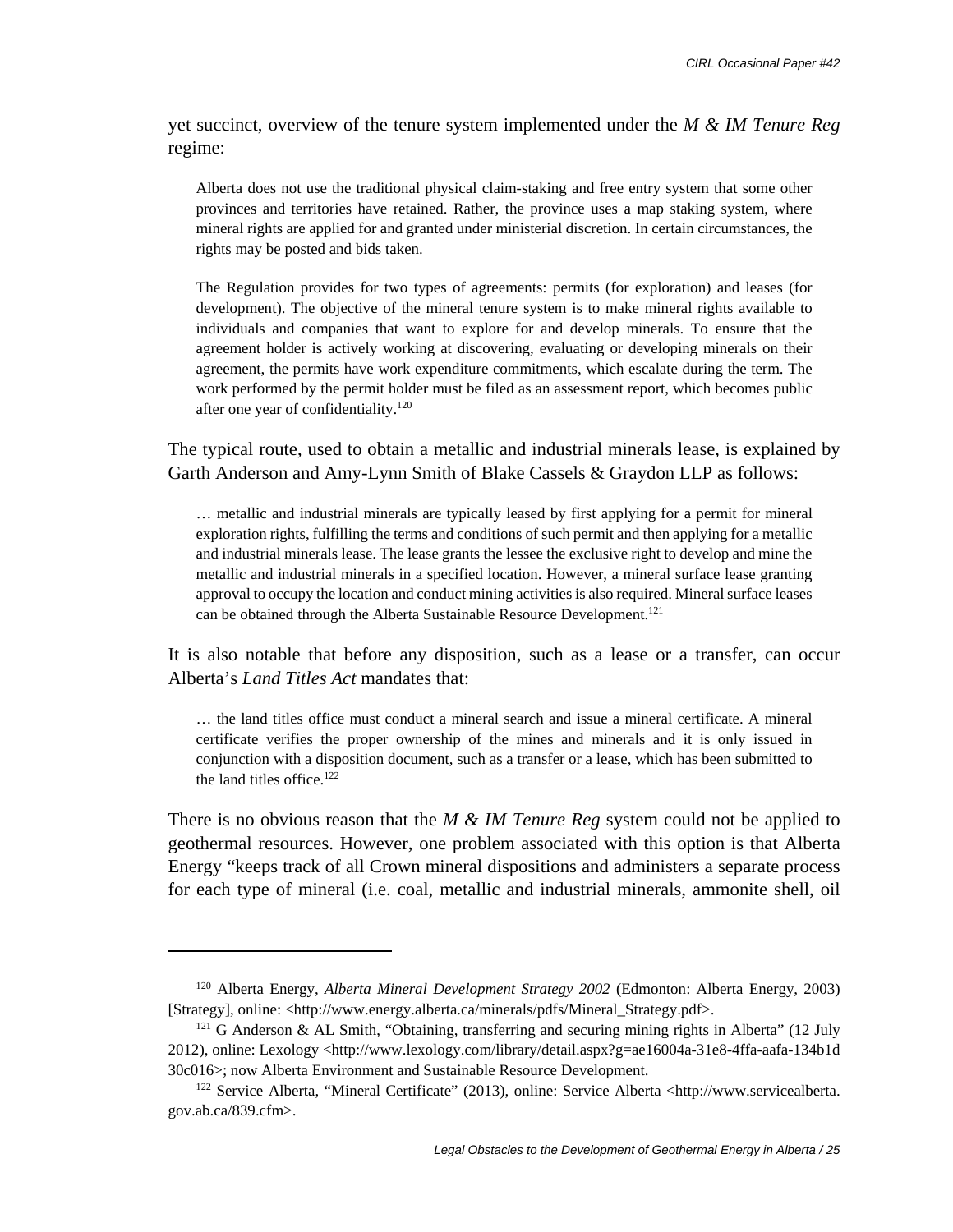sands, etc.)."<sup>123</sup> The nature of, and the means used to explore for, geothermal resources are closer to oil and gas than metallic and industrial minerals. It is possible that this could lead to a situation where the specific individuals responsible for metallic and industrial minerals do not have the, "capacity and knowledge of regulators to manage geothermal energy development." This exact issue was raised, as something to be cautious of, by some of the geothermal experts that were interviewed by the Pembina Institute.124

## *3.3.3.2 Regulating Geothermal Resources under the Petroleum and Natural Gas Tenure Regulation*

The methods used to access geothermal resources are more like those used in the petroleum and natural gas sector, but paradoxically there is no intuitive way to integrate geothermal resources into the *P & NG Tenure Reg*. Part 4 of Alberta's *Mines and Minerals Act* is designed in lock step with the *P & NG Tenure Reg* and that is where the definitions of the terms "natural gas" and "petroleum" are found. Subsection 80(2) of the *Mines and Minerals Act* reads:

Subject to the regulations, in this Part and in an agreement granting rights to petroleum or natural gas, or both,

- (a) "natural gas" means the production from any well that, in the opinion of the Minister, initially produces gas either alone or with oil at a gas-oil ratio of 1800:1 or higher, but does not include any production that may be recovered from any well that, in the opinion of the Minister, initially produces gas with oil at a lower gas-oil ratio;
- (b) "petroleum" means the production from any well that, in the opinion of the Minister, initially produces oil either alone or with gas at a gas-oil ratio of less than 1800:1, but does not include any production that may be recovered from any well that, in the opinion of the Minister, initially produces oil with gas at a higher gas-oil ratio.<sup>125</sup>

Given that the entirety of both Part 4 of the *Mines and Minerals Act* and the *P & NG Tenure Reg* are based on these definitions, at first blush, it seems a rewrite of the *Mines and Minerals Act* and the regulation would be needed to properly fit geothermal resources into Alberta's petroleum and natural gas tenure regime.<sup>126</sup> However, one possibility may be to add to Part 4 a definition of a "geothermal resource", being defined as a ratio of "geothermal waters" to "gas plus oil". The term "geothermal waters" could take on a definition such as water exceeding 80˚C. Then if, for example, this ratio was 10 to 1, the resource could be deemed a geothermal resource. Completing a thorough review of whether such a change would render any sections of the *Mines and Minerals Act* or

1

<sup>123</sup> Anderson & Smith, *supra* note 121. 124 Holroyd & Degg, *supra* note 21 at 42. 125 *Mines and Minerals Act*, *supra* note 113. 126 *P & NG Tenure Reg*, *supra* note 118.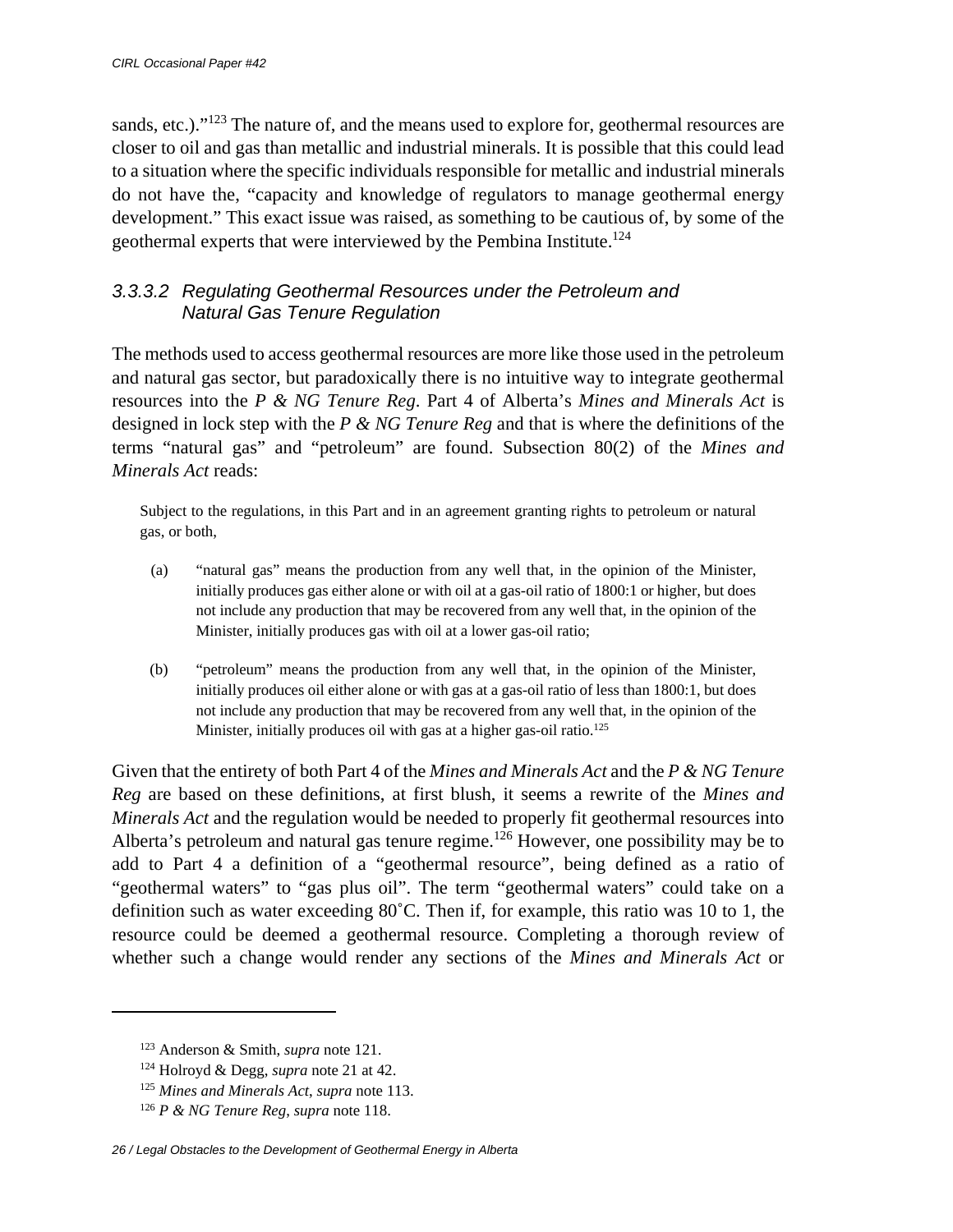regulations inoperable is beyond the scope of this paper. Ultimately, it seems unlikely that this route would be feasible.

### *3.3.3.3 A Specific Geothermal Resource Tenure Regulation*

Adopting a new regulation, pursuant to section 5 of the *Mines and Minerals Act*, to create a specific geothermal tenure system would arguably serve the long term interest of geothermal development. If this was done the new regulation could be tailored to the unique needs of the energy resource.

When drafting the new tenure regulation the two leasing systems, utilized in the jurisdictions reviewed by the Pembina Institute, would need to be considered. Specifically, mineral rights acquisition processes were reviewed. The bidding process was named as being something that was detrimental to the process in British Columbia. BC Hydro has described the problem as follows:

[The] proponent must secure tenure to the land and acquire necessary permits for early stage reconnaissance. In B.C., the tenure process requires applicants to request a parcel of land be put up for tenure and must win the rights through a sealed bid auction. The uncertainty related to the auction process is a disincentive for some geothermal developers to invest efforts to investigate new potential sites. Since 2002, the Province has awarded geothermal permits for 12 locations and there is only one active geothermal lease at South Meager Creek.<sup>127</sup>

Some interviewees suggested a staking system would be a better method, as it was less onerous and time consuming. Although, bidding systems are viewed as a good means to ensure a company has the needed financial resources to develop a project, in a jurisdiction with a conservative demand for leases, such systems may be too onerous. For these reasons it is arguable that a staking system would, at least initially, be more tailored to the circumstances in Alberta. However, if a bidding system is used the responsible agency needs to ensure available leases are posted at regular intervals to ensure that interested companies can plan properly.<sup>128</sup> In any event, it is arguable that consideration will need to be given to aspects such as, which company has the best development plan, and access to the proper financing. These factors are important because if early projects are not successful it could leave a cloud over the entire industry in the province. CanGEA recommends, "Awarding geothermal permits and leases on the basis of the strongest team, best overall workplan [sic] for identifying and exploiting the resource, and commitment to the workplan [sic]."<sup>129</sup>

Further, if new regulations are being drafted, consideration should be given to how the geothermal industry will co-exist with the province's oil and gas industry. One issue that

1

<sup>127</sup> BC Hydro, *2013 Resource Options Report Update* (Vancouver: November 2013) at 5-46, online: <http://www.bchydro.com/content/dam/BCHydro/customer-portal/documents/corporate/regulatory-plan ning-documents/integrated-resource-plans/current-plan/ror-update-report-20131115.pdf>. 128 Holroyd & Degg, *supra* note 21.

<sup>129</sup> CanGEA, *Policy Recommendations*, *supra* note 71 at 150.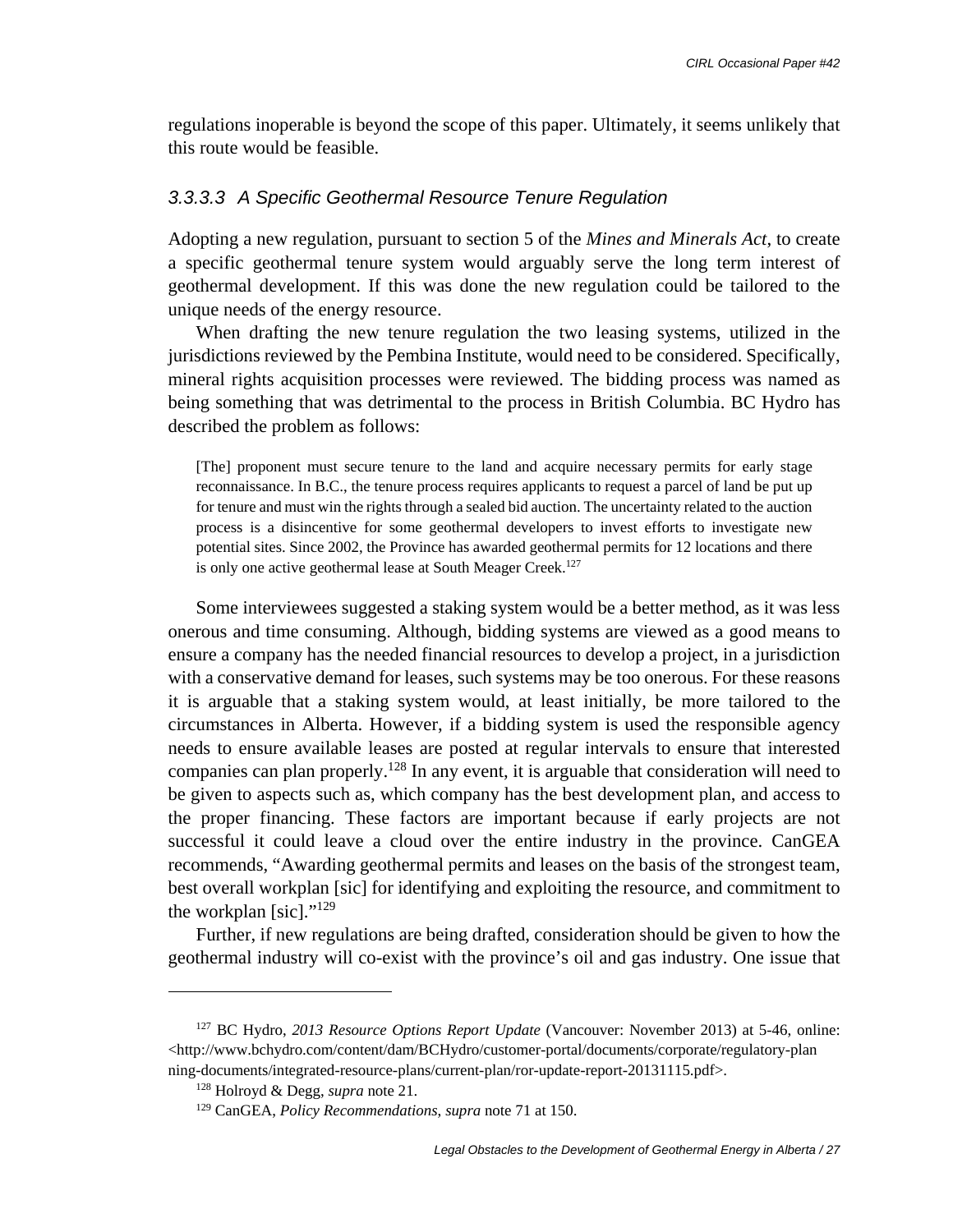should be addressed is how the use of co-produced fluids can be facilitated. Another issue that will need to be considered is what happens if geothermal mineral rights and development activities conflict with an existing oil or natural gas lease. For example, in Queensland, Australia, legislation has recognized the potential for conflicts between companies with geothermal drilling rights and those with oil drilling rights, for example when drilling operations are likely to conflict with each other. The solution utilized is that the first company to engage in exploration activity will preserve their rights and conflicting rights will be suspended.130 It is also possible that subsurface rights could conflict. In South Australia legislation does not recognize the possibility of subsurface rights conflicting rather the legislation mandates that "any non- geothermal subsurface right must co-exist with any geothermal subsurface right on the same land".<sup>131</sup>

## *3.3.4 Once Tenure is Established*

The *Responsible Energy Development Act* (*REDA*), which established the Alberta Energy Regulator (AER), "does not include mineral tenure and Surface Rights Board functions".132 However, once tenure is obtained a geothermal company will need to "receive approval from the AER before it can begin the construction phase of a project".<sup>133</sup> The need for AER approval is clear because geothermal resources would automatically fall under the mandate of the AER, as subsection 2(1) of the *REDA* reads:

The mandate of the Regulator is:

- (a) to provide for the efficient, safe, orderly and environmentally responsible development of energy resources in Alberta through the Regulator's regulatory activities, and
- (b) in respect of energy resource activities, to regulate
	- (i) the disposition and management of public lands,
	- (ii) the protection of the environment, and
	- (iii) the conservation and management of water, including the wise allocation and use of water, in accordance with energy resource enactments and, pursuant to this Act and the regulations, in accordance with specified enactments.<sup>134</sup>

<sup>&</sup>lt;sup>130</sup> CanGEA, *Policy Recommendations*, *ibid*. 12.<br><sup>131</sup> CanGEA, *Policy Recommendations*, *ibid* at 12.<br><sup>132</sup> Government of Alberta, Resource Revenue and Operations Tenure Branch, *Mineral Rights Information Bulletin 2013-01: April 16, 2013 Alberta Tenure Information Exchange* (23 May 2013), online: CAPL <http://www.landman.ca/pdf/2013/AB%20Mineral%20Rights%20Information%20Bulletin%202013 -01.pdf>. 133 Alberta Energy Regulator (AER), "Application Process" (2013), online: AER <http://www.aer.ca/

applications-and-notices/application-process>. 134 *Responsible Energy Development Act*, SA 2012, c R-17.3 [*REDA*].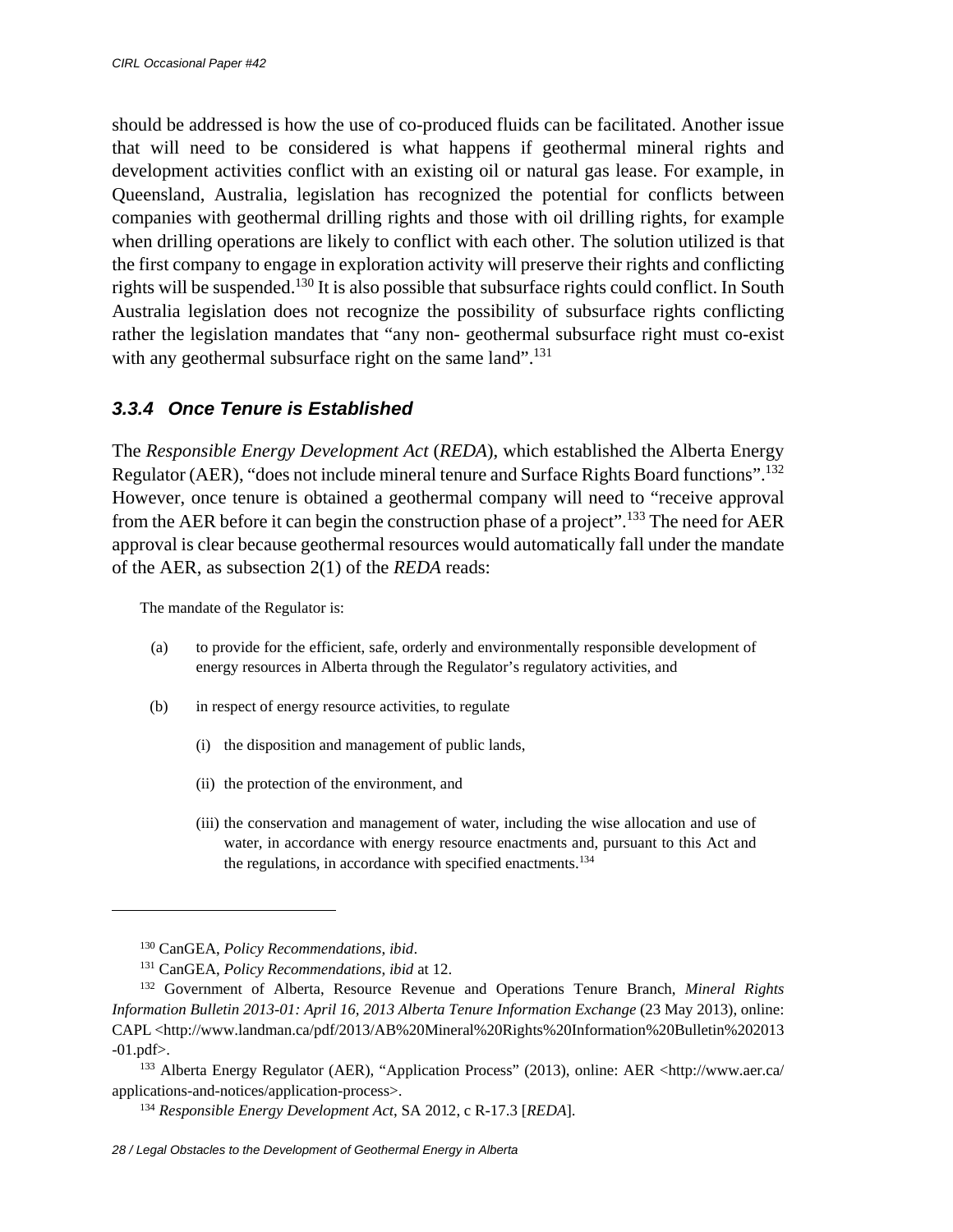The phrase "energy resources" is defined as "any natural resource within Alberta that can be used as a source of any form of energy, but does not include hydro energy as defined in the *Hydro and Electric Energy Act*."135 Thus, pursuant to this definition, geothermal resources would logically be considered an energy resource, bringing it under the mandate of the AER.

## **3.4 Defining the Resource**

## *3.4.1 Defining Geothermal Resources: The Basics*

Using the common bundle of sticks analogy "geothermal resources" have been defined as including heat energy, steam, hot waters, brines, and other products, but what the bundle includes varies from jurisdiction to jurisdiction. However, one general theme is that the bundle does not include the rights to any oil, natural gas, or any other hydrocarbon substance.136 For example, the United States' *Geothermal Steam Act* of 1970 defines geothermal resources as:

(i) all products of geothermal processes, embracing indigenous steam, hot water and hot brines;

(ii) steam and other gases, hot water and hot brines resulting from water, gas, or other fluids artificially introduced into geothermal formations;

- (iii) heat or other associated energy found in geothermal formations; and
- (iv) any byproduct derived from them.

(d) "byproduct" means any mineral or minerals (exclusive of oil, hydrocarbon gas, and helium) which are found in solution or in association with geothermal steam and which have a value of less than 75 per centum of the value of the geothermal steam or are not, because of quantity, quality, or technical difficulties in extraction and production, of sufficient value to warrant extraction and production by themselves.<sup>137</sup>

One of the most common ways to define a geothermal resource is by using specific temperatures such as all water over 80˚C. This can be a problem because as technology improves lower temperature resources may become economical to utilize. The state of Washington has taken an innovative approach to this problem. The state's definition of the geothermal resource reads:

Only that natural heat energy of the earth from which it is technically practical to produce electricity commercially and the medium by which such heat energy is extracted from the earth, including

<sup>135</sup> *REDA*, *ibid*. 136 DuVivier, *supra* note 99. 137 Holroyd & Degg, *supra* note 21 at 21.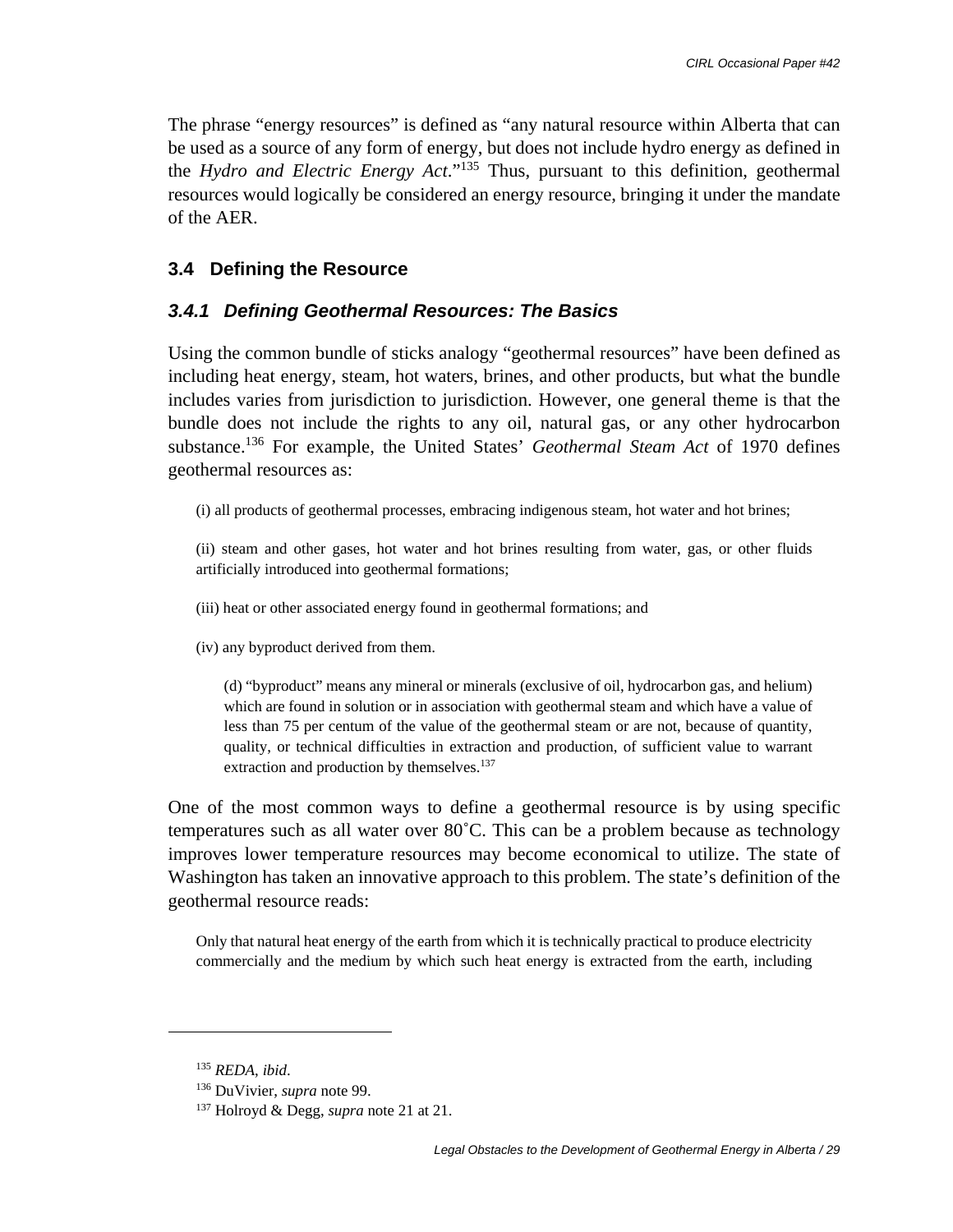liquids or gases, as well as any minerals contained in any natural or injected fluids, brines and associated gas, but excluding oil, hydrocarbon gas and other hydrocarbon substances.138

The above definition uses technology as the criteria to distinguish whether temperatures are sufficient to define geothermal resources. In the end, there are a number of ways that geothermal resources can be defined, but the most important factor is how the definitions impact players, such as companies, in the real world.

## *3.4.2 Utah, Wyoming and Colorado*

An article by Justin Plaskov that appeared in the *Colorado Law Review* in 2012, provides insight into what elements make geothermal legislation work effectively. One of the primary conclusions is that geothermal resources should be exempted from state regimes. Utah, Wyoming and Colorado are states that fail to exempt geothermal resources from water laws.<sup>139</sup> This is how Plaskov refers to the Utah legislative regime:

Utah defines a geothermal resource as "heat energy". Ownership of heat associated with geothermal resources "derives from an interest in land and not from an appropriative right to geothermal fluid." However, it expressly excludes any ownership rights to subsurface waters associated with heat. Rather, geothermal resources are deemed a special kind of groundwater resource. As such, development of those resources requires the developer to publically advertise the application and to have a hearing for any protests of such appropriation [citations omitted].<sup>140</sup>

The root of the problem being described is that a failure to exempt geothermal waters from the legislation that governs water creates unnecessary bureaucratic obstacles. As of 2012, despite such obstacles, Utah has  $42$  MW and is developing another  $628-883$  MW.<sup>141</sup>

Wyoming defines geothermal resources as groundwater and extracting heat from water, is considered to be a beneficial use. As a result geothermal resources are encompassed in Wyoming's water regime and a water permit is needed before a geothermal well can be constructed. Yet, developers of minerals, gas and oil do not need the same permitting before boring a hole. As of 2012, Wyoming had a mere 0.28 MW of installed geothermal power and another 0.28 MW in development.<sup>142</sup>

As in Wyoming, geothermal development in Colorado is considered to be a beneficial use. This means that geothermal developers must apply to the State Engineer to appropriate geothermal fluids. The need for the permit may be waived by the State Engineer when there is a "diversionary utilization method which is non-consumptive and which will not impair valid, prior water rights". This language is suited ideally to qualify closed-loop binary system development for the exemption, because such use is non-consumptive.

<sup>138</sup> Callison, *supra* note 56 at 310.

<sup>139</sup> Plaskov, *supra* note 52. 140 Plaskov, *ibid* at 279. 141 Plaskov, *ibid*. 142 Plaskov, *ibid*.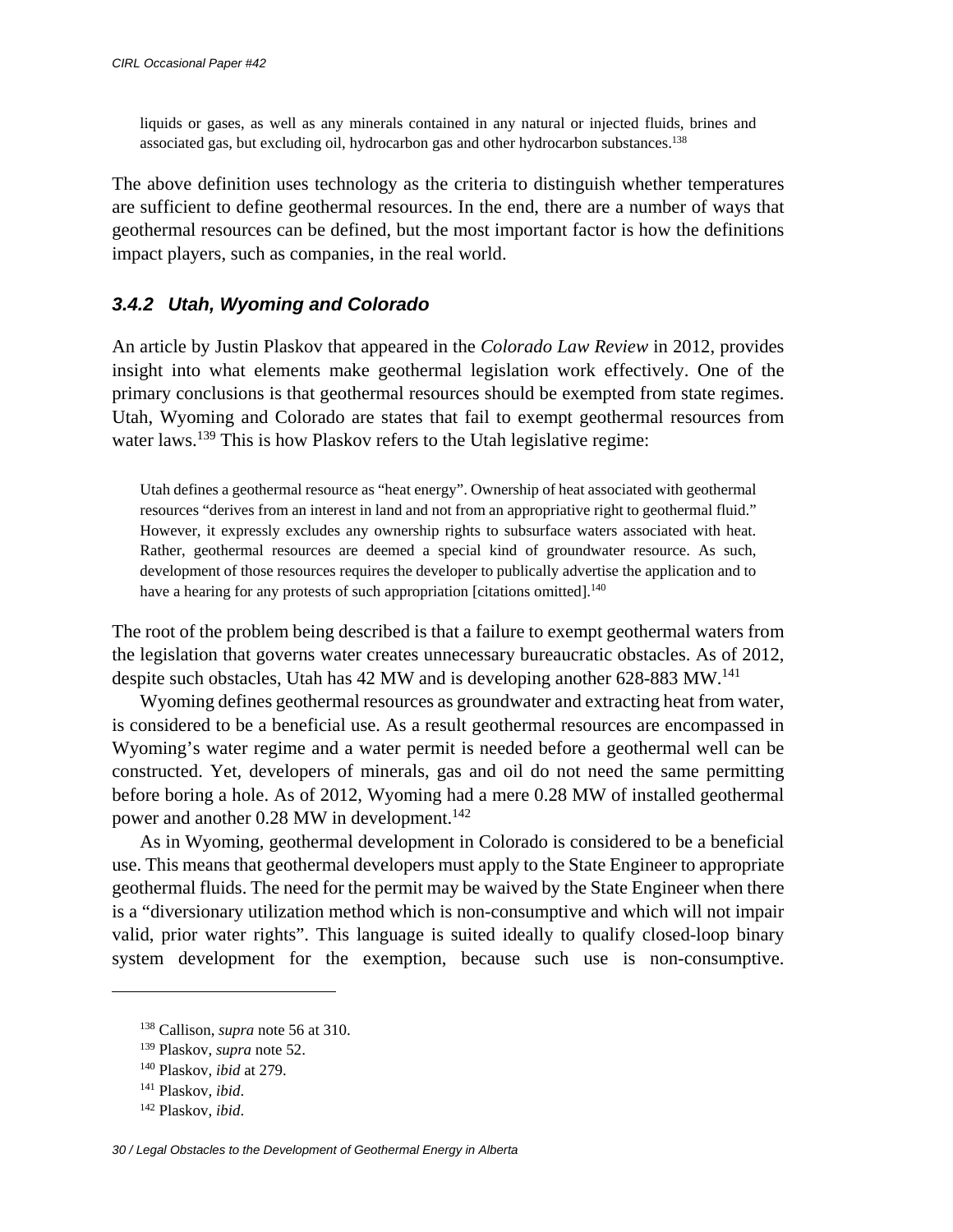Unfortunately, the relevant administrative regulations fail to address the exemption and as a result the permit exemptions are not being granted. As of 2012, Colorado had 0 (zero) MW of installed capacity and 10 MW in development.<sup>143</sup>

#### *3.4.3 New Mexico, Oregon and Idaho*

The legislation in some U.S. states recognizes that water resources over a certain temperature are unlikely to be used for other purposes, and therefore these states exempt very hot water from the existing water permitting regimes. New Mexico, Oregon, and Idaho are included among these states.<sup>144</sup>

If fluids exceed 250˚F, in New Mexico it is considered to be a mineral resource and at less than 250˚F it is a water resource. As of 2012, installed geothermal power capacity in this state is  $0.24$  MW and 35 MW is under development.<sup>145</sup>

The State of Oregon also uses 250˚F for the purpose of delineation. However, the legislation outlines that if there is interference between a geothermal well and an existing water appropriation, the Water Resource Director is to determine the matter, after considering the most beneficial use of the water and the heat resources. Oregon had 0.28 MW of installed capacity, as of 2012, and there is  $342-473$  MW in development.<sup>146</sup>

Idaho uses 212˚F to define a geothermal resource, however, geothermal resources are considered to be *sui generis* (neither water or a mineral resource). Therefore a developer does not need a permit to appropriate water. Idaho had an installed capacity of 15.8 MW and another 413-676 MW in development as of 2012.147 Given the novel *sui generis* definition used by Idaho, it is informative to look at this state's definition of a geothermal resource:

[T]he natural heat energy of the earth, the energy, in whatever form, which may be found in any position and at any depth below the surface of the earth present in, resulting from, or created by, or which may be extracted from such natural heat, and all minerals in solution or other products obtained from the material medium of any geothermal resource. Ground water having a temperature of two hundred twelve (212) degrees Fahrenheit or more in the bottom of a well shall be classified as a geothermal resource.148

With respect to the temperature based definitions it is important to realize that  $212^{\circ}$ F is 100˚C. This means that even Idaho's definition excludes a large portion of the available geothermal resource. Recall that a binary system has been successfully operated using a

1

<sup>143</sup> Plaskov, *ibid* at 280-281. 144 Plaskov, *ibid*. 145 Plaskov, *ibid*. 146 Plaskov, *ibid*. 147 Plaskov, *ibid*. 148 Callison, *supra* note 56 at 311.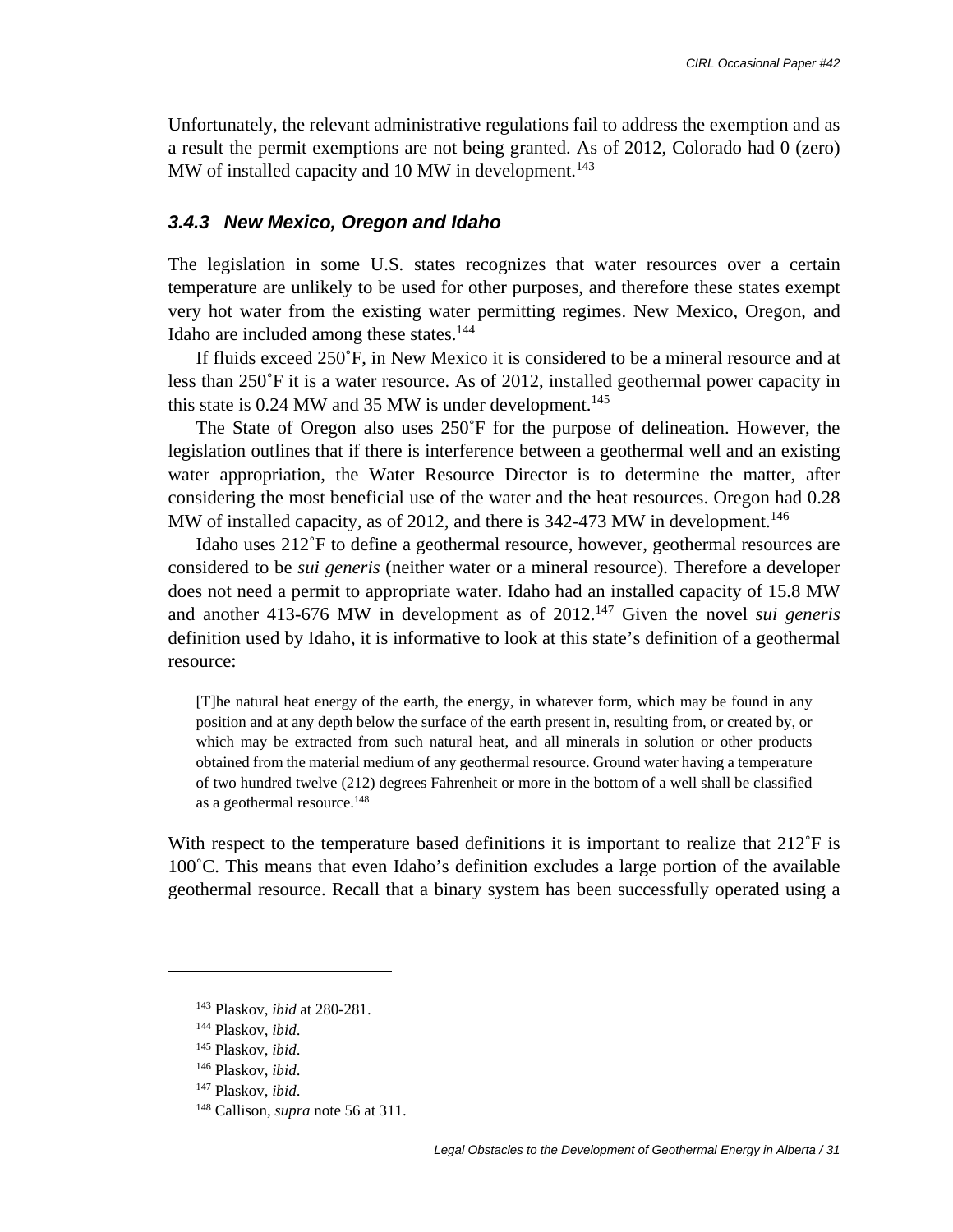geothermal resource of 74˚C in Chena, Alaska. This situation emphasizes the usefulness of a technology based definition like the one used in Washington State.

## *3.4.4 Suggestions for Alberta*

The ultimate goal is to facilitate geothermal development without jeopardizing the provinces fresh water resource. The province should be informed by the legislative efforts of other jurisdictions without being limited by the options these efforts contain. If geothermal resources are limited, by definition, to resources from which electricity can be derived one is inadvertently excluding a sizable part of the resource that can be used for Direct Use purposes. Thus, it is arguable that a geothermal resource definition should encompass all geothermal resources that can be used economically for Direct Use or High Temperature Power. In this way all economically viable resources could be governed under an applicable tenure regulation. Once this is done science based decisions can be made with respect to which parts of the geothermal resource can safely be exempted from Alberta's water laws. The basis for such exemptions could be high temperature, high salinity or non-consumptive use.

These exemptions can be made with minor amendments to the province's water legislation. One of the regulations under the Province's *Water Act* is the *Water*  (*Ministerial*) Regulation.<sup>149</sup> This regulation contains various schedules, the most relevant are Schedules 1 and 3. Schedule 1 enumerates all activities that do not need approvals under the *Water Act* and Schedule 3 lists which diversions of water or operations are exempt from the need for water licences. For example, under Schedule 3, diversions of or works associated with saline ground water do not require a water licence. Subsection  $1(1)(z)$ defines "saline groundwater" as water that "has total dissolved solids exceeding 4000 milligrams per litre."<sup>150</sup> This is notable because the fact is that most geothermal waters are highly saline, meaning Alberta's current legislation could already exempt some, or even most, geothermal development from requiring a water licence. However, it is likely that other exemptions can also be justified based on high temperature or non-consumptive use.

Unlike most of the examples given the above suggestions would not limit the definition of a geothermal resource to those from which electricity can be derived. However, even these suggestions may lead to a situation where high temperature resources are more likely to be exempted, from conservative water laws, than lower temperature resources that can be used for Direct Use applications. Given Alberta's legislative framework this appears to be a practical approach.

<sup>&</sup>lt;sup>149</sup> *Water Act, supra* note 95.<br><sup>150</sup> *Water (Ministerial) Regulation, Alta Reg 205/1998.*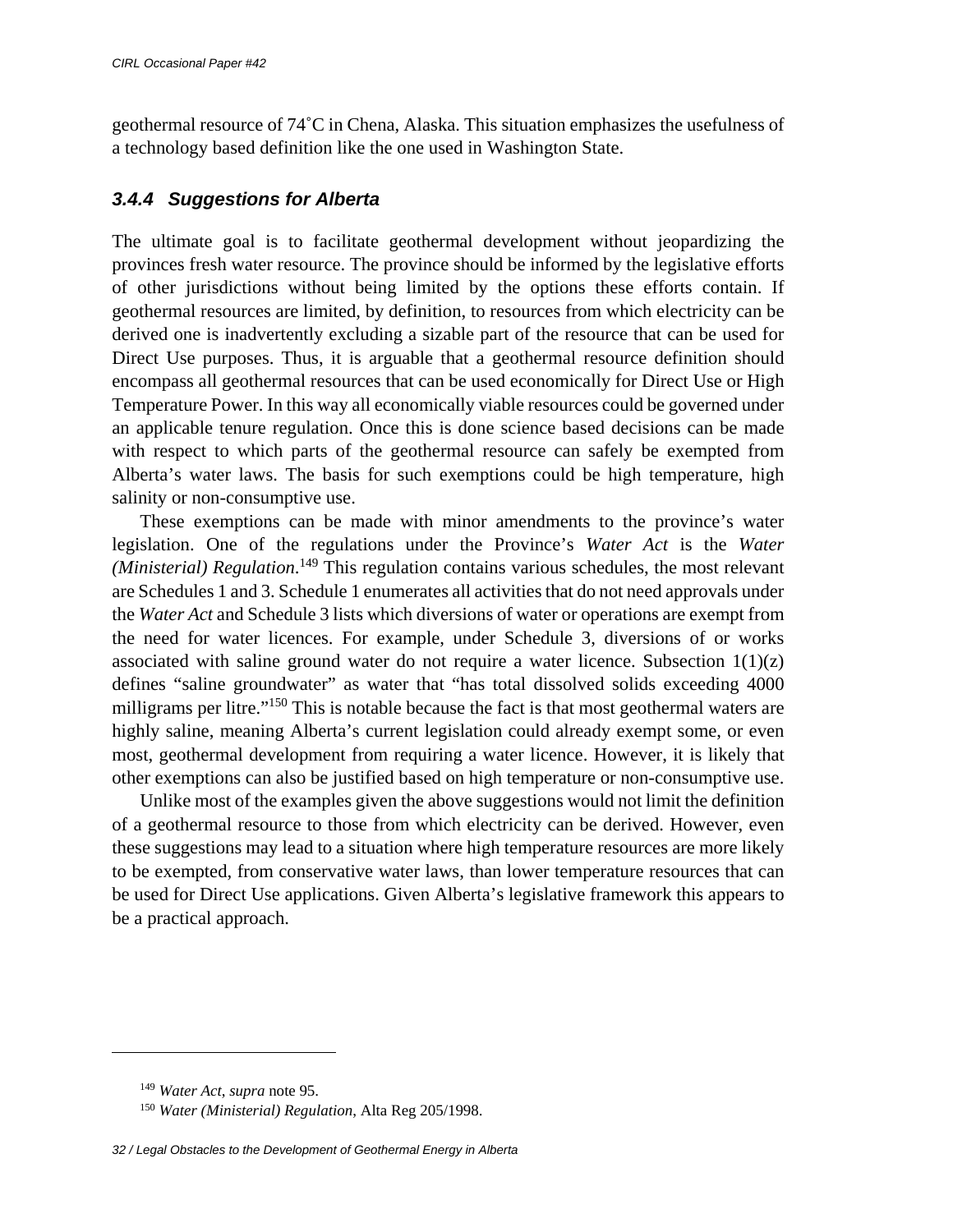#### **3.5 Establishing Ownership**

### *3.5.1 Nevada and California*

There are two states that according to Plaskov did an even better job of creating their geothermal regime than New Mexico, Oregon and Idaho. These are the states of Nevada and California, in addition to clearly defining what the resource constitutes, they have also designated which party owns the state's geothermal resources.<sup>151</sup> Plaskov's position is supported by a 2011 report from the Pembina Institute, entitled, *Building a Regulatory Framework for Geothermal Energy Development in the NWT: A Report for the Government of Northwest Territories, Environment and Natural Resources Department*. This report suggests that, "Ownership of geothermal resources should be defined by law. The legislation should clarify who is responsible for issuing the right to explore, develop and produce geothermal energy." This is because a "Lack of clarity on ownership can lead to conflict among surface and subsurface owners, as well as delays for project companies that can affect their ability to attract and maintain investors."<sup>152</sup>

Pursuant to legislation in Nevada, "The owner of real property owns the rights to the underlying geothermal resources unless they have been reserved by or conveyed by another person."153 In other words, the surface owner owns the resource. Nevada defines a geothermal resource as:

… the natural heat of the earth and the energy associated with that natural heat, pressure and all dissolved or entrained minerals that may be obtained from the medium used to transfer that heat, but excluding hydrocarbons and helium.154

It is also important that in Nevada, an exemption from the existing water regulation regime exists, as long as the water is reinjected into the same source (a non-consumptive use). The language in Nevada's legislation also makes the exemption mandatory, unlike in Colorado where the language is discretionary. Previously, Nevada subjected the geothermal industry to water permitting regimes, but has since changed course to promote the development of the industry. Nevada has an installed capacity of 433.4 MW and another 2120.4-3686.4 MW in development, as of 2012.<sup>155</sup>

In California, the *Public Resources Code* indicates that geothermal resources are:

… the natural heat of the earth, the energy, in whatever form, below the surface of the earth present in, resulting from, or created by, or which may be extracted from, such natural heat, and all minerals in solution or other products obtained from naturally heated fluids, brines, associated gases, and

<sup>151</sup> Plaskov, *supra* note 52. 152 Holroyd & Degg, *supra* note 21 at 40-41. 153 Plaskov, *supra* note 52 at 283. 154 Holroyd & Degg, *supra* note 21 at 24. 155 Plaskov, *supra* note 52.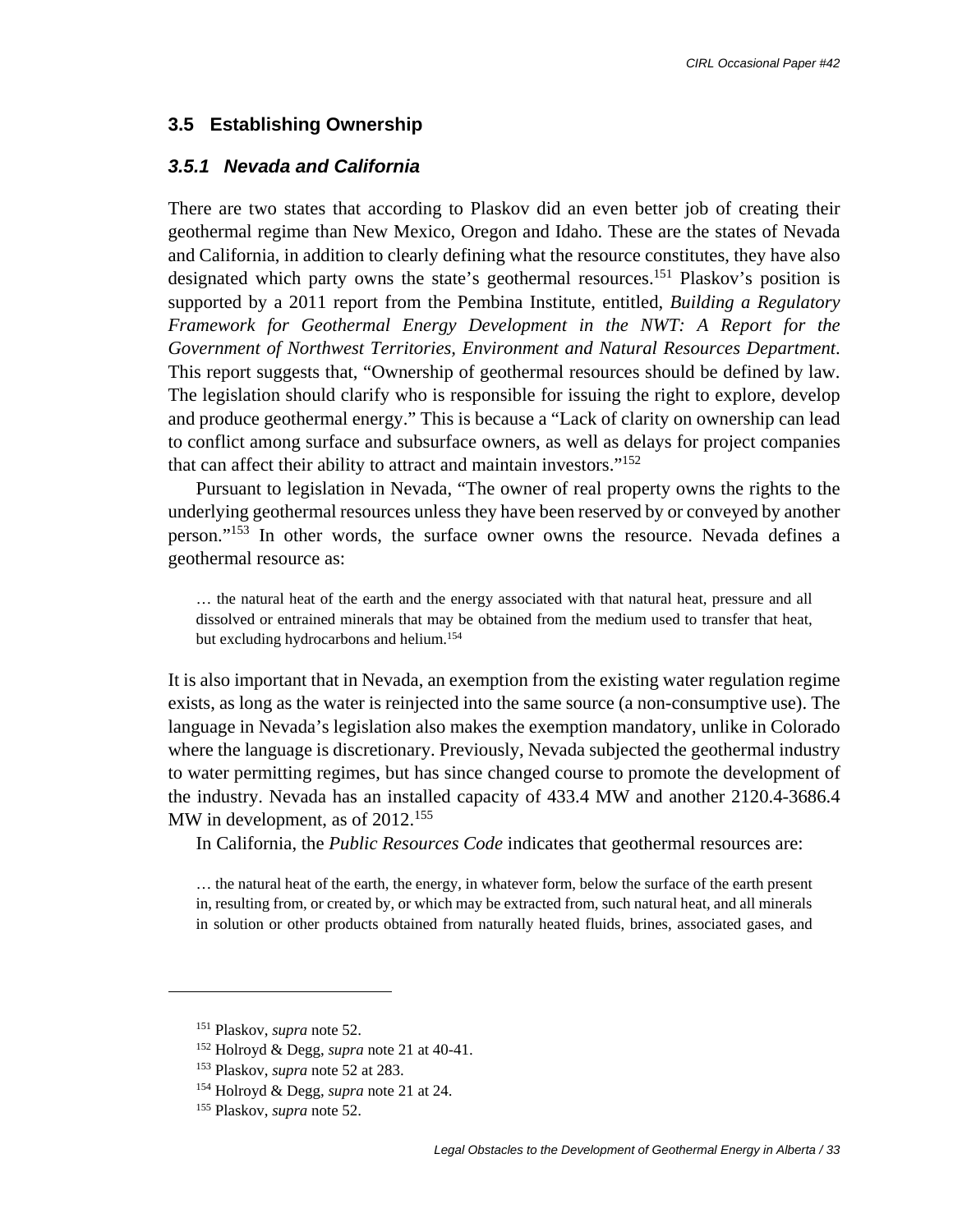steam, in whatever form, found below the surface of the earth, but excluding oil, hydrocarbon gas or other hydrocarbon substances.156

In California, it is not only well drafted legislation that has made a positive impact on the legal framework governing the geothermal industry, but case law has also made a significant contribution. Earlier it was mentioned that the courts in California have classified geothermal resources as being minerals. In 1980, the courts took it a step further, when the California Court of Appeal in the case of *Pariani v. the State of California*<sup>157</sup> accepted the lower court's argument that the "fluid component of the resource, including the steam, is distinctly separate and different from, and is not the 'water' which is the subject of the California water law."158 As of 2012, California currently had 2565.5 MW of geothermal power and another 16097-1997.7 MW in development.<sup>159</sup>

## *3.5.2 Ownership of Geothermal Resources in Alberta*

How Alberta eventually decides to classify geothermal resources will impact ownership of the resource. If geothermal resources are added to the definition of the term mineral in Alberta's *Mines and Minerals Act* then ownership of the resource will belong to mineral owners. In Alberta, the provincial crown owns 81% of mineral rights, the federal crown owns 10.6% (in national parks and lands held in trust for First Nations) and 8.4% are held as "freehold rights" by individuals and corporations.<sup>160</sup> If, however, the province took the position that geothermal resources are indivisible from the water from which the resource is extracted, the province may retain 100% of the resource. (Although, the legal status of EGS resources could arguably still be open to interpretation.) Remember that section 3 of Alberta's *Water Act*, declares that "[t]he property in and the right to the diversion and use of all water in the Province is vested in Her Majesty in Right of Alberta except as provided for in the regulations."161

If the province chose this latter approach, two major issues would likely arise. Firstly, the government risks opposition, especially from "freehold rights" owners. Groups such as the Alberta Landowners Council may frame the issue as expropriation without compensation, as they did in reaction to Bill 24 (the *Carbon Capture and Storage Act*), which vested pore space with the Crown.<sup>162</sup> Such opposition may also arise if Alberta

<sup>&</sup>lt;sup>156</sup> Holroyd & Degg, *supra* note 21 at 23.<br><sup>157</sup> (1980) 105 Cal App 3d 923 [164 Cal Rptr 683] [*Pariani*].<br><sup>158</sup> Pariani, *ibid*.<br><sup>159</sup> Plaskov, *supra* note 52 at 284-285.<br><sup>160</sup> Royalty Review Secretariat, *Royalties i* 

<sup>&</sup>lt;sup>161</sup> *Water Act*, *supra* note 95.<br><sup>162</sup> K Wilson, "What the Alberta Government plans to do – Full steam ahead" (Presentation delivered at the Alberta Land Owners Council in Lethbridge, 15 March 2012), online: Alberta Land Owners Council  $\lt$ http://www.albertalandownerscouncil.com/ALC\_Wilson\_Presentation%20to%20Lethbridge\_March%201 5\_2012.pdf> (retrieved 8 September 2013).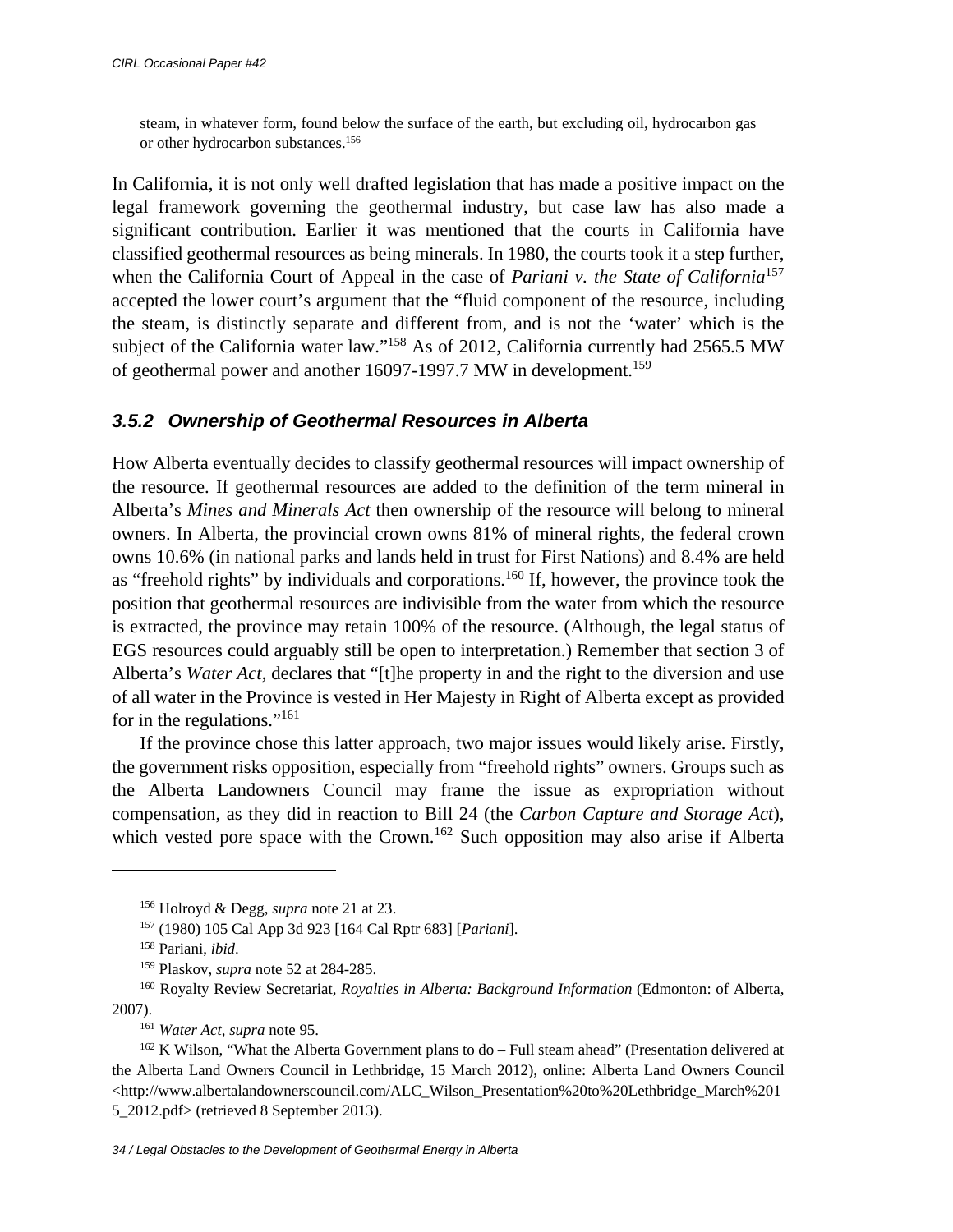followed the lead of British Columbia and simply vested all geothermal resources with the government.163 Secondly, allowing geothermal resources to be governed within the province's conservative water regime instead of its *Mines and Minerals Act*, may hinder geothermal development.

#### **3.6 Lease Terms, Rentals and Royalties**

#### *3.6.1 Using Royalties to Incentivize the Private Sector*

The more favourable the private sector finds lease terms, rental rates, and royalty regimes will promote geothermal development in Alberta. The focus of this section will be on royalty regimes. However, it is important to keep in mind, that if the lease terms or rental rates are made more attractive to the private sector this will also spur on geothermal development.

Royalties are the payments made to the owner of the resource. Typical geothermal royalty rates range from "0.5 to 5.5% of the price of power and typically account to 10- 15% of [operational and maintenance] costs". In 2004, the average effective royalty rate charged on federal lands, globally, was 3.94%. Often royalty schemes are on a sliding scale, for example, charges may initially amount to 1.75% of a geothermal company's annual income for the first 10 years, and then increase to something near 3.5% for every year after.<sup>164</sup> A low initial rate serves as an incentive to the private sector to develop projects. Some jurisdictions have taken it a step further and currently offer the geothermal industry royalty holidays. For example, the state of Queensland, in Australia, has approved a royalty holiday:

The royalty holiday is designed to stimulate the rate of exploration and production by providing an opportunity for early movers to have a royalty-free period in the critical start-up stages. Following the cessation of the royalty holiday, a royalty of 2.5 per cent of the wellhead value will apply to geothermal production and no royalty will be payable where the production revenue generated is less than \$32,400. A review of the royalty arrangements will be carried out after 5 years.<sup>165</sup>

#### CanGEA suggests that:

 $\overline{a}$ 

Royalty schemes on geothermal power production have not shown themselves to be effective in developing the geothermal industry. There is no factual basis for their application, as no resource is

<sup>163</sup> *Geothermal Resources Act*, RSBC 1996, c 171, s 2, online: <http://www.canlii.org/en/bc/laws/stat/ rsbc-1996-c-171/latest/rsbc-1996-c-171.html>. 164 A Kagel, *A Handbook on the Externalities, Employment, and Economics of Geothermal Energy*

<sup>(</sup>Washington, DC: GEA, October 2006) at 39 [Kagel, *Handbook*]. 165 Queensland Government, *Geothermal Energy Bill 2009: Consultation Paper* (Department of Natural

Resources, Mines and Energy, August 2009) at 13, online: Anti Mining Group <http://anti-mining. com/articles/geothermal\_consultation\_paper\_august\_2009.pdf>.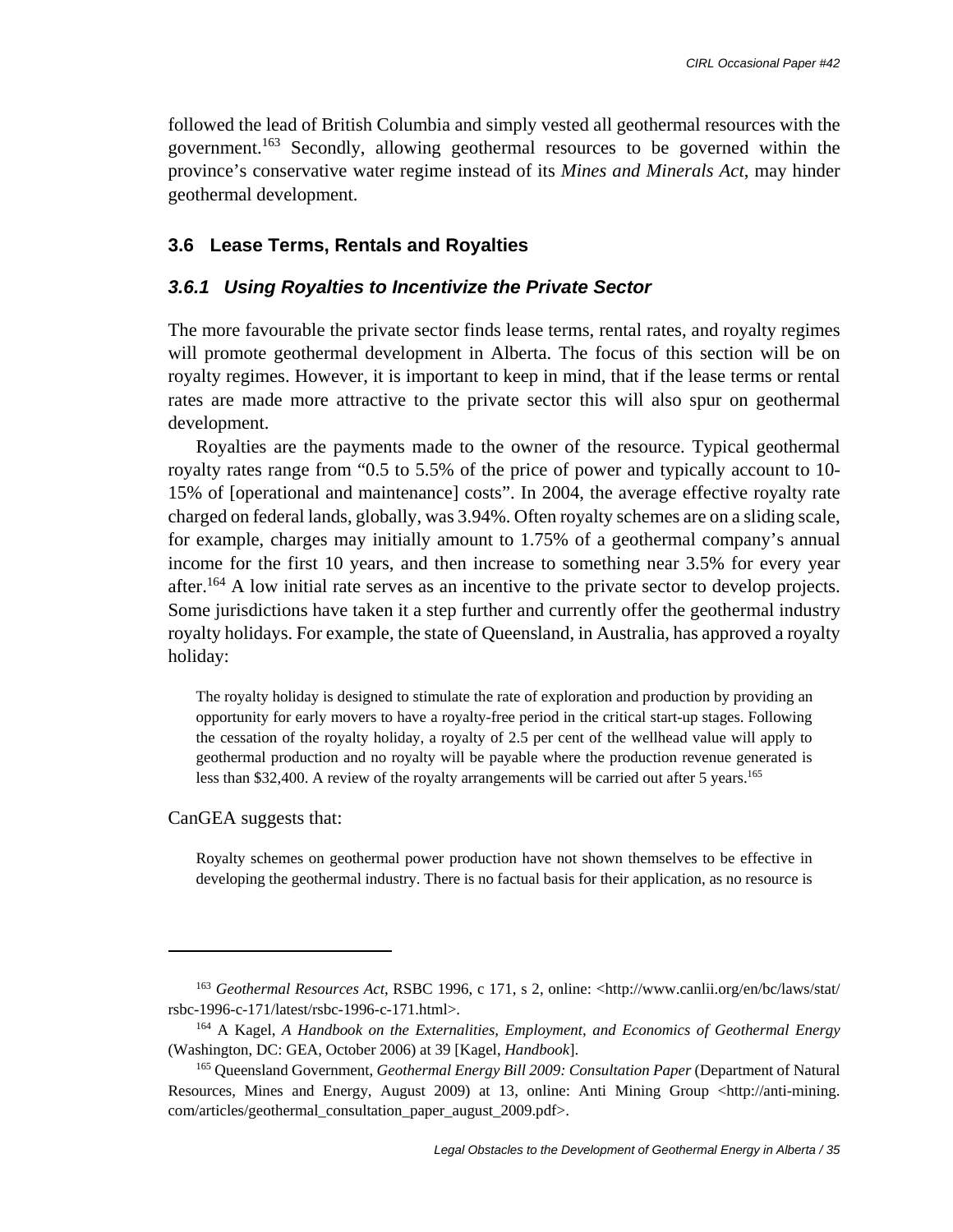being depleted. Rather, developers would simply prefer to work within the standard corporate tax regimes resident within each jurisdiction.166

#### *3.6.2 Geothermal Royalties in Alberta*

It is again notable that section 5 of Alberta's *Mines and Minerals Act*, gives the Lieutenant Governor in Council broad powers to make regulations respecting rental rates and the collection of royalties, with respect to substances that are classified as minerals.<sup>167</sup> If it decided that the geothermal industry needs its own tenure regulation it would also make sense to pass a corresponding royalty regulation. If this is not done, the challenge again becomes deciding whether it practical to apply the royalty regimes applicable to metallic and industrial minerals or petroleum and natural gas to the geothermal industry.

When this issue is analysed it again appears that the geothermal industry would fit more comfortably within the metallic and industrial mineral regime. The *Metallic and Industrial Minerals Royalty Regulation* provides that initially a mining project is subject to a royalty of 1% of a mine's gross revenues (minus some specified deductions). Whereas, at the point in time that the mine's gross revenues equals, "the costs incurred in the exploration, development, recovering, processing, transportation or disposition of a leased substance, and any allowances for the costs that may be deducted from gross revenue for the purpose of determining net revenue". A new royalty terms are applicable. At this point in time the 1% gross revenue rate continues, unless, 12% of the mines net revenues exceeds 1% of the gross revenues. If 12% of the mines net revenues is a larger figure this rate becomes the new royalty rate.<sup>168</sup> In the event that 1% of the revenue from the geothermal power (or heat), sold by a geothermal plant, is collected in royalties, then this charge is consistent with the global average. Globally, 0.5 to 5.5% of the price of power is charged in royalties.169

Fitting geothermal royalties into the natural gas and petroleum royalty regimes would be a more significant challenge. "Gas royalties are set by a sliding rate formula sensitive to price and production volume. New royalty rates will range from 5% to 50% with rate caps at \$17.75 Cdn/GJ (gigajoule)." Conventional oil, "[r]oyalties are set by a sliding rate formula containing separate elements that account for oil price and well production. Royalty rates will range up to 50%, with rate caps at \$120 per barrel (bbl)."<sup>170</sup> It is unlikely that the formulas used to calculate royalties for natural gas or oil could be applied in a practical manner to the geothermal industry.

Geothermal development would be best served by a geothermal regulation. This would make it easier for the government to implement a royalty regime that is tailored to the geothermal industry. It would also provide the Alberta Government greater flexibility to

1

<sup>&</sup>lt;sup>166</sup> CanGEA, *Policy Recommendations*, *supra* note 71 at 150.<br><sup>167</sup> *Mines and Minerals Act*, *supra* note 113.<br><sup>168</sup> *Metallic and Industrial Minerals Royalty Regulation*, Alta Reg 350/1993.

<sup>&</sup>lt;sup>169</sup> Kagel, *Handbook*, *supra* note 164 at 39.<br><sup>170</sup> Alberta Energy, "Talk about royalties" (September 2012).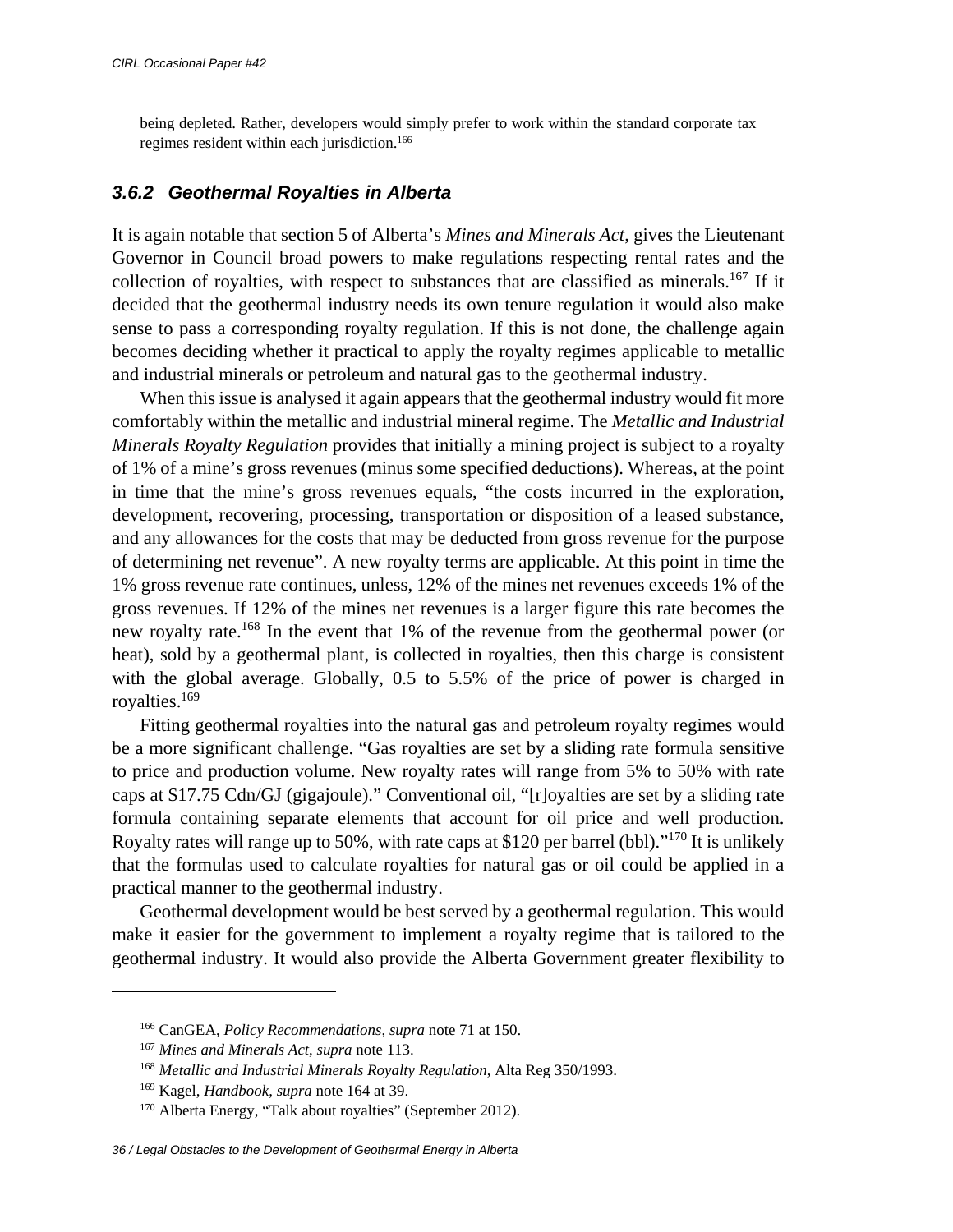adopt a royalty holiday akin to one existing in Queensland, as a means to help establish this fledgling industry. However, as an interim measure it may be feasible to utilize the royalty regime used for metallic and industrial minerals.

## **3.7 Other Notable Legislation, Regulation and Directives**

## *3.7.1 The Municipal Government Act*

The *Municipal Government Act* contains exemptions that benefit the oil and gas industry by reducing the bureaucracy that oil and gas developers must deal with when they plan on drilling a well. Subsection  $618(1)(b)$  indicates that the part of the Act dealing with planning and development does not apply "when a development or subdivision is affected only for the purposes of … a well or battery with the meaning of the *Oil and Gas Conservation Act* …."171

Subsection 1(eee) of the *Oil and Gas Conservation Act* defines the term "Well" as:

Section 1(eee) of the *Oil and Gas Conservation Act* defines the term "Well" as "… an orifice in the ground completed or being drilled (i) for the production of oil and gas, (ii) for injection to an underground formation, (iii) as an evaluation well or test hole, or (iv) to or at a depth of more than 150 meters, for any purpose, but does not include one to discover or evaluate a solid inorganic mineral and that does not or will not penetrate a stratum capable of containing a pool or oil sands  $deposit;$ <sup>172</sup>

Subsection 1(oo) defines the term "pool" as:

… (i) a natural underground reservoir containing or appearing to contain an accumulation of oil or gas, or both, separated or appearing to be separated from any such accumulation, or (ii) in respect of an in situ coal scheme, that portion of a coal deposit that has been or is intended to be converted to synthetic coal gas or synthetic coal liquid  $\dots$ <sup>173</sup>

According to the Canadian Society for Unconventional Resources (CSUR):

A standard single well lease site for conventional oil or gas will typically affect a surface area measuring 100 meters by 100 meters. The lease site will typically hold the drilling rig and additional equipment along with supervisory accommodation and material storage. If multiple wells from a single pad are planned, the surface area of the lease site would be larger; in some cases as much as double the size. (100 meters by 200 meters).<sup>174</sup>

Thus, depending on how many wells are drilled on a given lease, the dimensions provided above equate to between 2.47 acres and 4.942 acres. For one geothermal project in Nevada

<sup>&</sup>lt;sup>171</sup> Municipal Government Act, RSA 2000, c M-26.<br><sup>172</sup> Oil and Gas Conservation Act, RSA 2000, c O-6.<br><sup>173</sup> Oil and Gas Conservation Act, ibid.<br><sup>174</sup> Canadian Society for Unconventional Resources (CSUR), "Well Constructi <http://www.csur.com/sites/default/files/Well\_Construction\_v2\_wBleed.pdf>.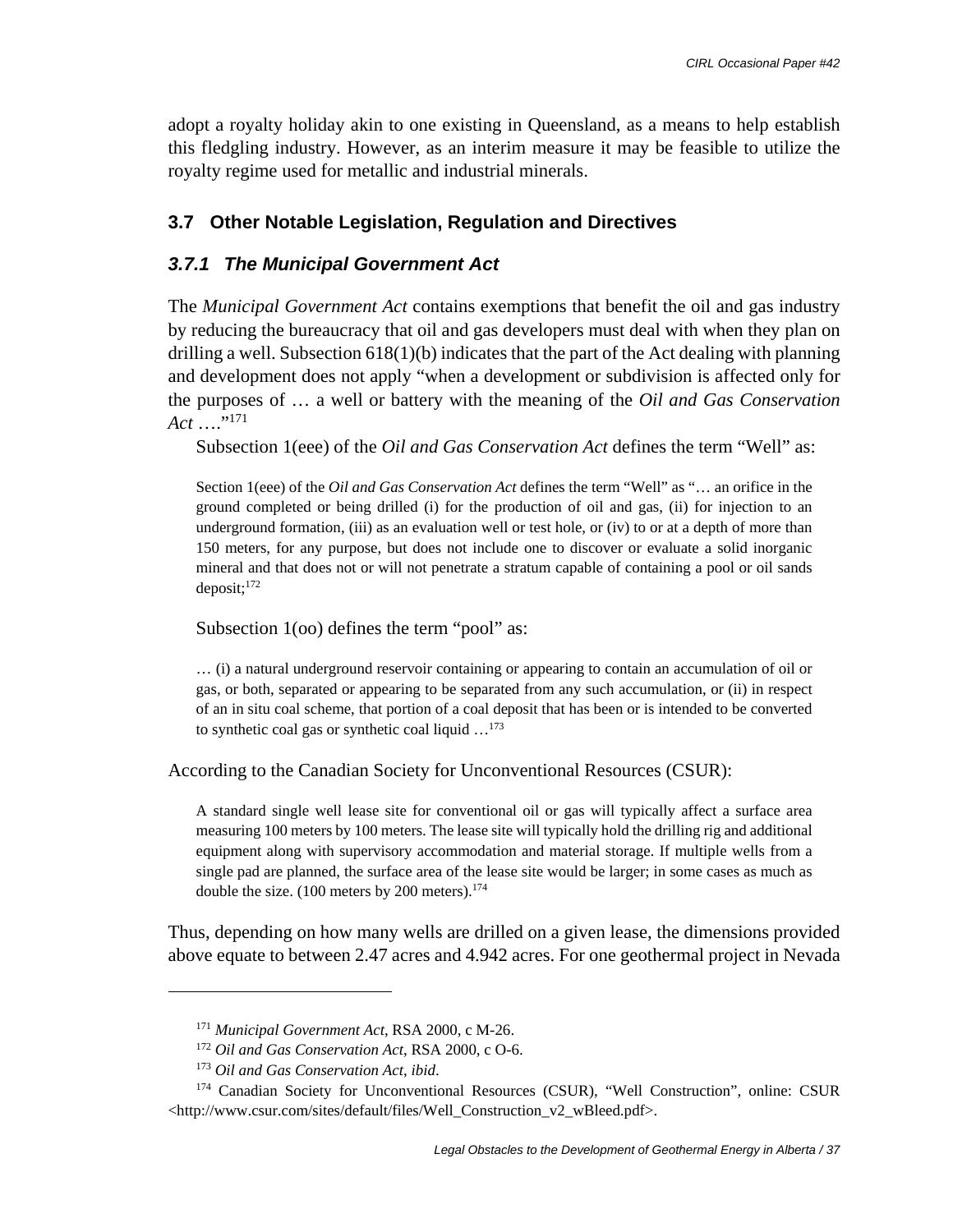the estimated size of each proposed geothermal well pads was  $2.8$  acres.<sup>175</sup> This suggests that the surface footprint of a fossil fuel well and a geothermal well can be nearly identical. This paper has also discussed the relatively benign impact geothermal operations have on the environment. Therefore, it can be argued that geothermal wells should benefit from a similar exemption.

There may also be an argument that a geothermal plant should benefit from the same exemption given to an oil and gas battery, under the *Municipal Government Act*. Subsection 1(g) the *Oil and Gas Conservation Act* defines the term "Battery" as:

… a system or arrangement of tanks or other surface equipment receiving the effluents of one or more wells prior to delivery to market or other disposition, and may include equipment or devices for separating the effluents into oil, gas or water and for measurement.<sup>176</sup>

According to information provided by the United States Department of Energy a 20 MW geothermal binary plant (excluding wells) will have an approximate land footprint of 1,415 m<sub>2</sub>/MW.<sup>177</sup> This amounts to about 7 acres of land. It is likely that geothermal plants in Alberta would be significantly smaller than 20 MW. Initially most projects in Alberta would be similar in size to the 1 MW plant proposed for Ft. Liard, or the 5 MW project that Deep Earth Energy Production Corp. (DEEPCorp.) is currently planning, near Estevan, Saskatchewan.<sup>178</sup> This means the footprint of such power plants is likely to be substantially smaller than 7 acres. It is quite possible that the footprint and environmental impact, of such power plants, would be less than many exempted oil and gas batteries.

## *3.7.2 Environmental Protection and Enhancement Act*

Section 59 of Alberta's *Environmental Protection and Enhancement Act*, indicates that "The Lieutenant Governor in Council may make regulations (a) designating mandatory activities; (b) exempting proposed activities or classes of proposed activities from the application of the environmental assessment process."179 Schedule 2 under the *Environmental Assessment (Mandatory and Exempted Activities) Regulation* exempts "the

<sup>175</sup> US Department of the Interior, Bureau of Land Management, *Silver Peak Area Geothermal Exploration Project: Environmental Assessment* (Tonopah, NV: US Dept of the Interior, Bureau of Land Management, October 2012) at 6.<br><sup>176</sup> *Oil and Gas Conservation Act*, *supra* note 172.<br><sup>177</sup> US Department of Energy, Energy Efficiency & Renewable Energy (EERE), "Chapter 8:

Environmental Impacts, Attributes and Feasibility Criteria" in *The Future of Geothermal Energy: Impact of Enhanced Geothermal Systems (EGS) on the United States in the 21st Century* (Massachusetts: MIT, 2006), online: EERE <http://www1.eere.energy.gov/geothermal/pdfs/egs\_chapter\_8.pdf>. 178 Saskatchewan Ministry of Environment, *Deep Geothermal Energy Potential Initiative* (Saskatoon:

goGreen, Government of Saskatchewan, nd); DEEPCorp, "Saskatchewan Geological Survey – Open House" (November 2011), online: DEEPCorp <http://economy.gov.sk.ca/adx/aspx/adxGetMedia.aspx?Doc ID=12209,12205,12203,11265,11254,11228,3385,5460,2936,Documents&MediaID=38962&Filename=5\_ Marcia 2011 Open House.pdf>.

<sup>179</sup> RSA 2000, c E-12.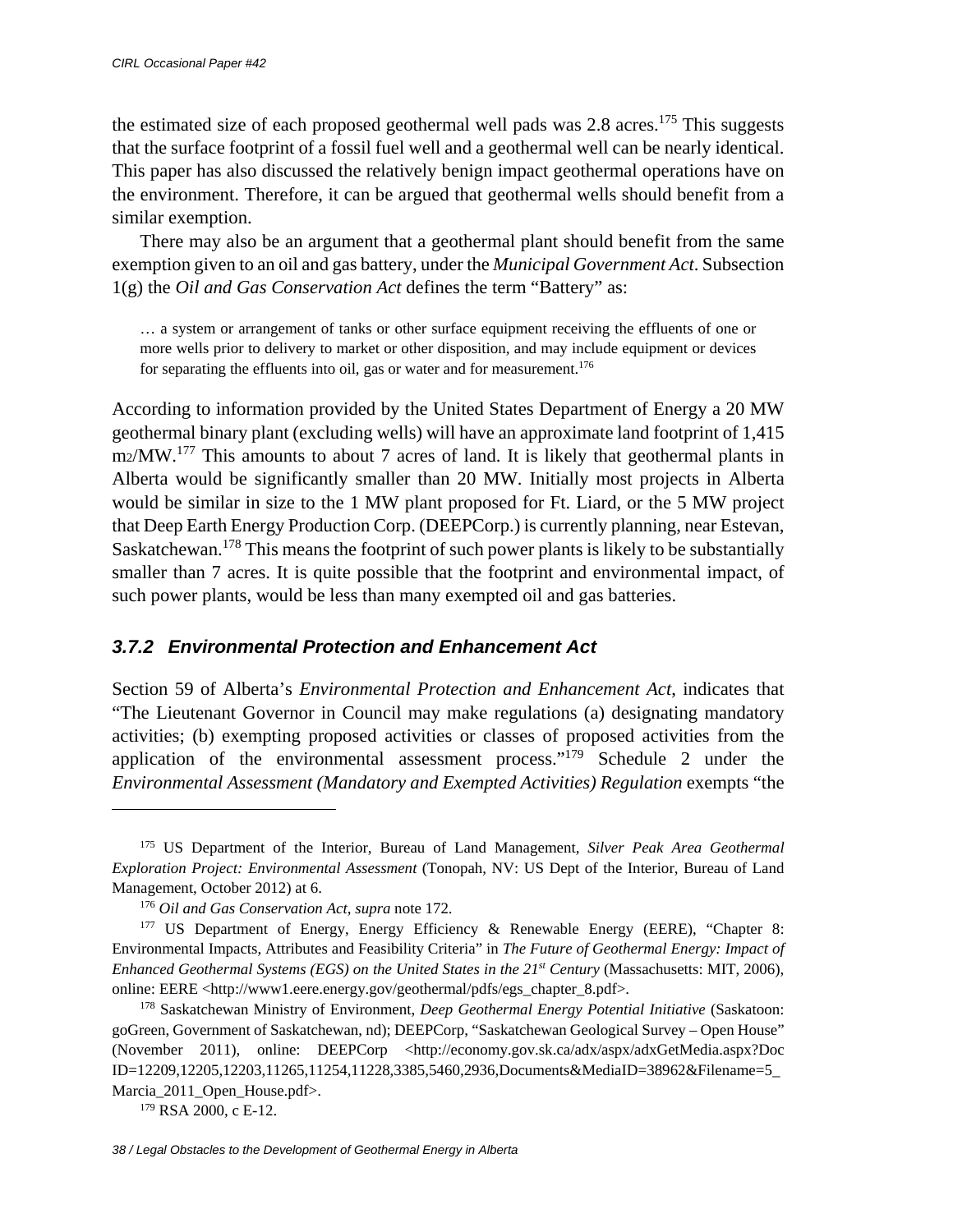drilling, construction, operation or reclamation of an oil or gas well" from the need for an environmental assessment.<sup>180</sup> Applying the same reasoning that was used in reference to the exemptions under the *Municipal Government Act*, it is arguable that the "the drilling, construction, operation or reclamation", of a geothermal well should enjoy a similar exemption from environmental assessments. Even back in the 1980's academics recognized that, "although high environmental quality must be maintained, it does not seem that the level of regulation necessary for other forms of generation is mandatory with regard to geothermal energy."181

#### *3.7.3 Small Power Research and Development Act*

Alberta's *Small Power Research and Development Act* is credited with having, "jumpstarted several of the province's current renewable energy companies and spurred the renewable electricity sector in general." This Act provided favourable rates for electricity produced from specified sources.<sup>182</sup> Under this Act those who produce electric energy from solar, wind, hydro, geothermal, biomass or peat resources were included in the definition of "eligible power production facility", provided that the plant nameplate capacity was no more than 2.5 MW or it was a pilot project and the regulations did not otherwise disqualify a particular power facility.183 This Act remains in force but the program that supported it is now closed.<sup>184</sup> The government has stopped awarding contracts under this Act.<sup>185</sup>

Although, included under this Act it was impossible for the geothermal industry to take advantage of the benefits it provided. Until the industry has a means to obtain a geothermal lease, including the industry in such legislation will have no real world impact. The geothermal industry is also advocating for "provincial and federal incentives to increases market penetration for their industry", such as tax incentives offered for other renewable energy technologies.<sup>186</sup> The minimum cost being associated with the negative externalities related to coal is about  $3.5\frac{\cancel{e}}{kWh}$ , and producing geothermal electricity can help avoid these externalities. For these reasons an argument can be made that incurring a certain level of cost, to incentivize the geothermal industry, can be justified. Other industries have already benefited from the *Small Power Research and Development Act* and it is likely that the geothermal industry will need similar assistance to gain a foothold in the province. Ideally future programs would include larger facilities than a mere 2.5 MW, because then

<sup>&</sup>lt;sup>180</sup> Alta Reg 111/1993.<br><sup>181</sup> MJ Pasqualetti, "Geothermal Energy and the Environment: The Global Experience" (1980) 5 Energy 111-165 at 160. 182 MM Wenig et al, *Legal and Policy Frameworks for Renewable Energy in Alberta*, ISEEE Energy

Paper #12 (Calgary: Institute for Sustainable Energy, Environment and Economy, 2007) at 31.<br><sup>183</sup> *Small Power Research and Development Act*, RSA 2000, c S-9.<br><sup>184</sup> J Krivitsky, *Wind Power and Renewable Energy in Alberta* 

Institute of Resource Law, 2010). 185 Wenig et al, *supra* note 182. 186 Wenig et al, *ibid* at 31.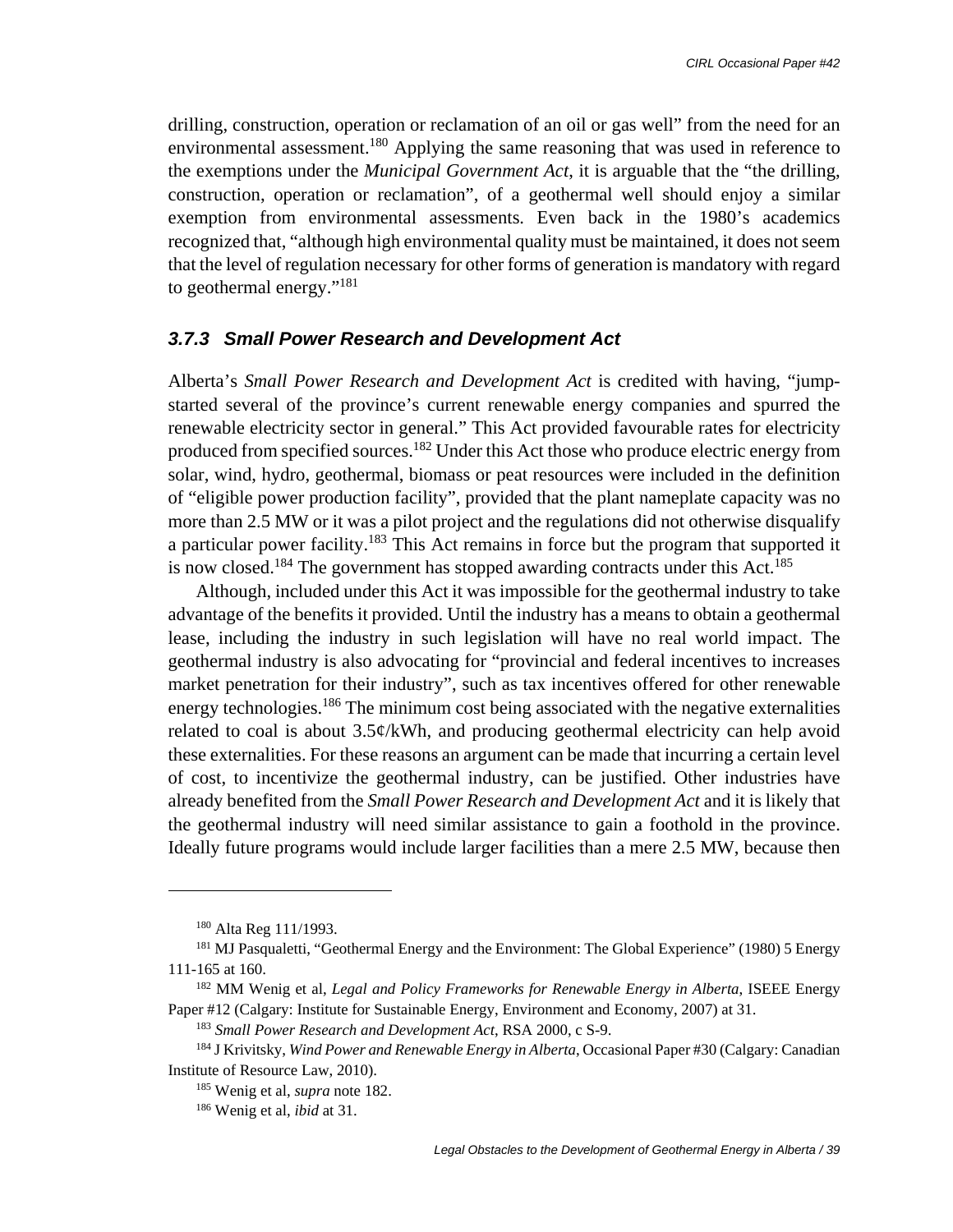they would encompass projects in Alberta that may be modelled after the 5 MW project that DEEPCorp. is developing in Saskatchewan.

## *3.7.4 Micro-generation Regulation*

Under Alberta's *Electric Utilities Act*, the *Micro-generation Regulation* has been adopted.<sup>187</sup> According to the Government of Alberta, "[t]his regulation is a set of rules that allows Albertans to generate their own environmentally friendly electricity and receive credit for any power they send into the electricity grid, otherwise known as microgeneration."188 As in the *Small Power Research and Development Act*, the drafters of this regulation had the foresight to include geothermal power. However, for a facility to be included under this act its nominal capacity cannot exceed 1 MW.<sup>189</sup> Again, until leases for the geothermal industry are available, this regulation cannot serve the industry and ideally such legislation would include a higher nominal capacity.

## *3.7.5 AER Directive 060: Upstream Petroleum Industry Flaring, Incinerating, and Venting*

The purpose of *Directive 060* is to "eliminate or reduce the potential and observed impacts associated with these activities [oil and gas] and ensure that public safety concerns and environmental impacts are addressed prior to commencing flaring, incinerating, and venting activities." The requirements under this directive were developed in consultation with the Clean Air Strategic Alliance (CASA).<sup>190</sup> In 1998, the CASA Flaring and Venting project team made the recommendation that "Alberta strive toward an overall goal of the eventual elimination of routine solution gas flaring."<sup>191</sup> By 2011, the volumes of flared solution gas were reduced by 67.6% compared to a 1996 baseline. Volumes of vented gas were reduced by 50.3% compared to a 2000 baseline. The provinces success has been recognized internationally. Alberta was invited by the World Bank to be part of global gas flaring reduction initiative, and is providing ongoing technical assistance with respect to

<sup>&</sup>lt;sup>187</sup> *Micro-generation Regulation*, Alta Reg 27/2008.<br><sup>188</sup> Alberta Energy, "What is Micro-Generation?" (2013) [Energy, "Micro-Generation"], online: Alberta Energy <http://www.energy.alberta.ca/Electricity/microgen.asp>.

<sup>189</sup> *Micro-generation Regulation*, *supra* note 187.

<sup>190</sup> AER, *Directive 060: Upstream Petroleum Industry Flaring, Incinerating, and Venting* (3 November 2011) [Directive 060], online: AER <http://www.aer.ca/documents/directives/Directive060.pdf>.

<sup>191</sup> Alberta Environment, Air Policy Section, *Air Management in Alberta* (Edmonton: Alberta Environment, 2009) at 24, online: Alberta Environment <http://environment.gov.ab.ca/info/library/8137. pdf>.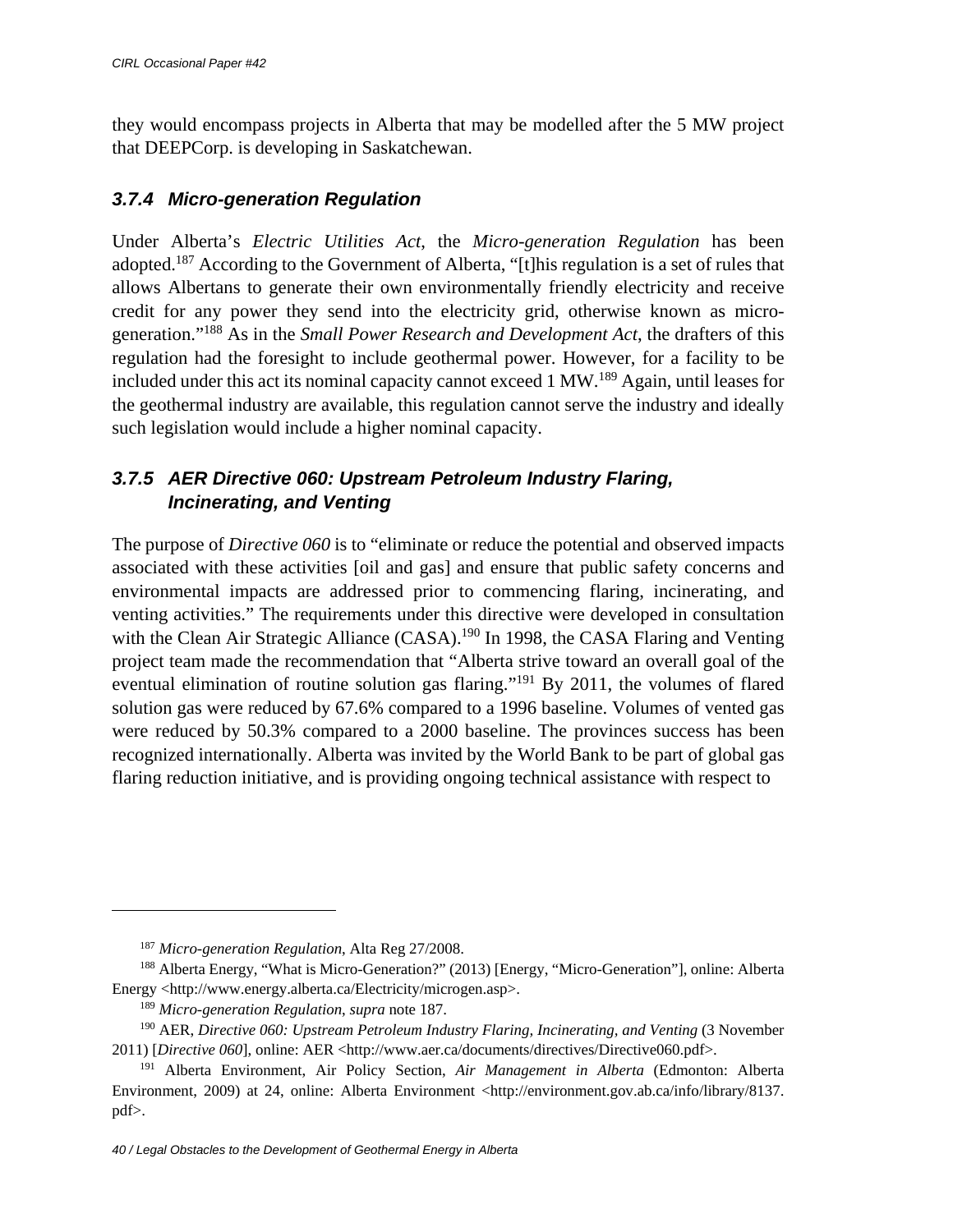developing global standards.192 One of the innovative measures required under *Directive 060* is that:

... all solution gas flares or vents releasing more than 900  $\text{m}^3/\text{day}$  (32 thousand [103] cf) must be economically evaluated to see if gas conservation is viable. If the NPV [net present value] of the gas conservation project at crude oil batteries is found to be greater than negative \$50,000, the well or battery must not be produced until the gas is conserved. At crude bitumen batteries, as soon as gas flow rates exceed an average of  $900 \text{ m}^3$ /day for any consecutive three-month period within a rolling six-month window, operators have up to six months to conserve the solution gas if the NPV of the gas conservation project is greater than negative \$50 000. Prior to 2007, Directive 060 required at minimum a neutral NPV (i.e., \$0.00) before solution gas conservation was necessary.193

It is possible that this might be a model that could be applied to co-produced geothermal fluids, as a means of preventing waste. Currently, usable energy in the form of heat is simply being treated as waste. Moving forward this form of regulatory innovation could again earn the province positive recognition on the world stage.

# **4.0 Conclusion**

 $\overline{a}$ 

By the late 1970's, Alberta politicians were aware that geothermal resources represented an untapped source of energy in the province. However, to date, the province still lacks even basic legislation that would allow developers to obtain the permits and leases from the provincial government needed to develop the province's substantial geothermal resources. Creating the requisite legislative pathway would help the province meet its goal to diversify its energy supply, while simultaneously bringing the province closer to achieving its GHG reduction targets. There are no jurisdictional barriers that would prevent the province from implementing a geothermal regulatory regime. In fact, much of the work could be accomplished by adopting a regulation. The development of the *Alternative and Renewable Energy Policy Framework* represents a significant opportunity to move forward with the steps required to help foster geothermal energy development in the province.

<sup>192</sup> Energy Resource Conservation Board (ERCB), *ERCB ST60B-2012: Upstream Petroleum Industry Flaring and Venting Report – Industry Performance for Year Ending December 31, 2011* (September 2012) [ERCB ST60B-2012], online: AER <http://www.aer.ca/documents/sts/st60b-2012.pdf>.

<sup>193</sup> Note that NPV stands for "net present value". *ERCB ST60B-2012*, *ibid* at 5.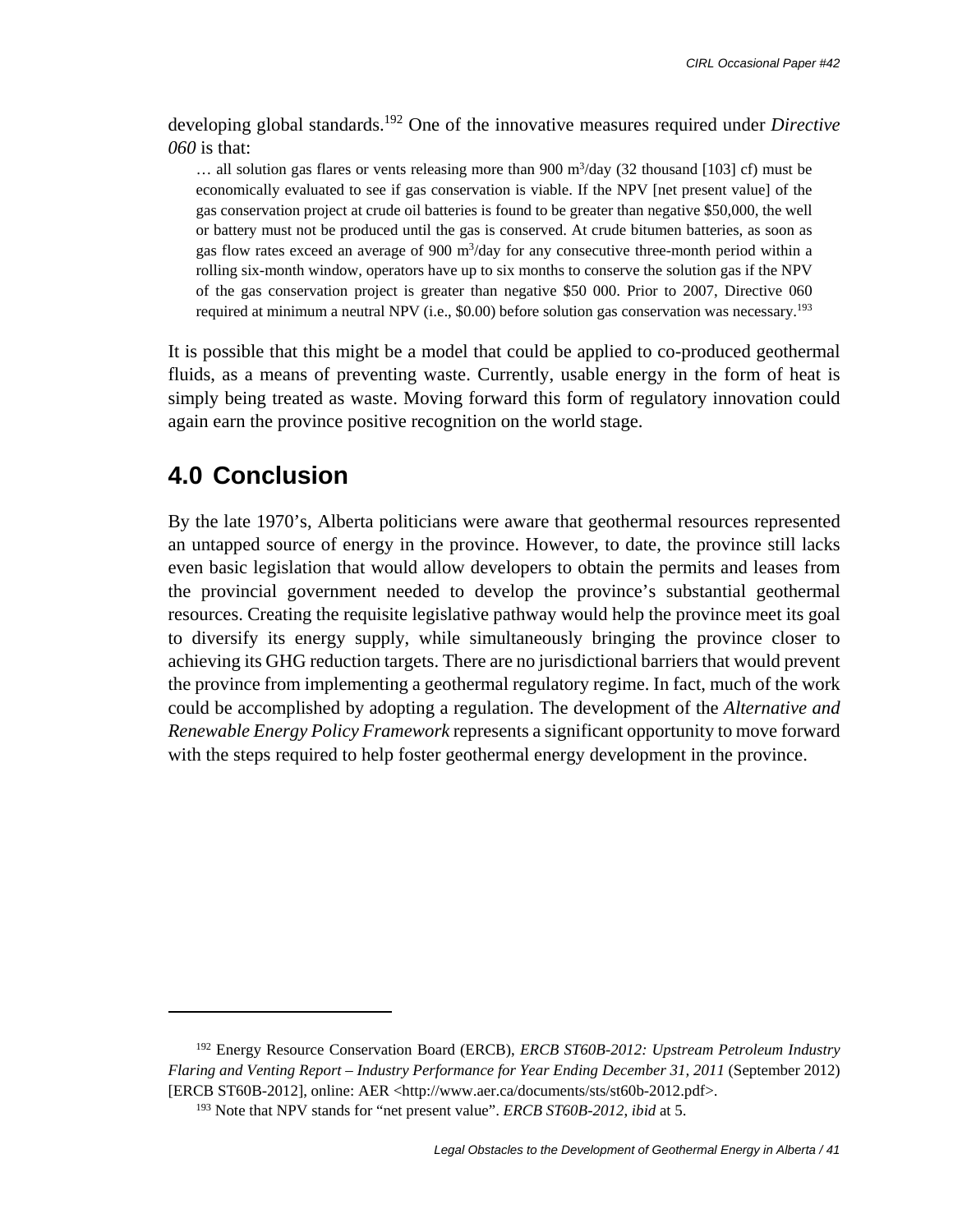*CIRL Occasional Paper #42*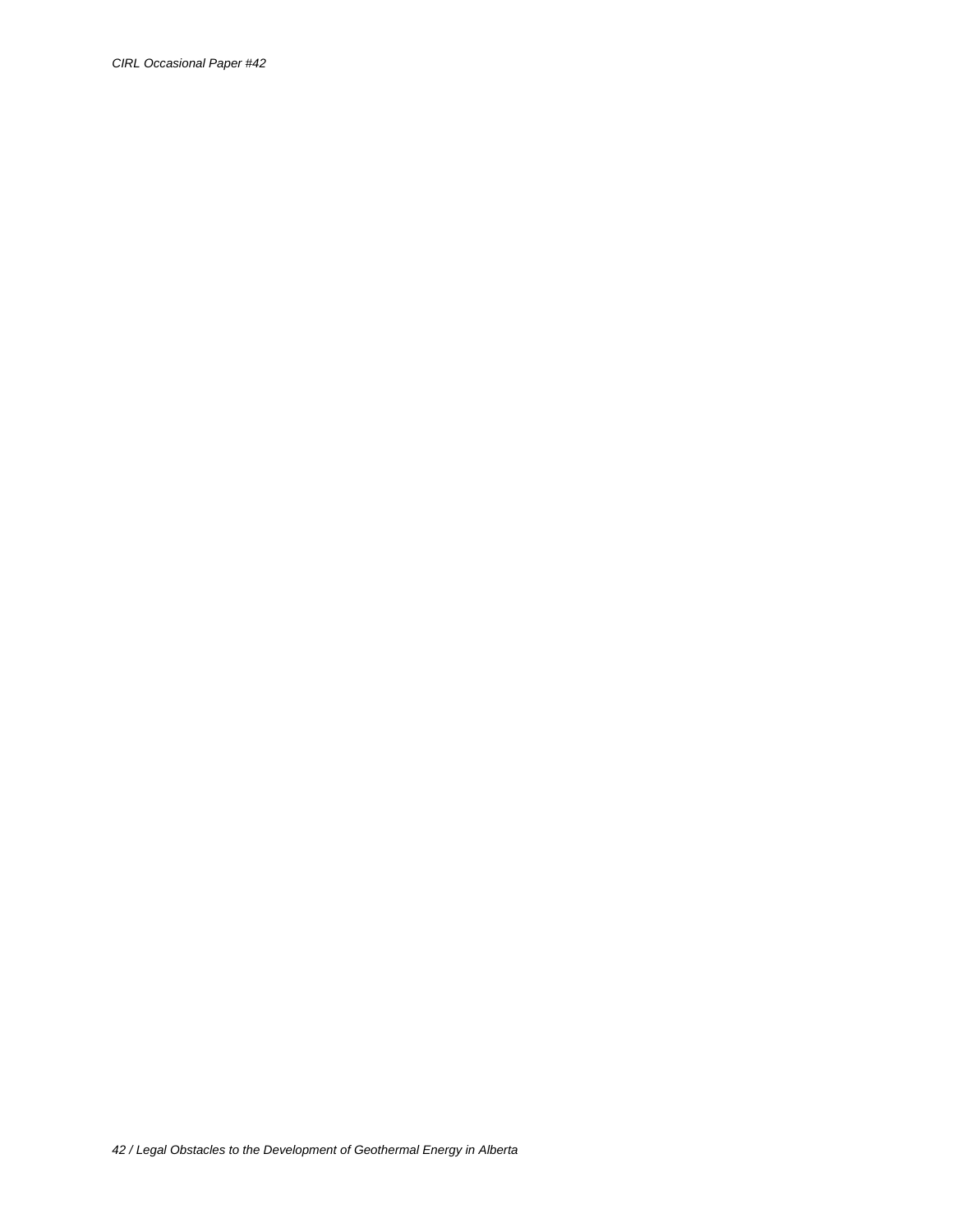# CIRL Publications

### Occasional Papers

**Environmental Assessment of Nuclear Power Plants in Alberta** *Astrid Kalkbrenner* 

**Legal Obstacles to the Development of Geothermal Energy in Alberta** *Grant Van Hal* 

**Strategies for Cleaning Up Contaminated Sites in Alberta** *Robert K. Omura* 

**A Review of the Environmental Enforcement Culture in Alberta in Relation to the Oil Sands** *Dr. Chilenye Nwapi* 

**Using Strategic Environmental Assessments to Guide Oil and Gas Exploration Decisions in the Beaufort Sea:** Lessons Learned from Atlantic Canada *Meinhard Doelle, Nigel Bankes and Louie Porta* 

**Sharing Land Stewardship in Alberta:** The Role of Aboriginal Peoples *David Laidlaw and Monique M. Passelac-Ross* 

**Assessing Where Renewable Energy and Energy Efficiency Stand in Alberta Policy and Government Organization** *Michael M. Wenig* 

For a complete list of Occasional papers, see CIRL's website: www.cirl.ca

**\$20.00 sc** (Free online) 2013 41 pp. Occasional Paper #43

**\$20.00 sc** (Free online) 2013 41 pp. Occasional Paper #42

**\$25.00 sc** (Free online) 2013 101 pp. Occasional Paper #41

**\$20.00 sc** (Free online) 2013 49 pp. Occasional Paper #40

**\$15.00 sc** (Free online) 2012 27 pp. Occasional Paper #39

**\$20.00 sc** (Free online) 2011 53 pp. Occasional Paper #38

**\$15.00 sc** (Free online) 2011 40 pp. Occasional Paper #37

## Canadian Wildlife Law Project Papers

**Wildlife Management Beyond Wildlife Laws** *Arlene J. Kwasniak* 

**Wildlife Stewardship** *Arlene J. Kwasniak* 

### **Legal and Economic Tools and Other Incentives to Achieve Wildlife Goals**

*Arlene J. Kwasniak* 

For a complete list of Canadian Wildlife Law Project papers, see CIRL's website: www.cirl.ca

## Human Rights and Resource Development Project Papers

**Public Access to Information in the Oil and Gas Development Process** *Linda McKay-Panos*

**\$20.00 sc** (Free online) 2007 118 pp. Human Rights Paper #6

**\$10.00 sc** 2006 27 pp. Wildlife Law Paper #7

**\$10.00 sc**  2006 19 pp. Wildlife Law Paper #6

**\$10.00 sc**  2006 25 pp. Wildlife Law Paper #5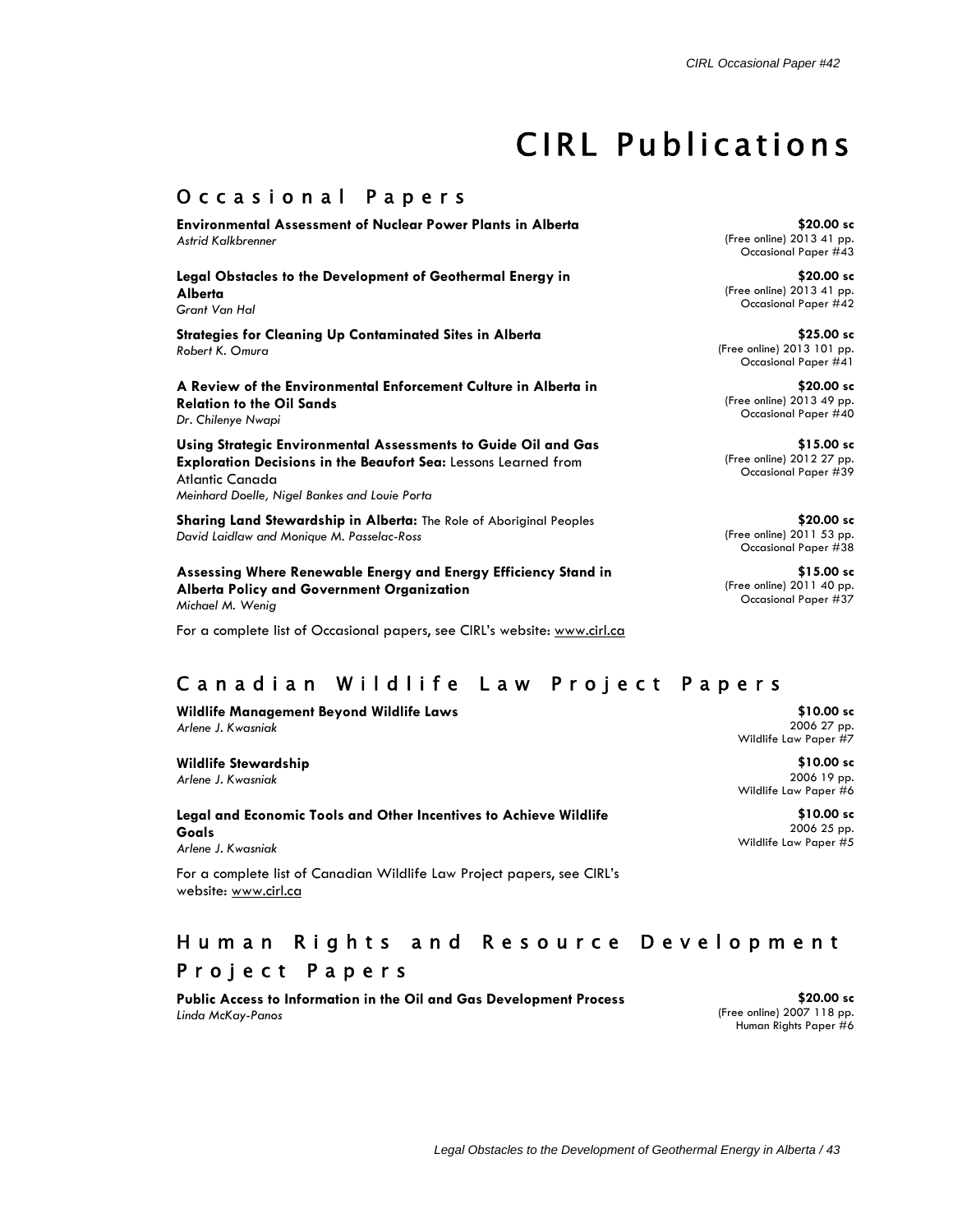**The Potential Application of Human Rights Law to Oil and Gas Development in Alberta:** A Synopsis *Nickie Vlavianos* 

**Protecting Environmental and Health Rights in Africa:** Mechanisms for **Enforcement** 

*Ibironke Odumosu* 

For a complete list of Human Rights and Resource Development Project papers, see CIRL's website: www.cirl.ca

## Books and Reports

**Environmental Agreements in Canada:** Aboriginal Participation, EIA Follow-Up and Environmental Management of Major Projects *Ciaran O'Faircheallaigh*

**A Guide to Impact and Benefits Agreements**  *Steven A. Kennett*

**Forest Management in Canada** *Monique Ross*

**Canadian Law of Mining** *Barry J. Barton*

**The Framework of Water Rights Legislation in Canada**  *David R. Percy*

**Aboriginal Water Rights in Canada:** A Study of Aboriginal Title to Water and Indian Water Rights *Richard H. Bartlett*

For a complete list of Books and Reports, see CIRL's website: www.cirl.ca

## Conference Proceedings

**Resource Development and the** *Mackenzie Valley Resource Management Act***:** The New Regime *John Donihee (Contributing Editor), Jeff Gilmour and Doug Burch*

**Mineral Exploration and Mine Development in Nunavut:** Working with the New Regulatory Regime *Michael J. Hardin and John Donihee, eds.*

For a complete list of Conference Proceedings, see CIRL's website: www.cirl.ca

## Other Publications

**Resources:** The Newsletter of the Canadian Institute of Resources Law **Free online** 

#### **Annual Report Free online 2008 Contract Contract Contract Contract Contract Contract Contract Contract Contract Contract Contract Contract Contract Contract Contract Contract Contract Contract Contract Contract Contract C**

**\$20.00 sc**  (Free online) 2006 70 pp. Human Rights Paper #5

**\$20.00 sc**  (Free online) 2006 78 pp. Human Rights Paper #4

**\$35.00 sc** 2006 217 pp. ISBN-13 978-0-919269-50-7

**\$35.00 sc**  1999 120 pp. ISBN-13 978-0-919269-48-4

**\$20.00 sc**  1995 388 pp. ISBN-13 978-0-919269-42-2

**\$20.00 hc**  1993 522 pp. ISBN-13 978-0-919269-39-2

**\$20.00 sc**  1988 103 pp. ISBN-13 978-0-919269-21-7

**\$30.00 sc**  1988 237 pp. ISBN-13 978-0-919269-23-1

**\$20.00 sc** 2000 281 pp. ISBN-13 978-0-919269-49-1

**\$15.00 sc**  1998 160 pp. ISBN-13 978-0-919269-46-0

> **Quarterly** ISSN 0714-6918

> > sc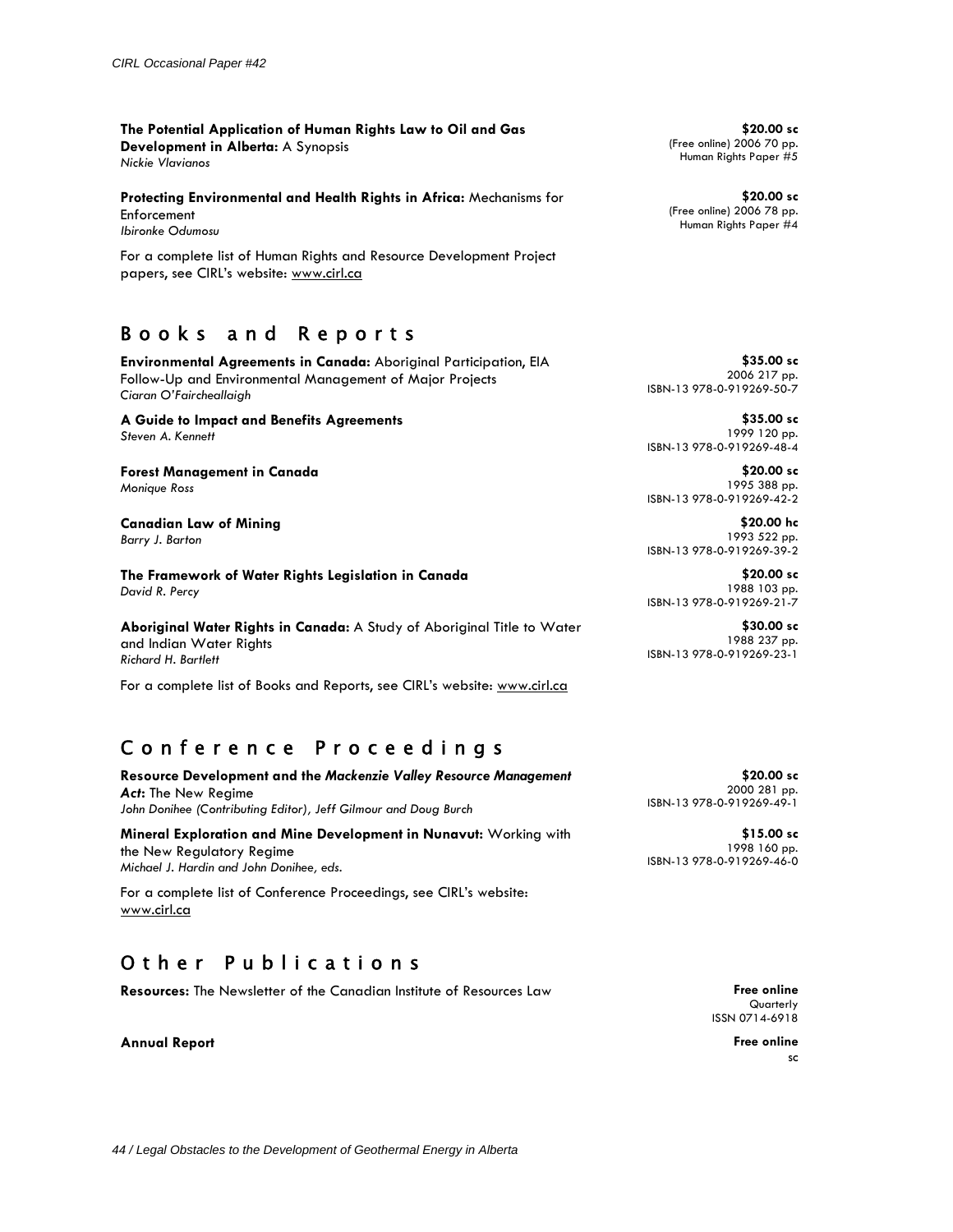## Available from Carswell

#### **Canada Energy Law Services**

Canada Energy Law Service (Federal) · 2 vols. · ISBN: 0-88820-409-4 Canada Energy Law Service (Alberta) · 1 vol. · ISBN: 0-88820-410-8 Canada Energy Law Service (Full Service) · 3 vols. · ISBN: L20146

#### **Order from:**

Carswell, a Thomson Reuters business One Corporate Plaza 2075 Kennedy Road Toronto, Ontario M1T 3V4 Canada

#### **For more information, call Customer Service:**

(toll free Canada & US) 1-800-387-5164 (Toronto & Int'l) 416-609-3800 (Toll Free Canada) Fax: 1-877-750-9041 Fax: 416-298-5082 Customer Relations: carswell.customerrelations@thomsonreuters.com Website: www.carswell.com

## CIRL Order Information

All book order enquiries should be directed to:

 Canadian Institute of Resources Law Murray Fraser Hall, Room 3353 (MFH 3353) Faculty of Law, University of Calgary Calgary, Alberta, Canada T2N 1N4 Tel 403-220-3200; Fax 403-282-6182 E-mail cirl@ucalgary.ca Website www.cirl.ca

#### **Business Hours**

0830 to 1630 (MST except MDT April-October)

### **Discount Policy for Bookstores and**

**Book Wholesalers** 20% on 1 to 4 books 40% on 5 or more books

#### **GST/HST**

All Canadian orders are subject to the Goods and Services Tax (GST) or the Harmonized Sales Tax (HST) for participating provinces. If GST exempt, please indicate in writing. CIRL's GST Registration No. 11883 3508 RT.

#### **Payment Terms**

Net 60 days.

- Payment or numbered, authorized purchase order must accompany all orders.
- MasterCard or Visa account number with expiry date will be accepted.

#### **Shipping**

Please allow two to four weeks for delivery.

#### **Return Policy**

(Applies ONLY to bookstores and book wholesalers.)

All books may be returned for credit within one year of the invoice date, provided that they are in a clean and resaleable condition. Please write for permission to return books and supply original invoice numbers and discounts. Returns must be shipped prepaid. Defective books are replaceable at no charge.

#### **Please note:**

- All books are softcover unless otherwise noted
- All prices are subject to change without notice
- Make cheque or money order payable to the *University of Calgary*